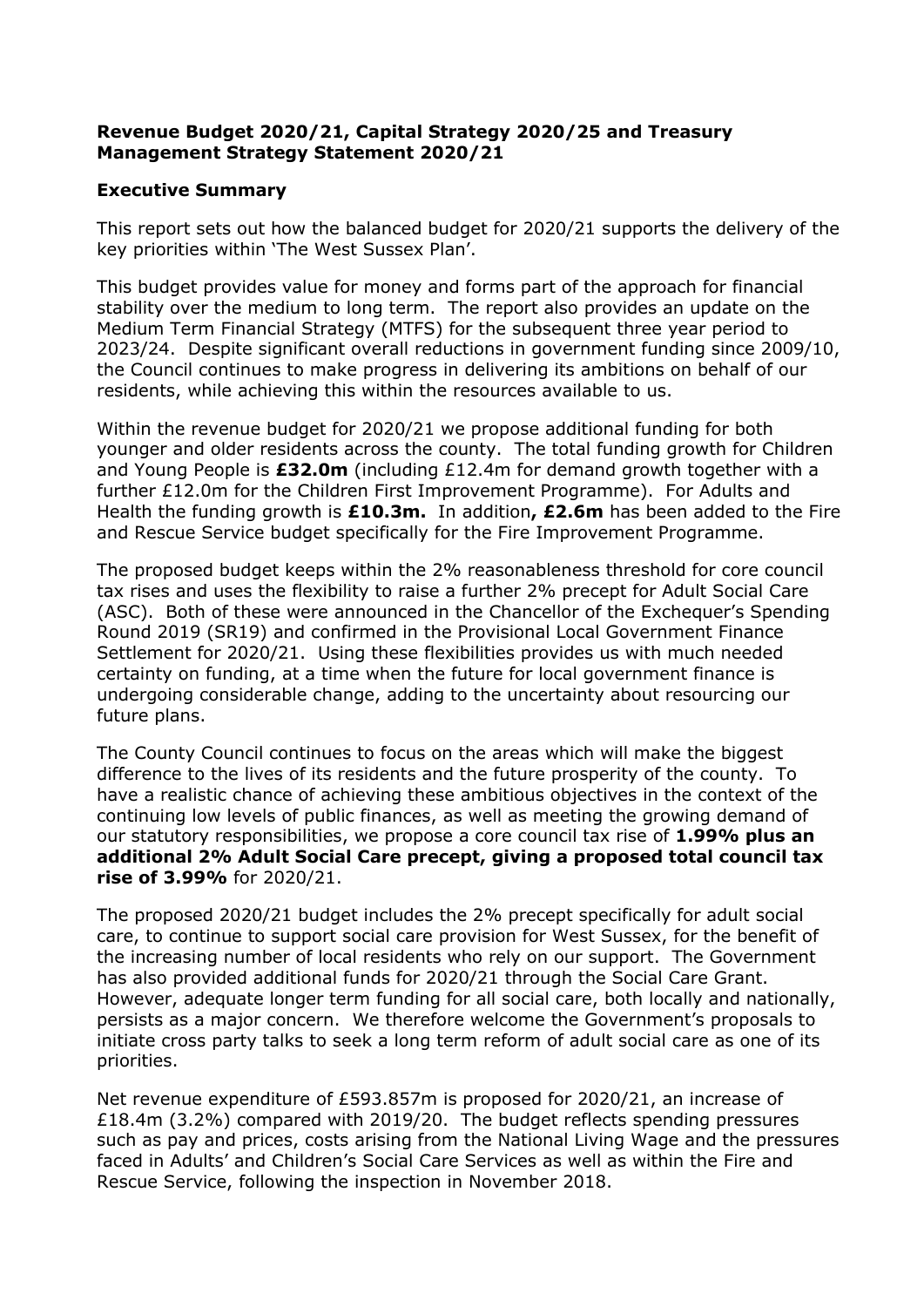Following engagement with members, including a full members' briefing in June 2019 as well as being reviewed by scrutiny committees, a number of Cabinet-level decisions have already been published on key savings proposals, in order to achieve a balanced budget. This is in keeping with the approach to make savings decisions as early as possible, providing as much notice as possible to those affected and maximising the prospect for savings delivery. The savings included in these decisions form a part of the budget for 2020/21 and are set out in Appendix 3 to Annex 1.

The Capital Strategy (Annex 2(a) included in the agenda) is presented alongside the budget report for approval by the County Council. It sets out a high-level, long-term overview of how capital expenditure, capital financing and treasury management activity contribute to the Council's key priorities in the West Sussex Plan and provides details of the Council's five-year capital programme. The Capital Strategy includes the Council's Flexible use of Capital Receipts Strategy, also for approval by the County Council.

The Treasury Management Strategy Statement 2020/21, as set out in Annex 2(b) included in the agenda, is presented alongside the budget report for approval by the County Council.

### **Section One: Introduction**

- 1.1 Despite the difficult financial context that faces West Sussex County Council, we have continued to focus our resources on the key priorities identified in the West Sussex Plan, which sets out our ambition and vision for the residents and communities of West Sussex.
- 1.2 As part of our improvement journey, East Sussex County Council will be a formal improvement partner for the leadership, culture and governance of West Sussex County Council. As part of this approach, Becky Shaw, the Chief Executive of East Sussex took on the role of joint chief executive of both councils in January 2020. At the same time Hampshire County Council is an improvement partner to drive forward the specific improvements in Children's services led by John Coughlan, Chief Executive of Hampshire County Council as the Commissioner for Children's Services. These two arrangements will run alongside each other.
- 1.3 In 2019, national inspectorates required improvements of the Council's Children's services and Fire and Rescue services. To fund the Children's services improvement journey adequately, the MTFS includes £12m temporary and permanent investment in 2020/21. This recognises the continuing challenges a number of younger residents and their families face and aims to ensure the Council continues to play a key role in helping them to be safe and secure. Fire and Rescue services have also developed an improvement plan to respond effectively to the inspector's recommendations. In support of this, the Council made £1.8m available in 2019/20 plus £1.2m continuing funding to address the concerns raised with particular statutory functions.
- 1.4 Our improvement journey includes the redesign of business processes to transform services, reduce costs or manage demand. Part of the funding for this work to achieve these ongoing improvements is from the flexible use of capital receipts. The Flexible Use of Capital Receipts Strategy, which is included in the Capital Strategy, outlines the approach.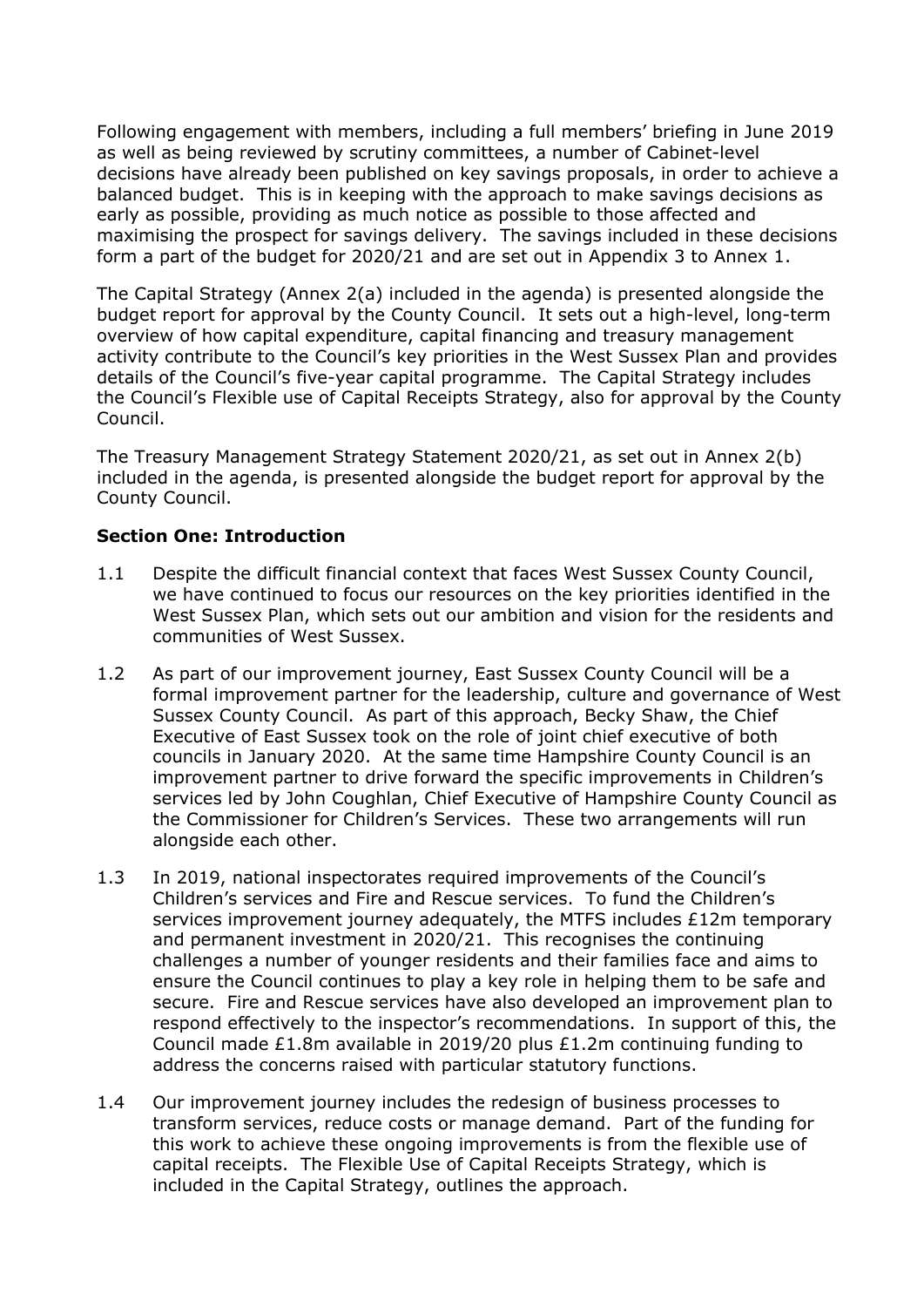- 1.5 The Chancellor's Spending Round 2019 (SR19) announcement in early September 2019 set out broad spending plans for the single year of 2020/21 ahead of a promised three year Spending Review in 2020. SR19 increased public spending by £13.8bn, including £3.5bn for local government. This increase is the fastest increase in day-to-day spending in 15 years and the first Spending Review in that time to protect each government department's funding in real terms. The increase in spending remained within the Chancellor's fiscal rules, which gave headroom to increase borrowing by £15bn.
- 1.6 Since 2010, local authorities have faced unprecedented financial challenges. The Institute of Fiscal Studies (IFS) identified that by 2017/18, councils' funding per person fell to 25% lower than 2009/10 levels and rose slightly to 23% lower in 2019/20. In West Sussex, reductions to our core financial support are evident. In 2019/20, the Council's core grant funding is £155m lower than in 2010/11 and it receives no Revenue Support Grant (RSG).
- 1.7 The current financial climate has presented the Council with difficult fiscal choices when setting the budget for 2020/21 and looking ahead across the Medium Term Financial Strategy (MTFS) period. Collectively, we have scrutinised the approach to delivering services more efficiently to our residents, focusing on the policy outcomes we want to achieve. A significant amount of analysis and work has informed these savings, supporting our continuing objective that the Council lives within its means, provides value for money and aims to be financially stable over the medium to long term.
- 1.8 During the summer and autumn of 2019, the Executive Leadership Team (ELT) and the Cabinet have been preparing the MTFS for 2020/21 to 2023/24. The Performance and Finance Scrutiny Committee received updates on the MTFS on 3 October 2019 and 5 December 2019. These papers were publicly available in a timely fashion.

### **Section Two: National Context for Public Finances**

#### **New Government**

- 2.1 The outcome of the General Election on 12 December 2019 was a new Conservative government with a large majority. The new government's most significant policy proposals are focused on Brexit, plus additional resourcing for the NHS, schools, and the police.
- 2.2 The election's timing removed three significant events from the calendar:
	- the Chancellor's Autumn Budget Statement was cancelled;
	- the Office for Budget Responsibility (OBR) did not publish its independent five year forecast of the UK economy and whether the Government would hit its fiscal targets; and
	- the Ministry of Housing, Communities and Local Government (MHCLG) had to delay the Provisional Local Government Finance Settlement until 20 December 2019.
- 2.3 The consequences of these are that:
	- the Chancellor is proposing to present a detailed Budget for 2020/21 and outline plans and prospects for future years on 11 March 2020;
	- the OBR is also expected to publish its Economic and Fiscal Outlook in March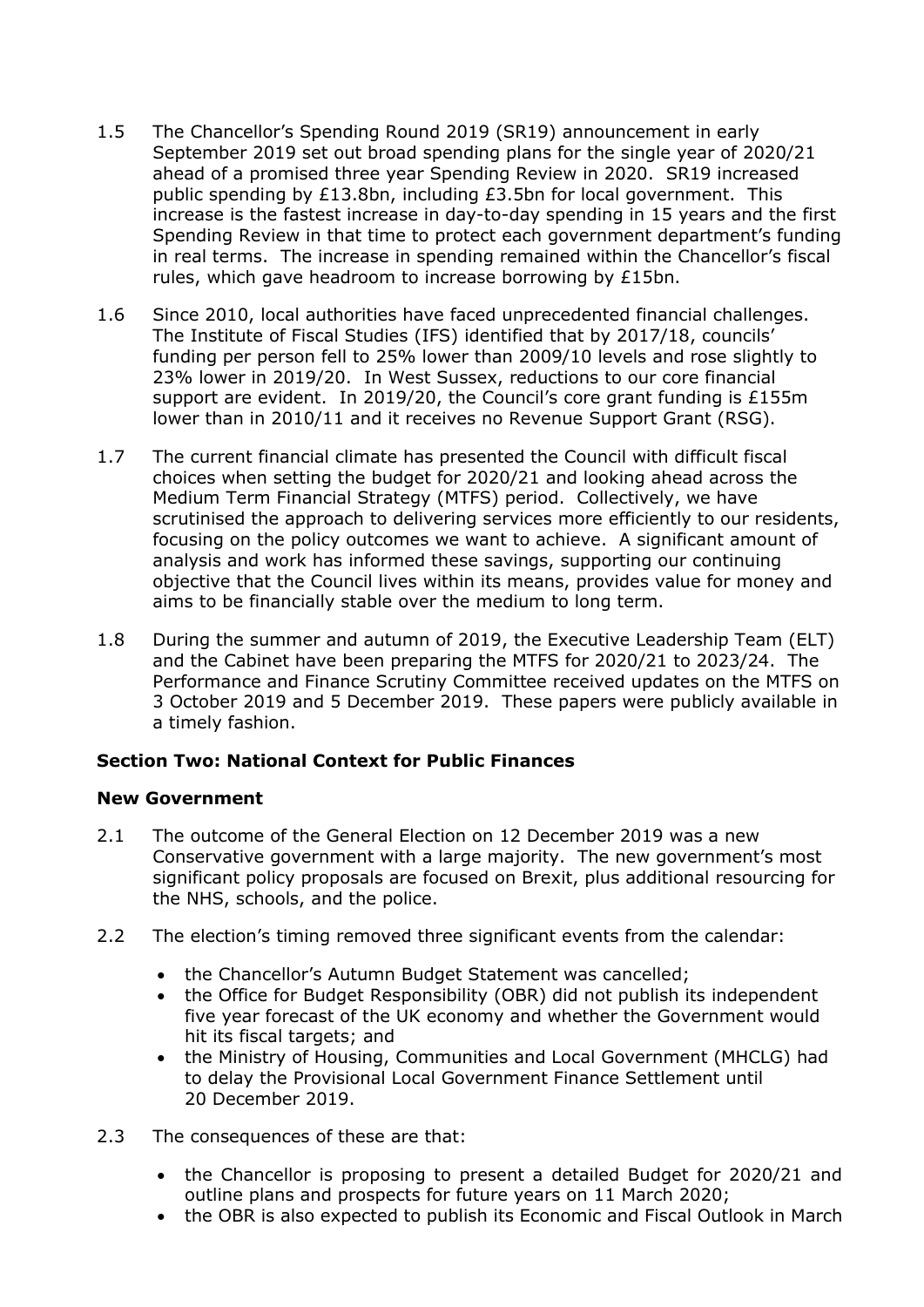2020;

- the Spending Round 2019 (SR19) provided the outline for the Government's spending plans, focused on 2020/21 only.
- 2.4 The other indicators of the Government's intentions for local government services were in the Conservative manifesto and outlined in the Queen's Speech on 19 December 2019. The main revenue funding terms include maintaining the £1bn increase in social care grant funding announced for 2020/21 throughout this parliament, and a £500m a year pothole fund (which is likely to replace 2018/19's £400m Roads Fund). The Conservative manifesto also made capital spending pledges to invest in infrastructure, including: £29bn for roads; £1bn for a fast-charge network for electric vehicles such that there are charging points every 30 miles; £4bn on flood defences; and £0.35bn for a Cycling Infrastructure Fund. On social care, there was no Social Care Bill, but a commitment to reform and to find a cross-party consensus on devising a strategy.
- 2.5 The Queen's Speech also included the following Government commitments:
	- A commitment to English Devolution, with more devolution deals and Mayoral Combined Authorities.
	- Emphasis of the importance of business rates to local government funding and pledges for a fundamental review and increase to the retail discount relief (including extending its scope). The income lost from these reliefs is expected to be offset by increased s31 grant payments.
	- A move to three-yearly business rates revaluations, beginning in 2021 and that the changes will not affect local authorities' funding positions.
	- Subject to economic conditions, to increase the National Living Wage to two-thirds of median earnings (around £10.50 by 2024) and apply it to those aged from 21 by the end of the Parliament (compared to 25 currently).
	- A new National Disability Strategy to transform the lives of disabled people using all levers of Government, followed by a Green Paper considering the associated benefits system issues.
	- A minimum award length for Personal Independence Payments, aimed at increasing certainty for those with disabilities about how often they can be assessed unless their circumstances change.
	- The Domestic Abuse Bill adds a duty on local authorities to support victims of domestic abuse and their children in refuges and other safe accommodation, while still transforming the response to domestic abuse, ensuring support for victims and bringing offenders to justice.
	- Local authorities will have to deliver the minimum per pupil funding in their area as part of the existing Government commitment to deliver a single national formula.
	- Teachers' starting pay will increase to £30,000 from 2022. However there was no announcement of new schools' funding to support this rise.
	- Boost Ofsted inspection to reassure parents about the quality of schools.
- 2.6 The consequences of these commitments means that local authorities will have to rely on increases in revenues from council tax and business rates to meet the rising demands for and costs of local public services. As the IFS's annual report shows, these revenues are unlikely to keep up with rising demands and costs, even if council tax rates increase at 4% each year. To avoid further service cuts, local authorities will either need to improve productivity by more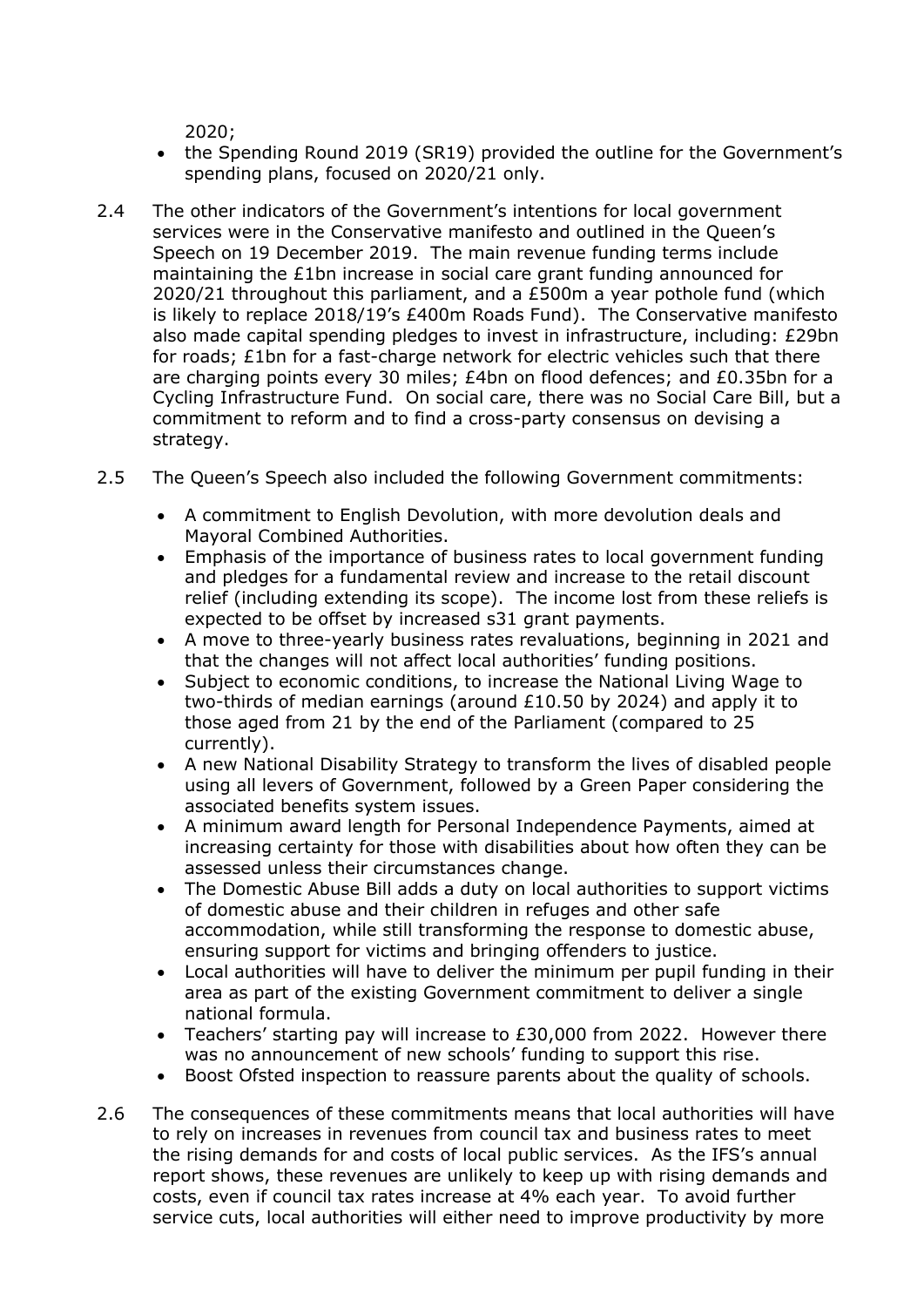than they have managed historically, or somehow generate additional revenues.

### **Local government funding and spending 2019/20**

- 2.7 In 2019/20, councils have three main sources of revenue: council tax, retained business rates and Government grant. Over three quarters of that funding now comes from local sources. In addition, many local authorities have used income from sales, fees and charges to protect service budgets where they were able to. Government policy has driven these changes by reducing grants, transferring more funding responsibility to local areas and applying downward pressure on council tax. Consequently, in 2017/18, funding per person fell to levels that were 25% lower than in 2009/10, rising slightly to 23% lower in 2019/20.
- 2.8 The amount spent by local authorities nationally on social care continues to grow. Of the £49bn total net expenditure, the share spent on social care has grown to 38% on adults and 19% on children. This spending pattern has arisen due to the overall reductions in local government funding and intensifying demands for social care. Local authorities have responded by focusing resources on statutory and acute services at the expense of other, discretionary services. Councils have made similar changes to spending patterns within services to: protect acute services and those with rising demands; limit spending reductions where services can raise revenues; and reduce spending more severely in the remaining, discretionary services.

### **Local government funding 2020/21**

### **Local Government Financial Settlement**

- 2.9 The Provisional Local Government Financial Settlement, published on 20 December is for one year only, in line with the announcements in SR19. Overall, the Provisional Settlement proposes to increase councils' core spending power in 2020/21 by £2.9bn to £49.1bn. At the time of publishing the budget papers, the final Local Government Finance Settlement is still outstanding.
- 2.10 The biggest elements are:  $£1.6$ bn assumed increase in council tax and  $£1.0$ bn increase in Social Care Support Grant. In addition, Settlement Funding Assessment (comprising retained business rates, tariff and top up adjustments and RSG) increased by £237m in line with September 2019 CPI inflation, Business Rate Cap Grant increased by £100m, the Improved Better Care Fund increased by £240m by absorbing the Winter Pressures Grant, New Homes Bonus reduced by £11m and the Rural Services Delivery Grant remained unchanged.

### **Other local government grants**

- 2.11 For other local government grants, outside those mentioned in the Provisional Settlement, we have had confirmation of the continuation of the Troubled Families Grant, an inflationary increase to Public Health Grant and the £500m pothole grant. However, we have not yet received total amounts, or the allocations to individual local authorities.
- 2.12 Key funding announcements for West Sussex County Council in the Provisional Settlement are: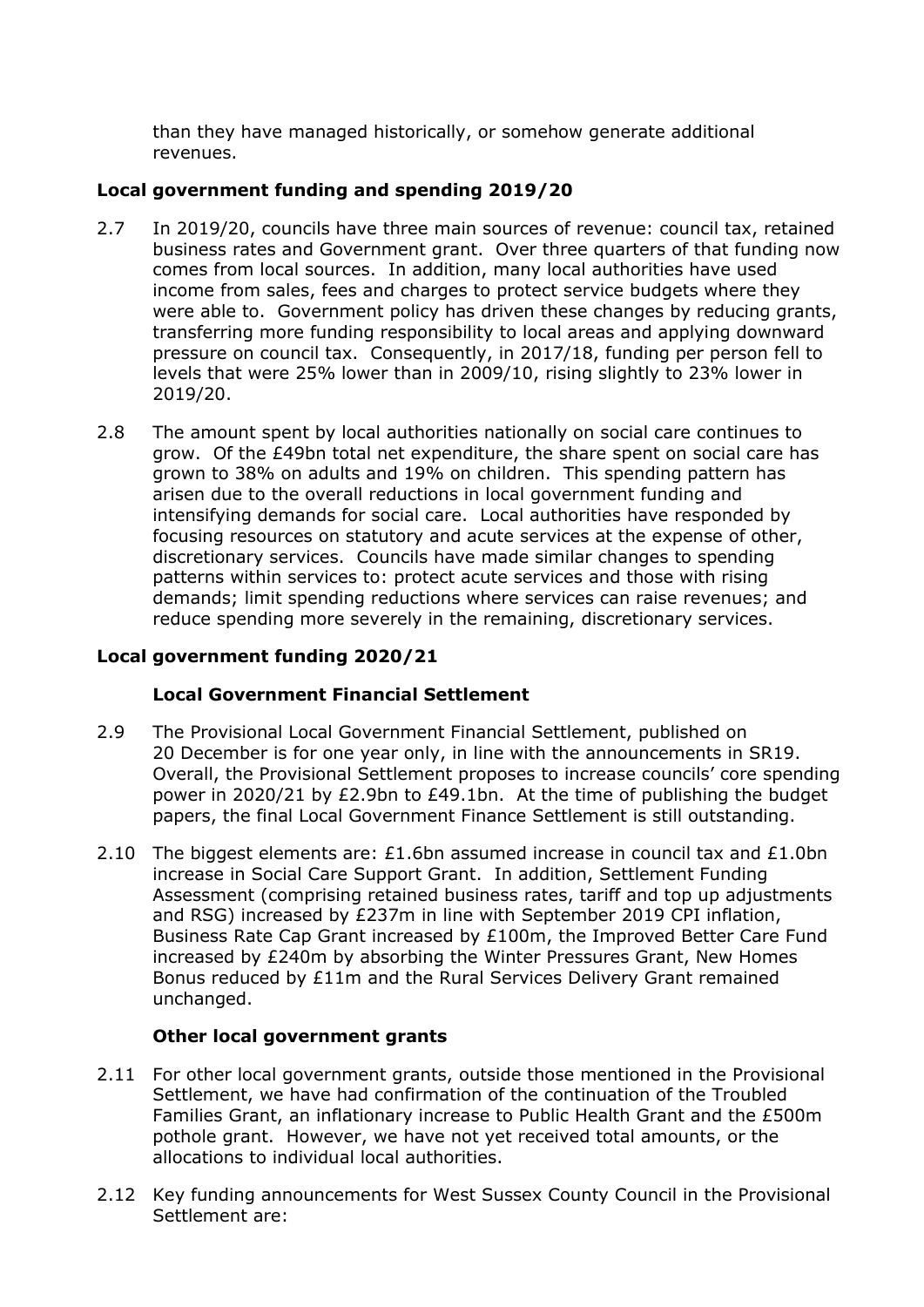| Settlement Funding Assessment        | £79.257m |
|--------------------------------------|----------|
| Business Rate Cap Grant (Section 31) | £3.177m  |
| Improved Better Care Fund            | £20.006m |
| Social care support grant            | £17.343m |
| New Homes Bonus                      | £3.713m  |

## **Local government funding outlook for 2021/22 and beyond**

- 2.13 The Provisional Settlement confirmed the new government will continue with the reform of the business rates retention system and the Fair Funding Review, albeit to a delayed implementation date of April 2021. The changes will increase the proportion of business rates retained locally from 50% to 75%. This increased amount would replace about £6bn of Government grants to the sector including the Public Health Grant, which is currently ring-fenced and will be replaced by a share of retained business rates as a general revenue resource.
- 2.14 Social care funding, has proved a very difficult subject for Central Government and repeated commitments to publish a Green Paper have not been met. However, the new Conservative government has promised that within its first 100 days to 'beginning cross party talks to find an enduring solution to the challenge of social care.'
- 2.15 The proposed local government finance system reforms will initially affect individual local authorities' resources in two ways: Government decisions about the total funding available to local authorities through the new system and how it is likely to change; and the determination of each authority's share of that total based on its spending needs relative to all other authorities. As the government has MPs from a wide range of constituencies, the dynamics of the Fair Funding Review could also change to reflect their broader priorities. Over the longer term, Government decisions about the share of local business rates that each authority can retain will affect their ability to raise and retain resources locally.
- 2.16 From 2021/22 onwards, most local authority funding will come from council tax and business rates. Projections by the IFS indicate that revenues will not keep up with demand and cost increases, without continued large council tax rises (i.e. double the rate of inflation) plus further efficiency increases. So, a council's financial sustainability is likely to continue to exhibit a strong dependence on how it manages the demographic changes in its area, as well as its ability to continue to achieve savings and raise revenues from local taxes and other sources.

### **National performance of public services**

### **Overview**

2.17 Most public services are now provided with fewer resources than in 2010. This has largely been achieved by limiting staff pay and raising productivity. Analysis by the Institute for Government (IfG) indicates this is now approaching, or has reached, its limit and services may struggle to make further efficiencies or even to sustain the efficiencies they have already achieved.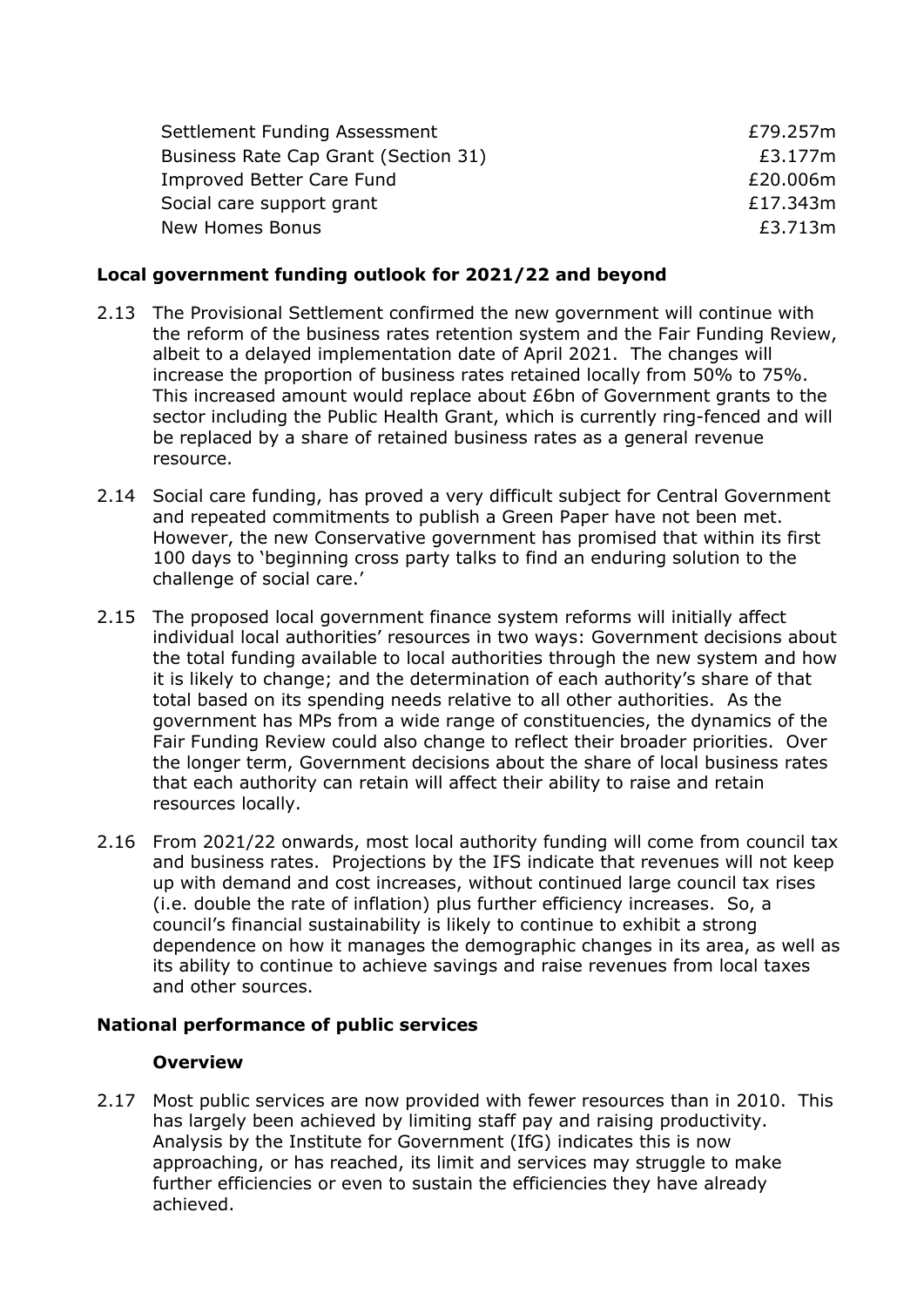- 2.18 IfG's projections show that over the next five years, demand for many public services will rise faster than population growth. Demand is rising particularly quickly in health and care services due to: the ageing population; more people with multiple health conditions; and rising life expectancy for people with physical and learning disabilities. These increasing pressures mean that national and local government face difficult choices, including: reducing the scope or quality of services; increasing how much people pay directly for services; cutting other spending; and raising taxes.
- 2.19 Since 2010, most public services have become more efficient. The key contributor to this was the public sector pay cap, which kept wage growth below the rate of inflation. Analysis of the extent that spending has fallen behind demand indicates most public services have also improved staff productivity. However, these efficiencies have not been enough to bridge the growing gap between spending and demand, so the quality and scope of public services has had to decline. For example, more people in need now rely on informal social care from family and friends.
- 2.20 Public bodies have also asked individuals to contribute more towards services, by asking users to pay directly and increasing charges. They have asked individuals to take more responsibility for services too. For example, across the country many volunteers and community groups now run library services.
- 2.21 Some public bodies have prioritised services in favour of the most critical ones. The police have given priority to the most serious crimes and those they are likely to solve, while reducing neighbourhood patrols. Similarly, local authority food hygiene and health and safety teams have prioritised inspecting the businesses most likely to cause consumers harm.
- 2.22 A consequence of rising demand outpacing funding is public services are using one-off resources and are overspending. In several cases, public services have had to draw on one-off resources to maintain spending. Local authorities have repeatedly spent more than they budgeted to on social care. For example, they overspent their budgets on children's social care every year since 2010/11 and on adult social care between 2014/15 and 2016/17. These overspends have necessitated deeper cuts in other local services' budgets.

#### **Adult social care**

2.23 Real terms spending on adult social care in England has fallen by 2% since 2009/10. This contrasts with the period from 2001/02 to 2009/10, when the average real terms spending increase was 5.7% each year. Initially, local authorities made efficiencies through the fees paid to providers. However, this proved unsustainable after 2015 when there was a reversal of this trend as shown in Figure 1.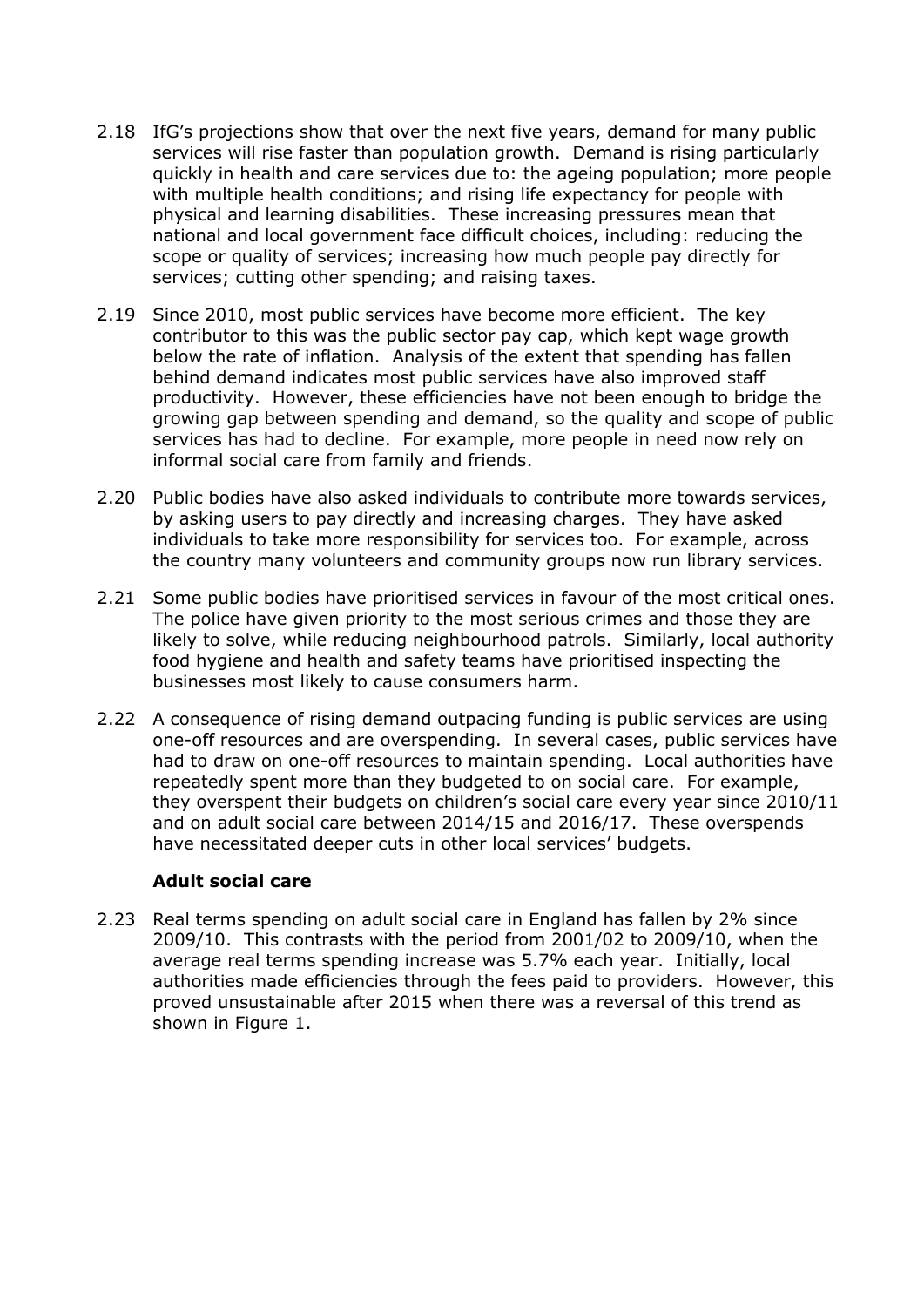

**Figure 1: Real terms change in adult social care spending** 

- 2.24 Demand for publicly funded adult social care is likely to continue rising faster than the money local authorities have for it. Figures from both the Association of Directors of Adult Social Services (ADASS) and MHCLG for 2019/20 suggest spending on adult social care will continue rising.
- 2.25 Figure 2 shows requests for support have been rising since 2015/16. Nearly two thirds of people receiving adult social care are aged 65 or over and the number in this group has increased significantly over the past decade. Demand for services for adults over 65 rose by 4%, while demand for services for working age adults rose by 10%. The more acute nature for younger adults' needs for support with physical or mental health problems or learning disabilities means that this support is on average, roughly twice as costly as that spent on adults over 65. The demand for spending on this group nationally has led to spending on over 65s falling 18% despite a 20% rise in this population.

**Figure 2: Increase in requests for adult social care support**



Source: Institute for Government analysis of NHS Digital, 'Adult Social Care Activity and Finance Report, England 2017/18', Table 8.  $\left(\begin{matrix} \overline{c} & \overline{c} \end{matrix}\right)$  BY-NC

2.26 Nationally, past reductions in social workers' pay and care homes' fees helped local authorities limit cuts to adult social care services even as budgets reduced. However, some of these efforts have proved unsustainable and neither strategy can be pushed further. Planned national living wage rises will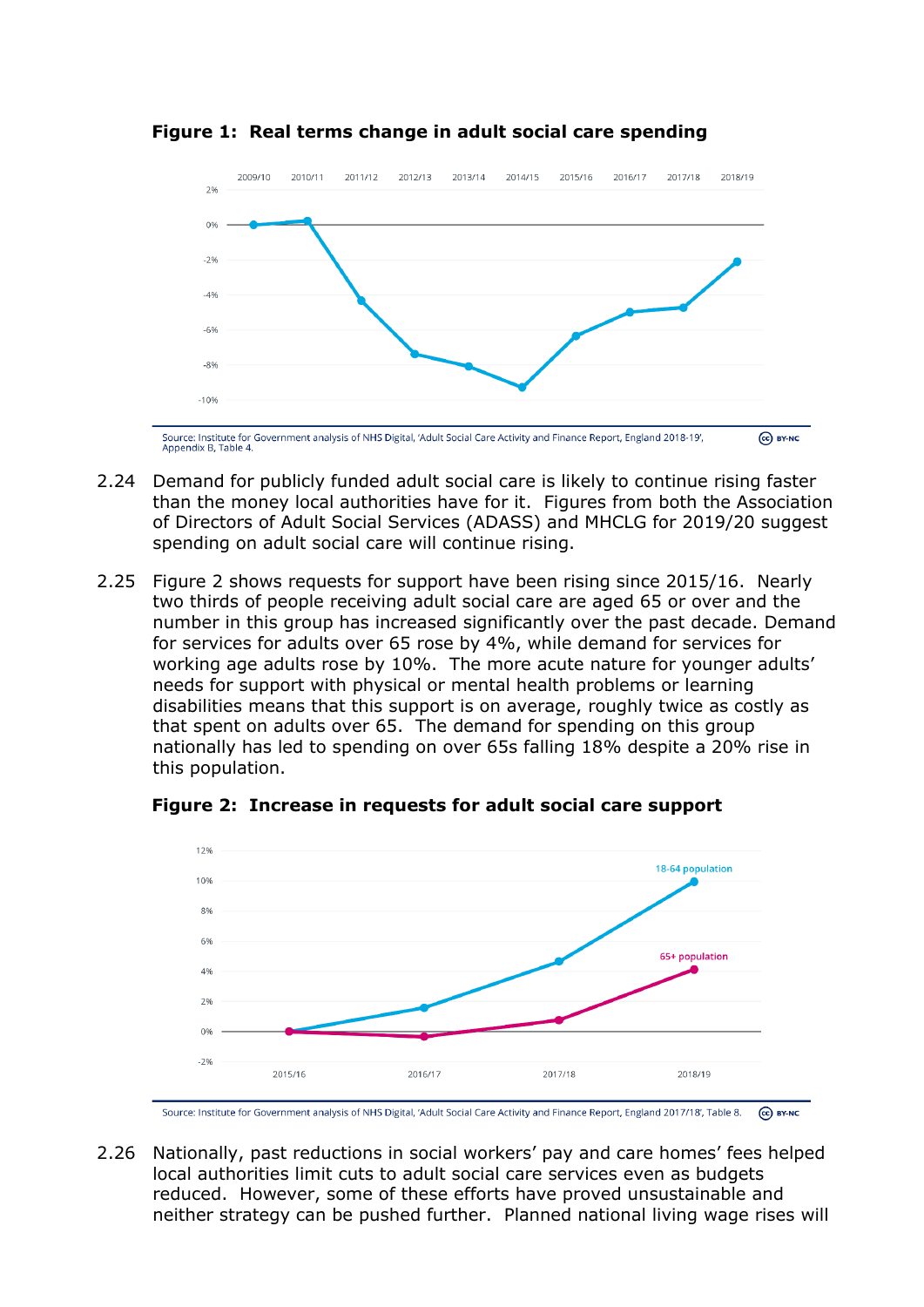increase pay for many care workers and even without this, local authorities would have struggled to hold down pay due to providers' ability to recruit and retain staff. Local authorities also have little scope to reduce the fees they pay providers any further, without compromising the quality of care or forcing care homes to close. A study by the Competition and Markets Authority found local authorities paid roughly 10% below the full cost of care home places. As a result, care homes that rely most on local authority clients could risk financial failure.

2.27 In West Sussex, our approach to making adult social care services more financially sustainable is by aiming to improve care outcomes. Our aim is to promote independence for longer in later life and invest in preventative services. Most importantly, not only will this achieve better outcomes for our residents but it will also have the effect of reducing the overall demand, particularly for residential services.

#### **Children's social care**

- 2.28 Demand for children's social care services is rising. While local authorities have persistently overspent on these services the increase in spending has not kept pace with demand. IfG projects that if demand does not grow faster than projected, the additional money the Chancellor announced in SR19 should enable local authorities to meet it.
- 2.29 Specialist children's social care services, such as supporting disabled children, protecting children from harm and taking responsibility for children looked-after cater to less than 10% of the child population. While the child population has increased by just under 6% since 2009/10, children's social care spending has risen by 16% (see Figure 3). This has meant wider children's services, such as children's centres, services for young people and youth justice have faced budget cuts of 56%.

**Figure 3: Change in spending on children's social care**



2.30 The main drivers of children's social care spend are volume and complexity of need. While it is unclear whether the recent growth in the number of children looked after will continue, local indications are that it will. In addition, there is evidence nationally that social workers are dealing with more complex cases. For example, the age of children looked after has increased in recent years.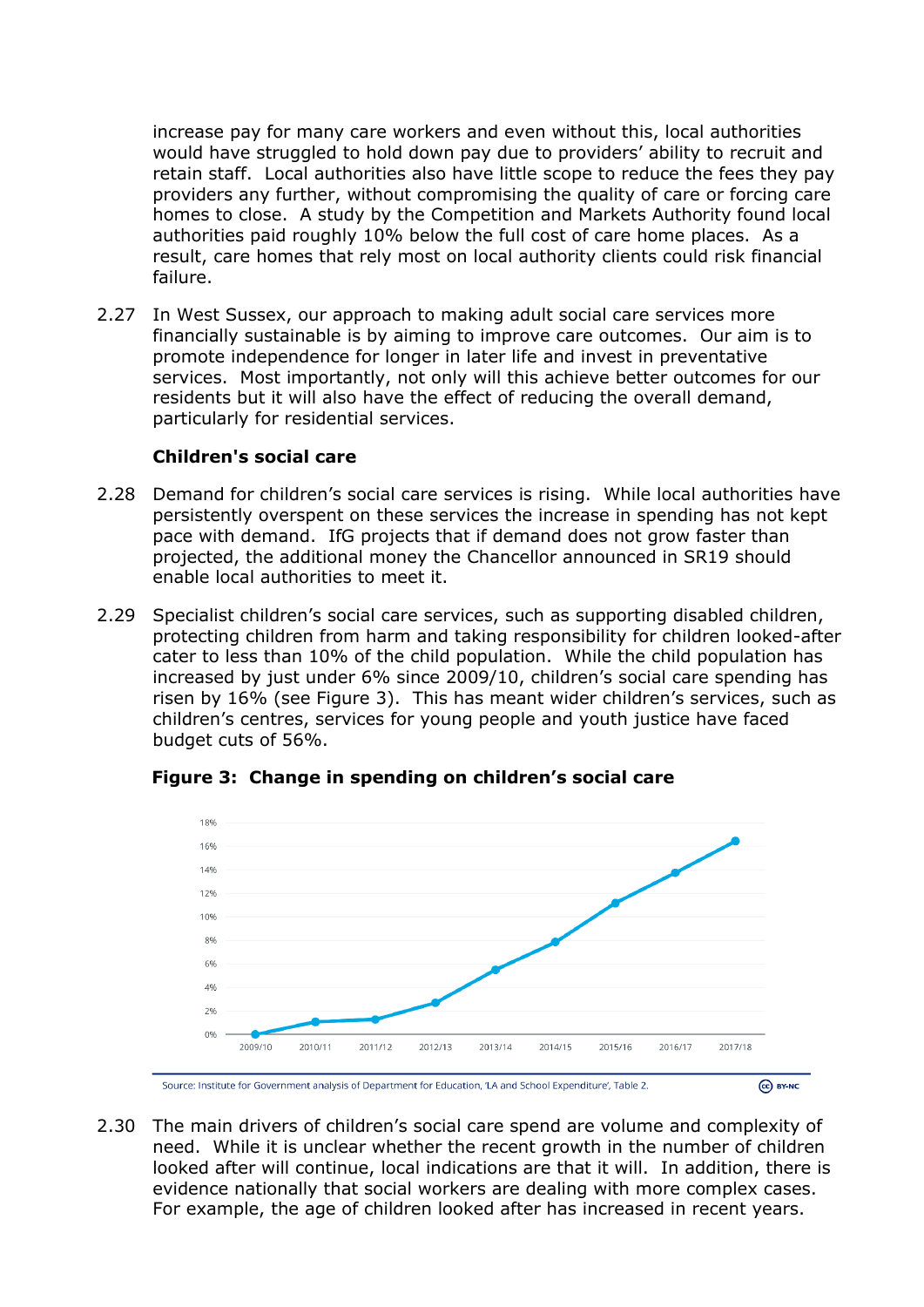Between 2009/10 and 2017/18, the number aged under four entering care rose by 8%, while those aged 16 and over grew by 78%. Older children are more likely to have been in difficult circumstances for longer and often have a greater need for support. In 2019 the National Audit Office (NAO) reported that older children taken into care "often have more complex needs and as a result are harder to place into foster care and are more likely to go into residential care, which is more costly". Rising complexity may explain the increase in residential care placements. Between 2014/15 and 2017/18, the number of residential care placements grew by 20%, compared with a 9% increase in the total number of children looked after.

- 2.31 There is evidence that local authorities have managed to reduce what they pay independent care homes and have held down social worker pay, helping to meet growing demands in some areas, as spending has not increased as rapidly. In response to growing demand for children's social care, there is evidence local authorities have focused their resources on those most in need. There is also some evidence that local authorities are prioritising their activities to serve the most vulnerable children, even if that leads to a lower-quality service elsewhere.
- 2.32 Despite their efforts to ration and prioritise services, local authorities have consistently overspent on children's services. According to the NAO, 63% of local authorities overspent on these services in 2010/11 and this rose to 91% by 2017/18 (with the total overspend quadrupling from £237m to £957m). While local authorities overspent on other areas during the period, children's services is the only area which has overspent in every year since 2010/11. The biggest contributor was children looked after, where local authorities exceeded their total planned budgets by £686m, which is consistent with the pattern in West Sussex too.

### **Schools**

- 2.33 Schools have faced pressure to make efficiencies in the last three years. The coalition government initially protected per-pupil funding until 2015/16, but schools experienced annual declines in funding between 2015/16 and 2017/18. The growing share of pupils with special educational needs has put further pressure on schools. Schools have managed these pressures through the public sector pay cap, which has kept staff wages down, and by becoming more productive. There are now more pupils per teacher in secondary schools, while pupil attainment has been at least maintained.
- 2.34 The previous government's school spending announcement in September 2019 will help to relieve the immediate pressures. By 2022/23, per-pupil funding will be almost back to 2009/10 levels in real terms. Some of this money will be used to address clear pressures, such as boosting starting salaries to address teacher recruitment problems. However it is still not clear how the government expects schools to deliver within the available funding.
- 2.35 The Institute for Fiscal Studies (IFS) estimates that total spending on schools fell by 8% between 2009/10 and 2018/19, primarily due to cuts to services for schools by local authorities facing their own pressures. Such spending, which includes educational psychologists and transport, fell by 57% in real terms per pupil across this period. Spending cuts may have resulted in new financial pressures for schools, as they may now pay for some services out of their own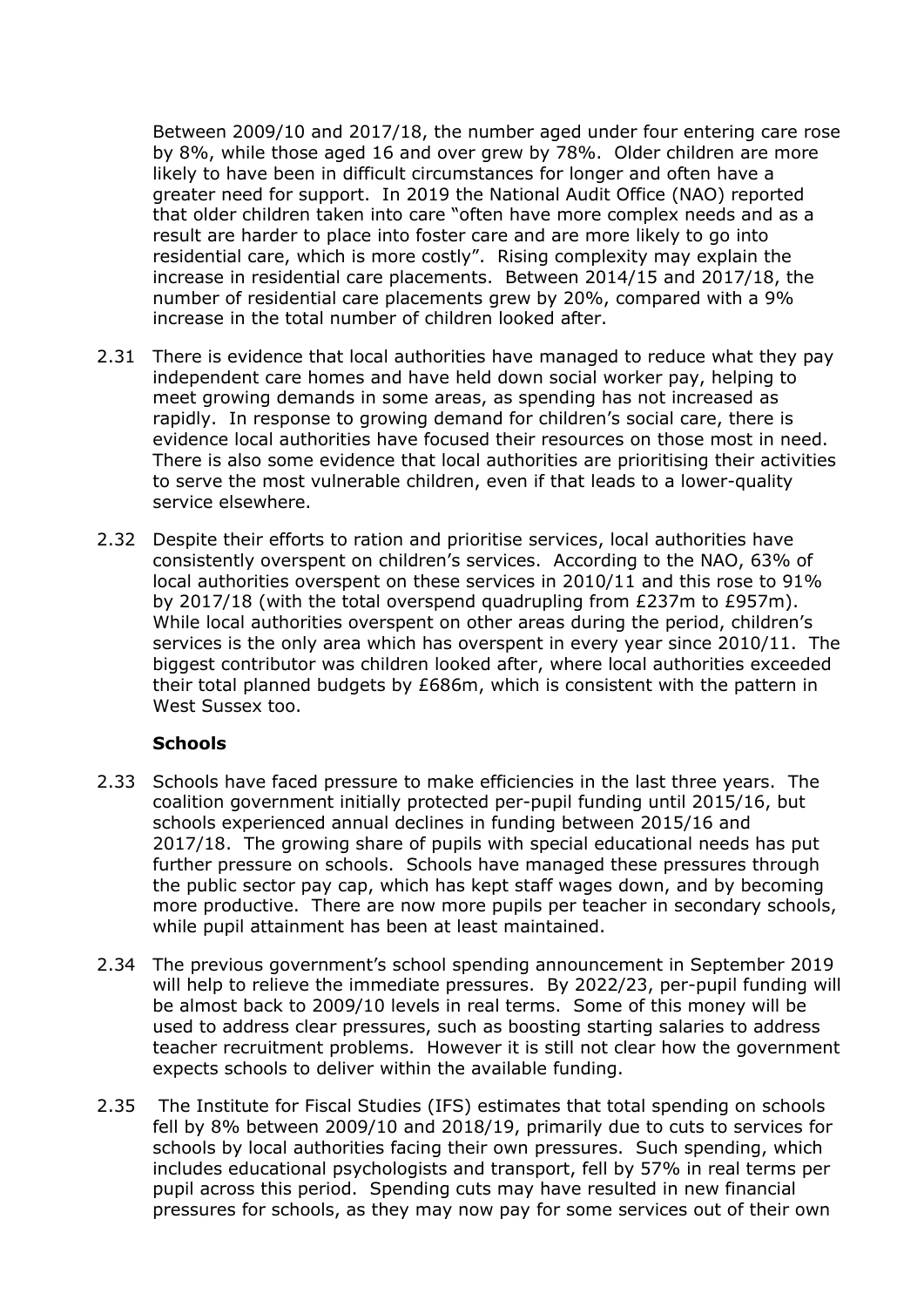budgets that were previously provided for them (or they may no longer provide these services).

- 2.36 Currently mainstream schools educate 6.73 million pupils, which is over 10% more than in 2009/10. The pupil number figures may understate the increase in demands placed on schools. One reason is the recent increase in the share of pupils receiving support for special educational needs (SEN). Between 2009/10 and 2016/17, the share of pupils with an SEN statement or Education, Health and Care Plan (EHCP) held steady at 2.8%. Over the last two years, this figure rose to 3.1%. In January 2019, 271,165 pupils had an SEN statement or EHCP, almost 30,000 more than in January 2017. The rise in children receiving statements or plans represents an additional financial pressure that schools and local authorities have borne.
- 2.37 Schools' main expense is staff. About 65% of school spending is on teachers, supply teachers and teaching assistants plus 10% on other staff. Primary school teacher numbers rose broadly in line with pupil numbers until 2016/17, when it levelled off while pupil numbers continued to rise. Secondary school teacher numbers fell roughly in line with pupils between 2010/11 and 2014/15. Since 2014/15, pupil numbers have risen, while teacher numbers have continued to fall. Figure 4 shows the impact on pupil:teacher ratios in primary schools (small increase from 20.5 to 20.8) and secondary schools (more significant increase from 15 to 16).
- 2.38 Since 2010, schools have made savings on teachers' pay and there is limited evidence of savings on the goods and services they buy. Teachers have been asked to do more, while being paid less in real terms. This does not look sustainable, which the government seems to have acknowledged by announcing a substantial rise in per-pupil funding over the next three years. Schools face growing recruitment and retention problems, with the government consistently missing recruitment targets for trainee teachers.
- 2.39 Pupil numbers are predicted to rise more slowly than the promised increase in school funding. The new three-year settlement, set out in September 2019, will increase school funding by 14.2% in real terms (10.3% per pupil in real terms) between 2018/19 and 2022/23. This is a substantial change from the 4.1% real terms cuts to per-pupil spending between 2015/16 and 2018/19.



**Figure 4: Pupil:teacher ratios in primary and secondary schools**

Source: Institute for Government analysis of Department for Education, 'Schools workforce census', Table 17a.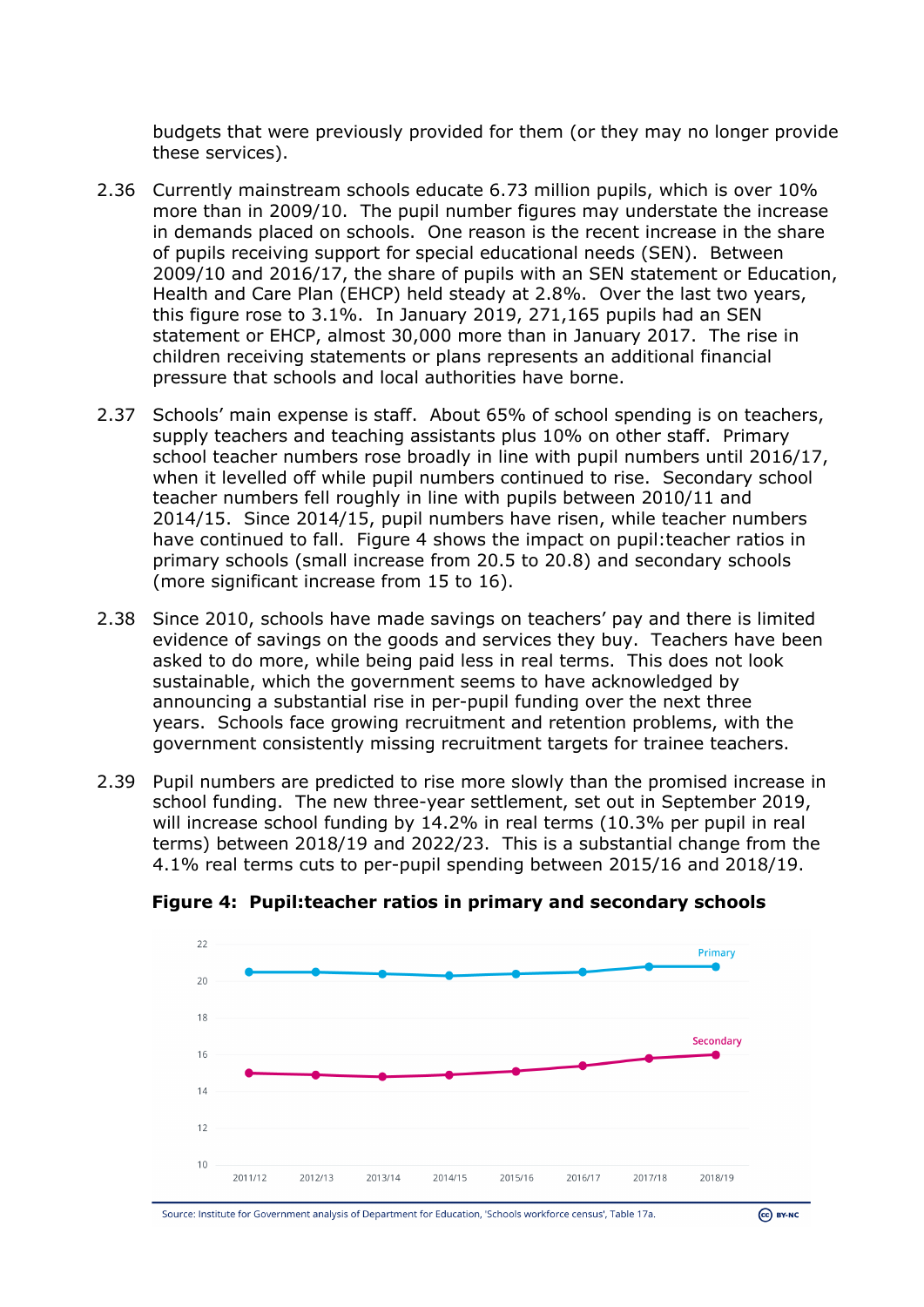2.40 Rising cumulative deficits in schools (when schools consistently run in-year deficits) indicate they have been unable to improve their efficiency enough to live within their funding. Schools appear to have consistently had to spend more than they received to provide services. Figure 5 shows the average deficit among maintained secondary schools rose from £192,000 in 2009/10 to £484,000 in 2017/18. This was driven by a rise in schools having a deficit from 18% in 2009/10 to 30% in 2017/18.



#### **Figure 5: Share of maintained schools with a cumulative deficit**

Table 5

2.41 The growing incidence of cumulative deficits is a current challenge. Schools will also face some unavoidable cost pressures over the next few years, such as the increase in teachers' pensions schemes contributions. While variations in spending and educational outcomes imply there could be efficiencies to find in some schools, these schools may struggle to manage budgets better or may be constrained by their premises. Furthermore, DfE's estimates of possible efficiencies have not been matched with a practical understanding of how, and how quickly, schools are able to make them.

#### **Other local authority services**

2.42 Spending on other local authority services, such as highways, environment and community services, has been cut sharply since 2009/10, as shown in Figure 6. Local authorities prioritised spending on social care for adults and children, at the expense of spending on other services. Councils have managed the cuts by delivering these services more efficiently: reducing spending on staff and asking them to do more. In many cases, where that has not been enough, they have charged users more or have been forced into reducing their spending on non-statutory services, such as highways maintenance, planning services and reviewing the library provision. Where comparative data has been available, public satisfaction with these services appears to have declined only slightly.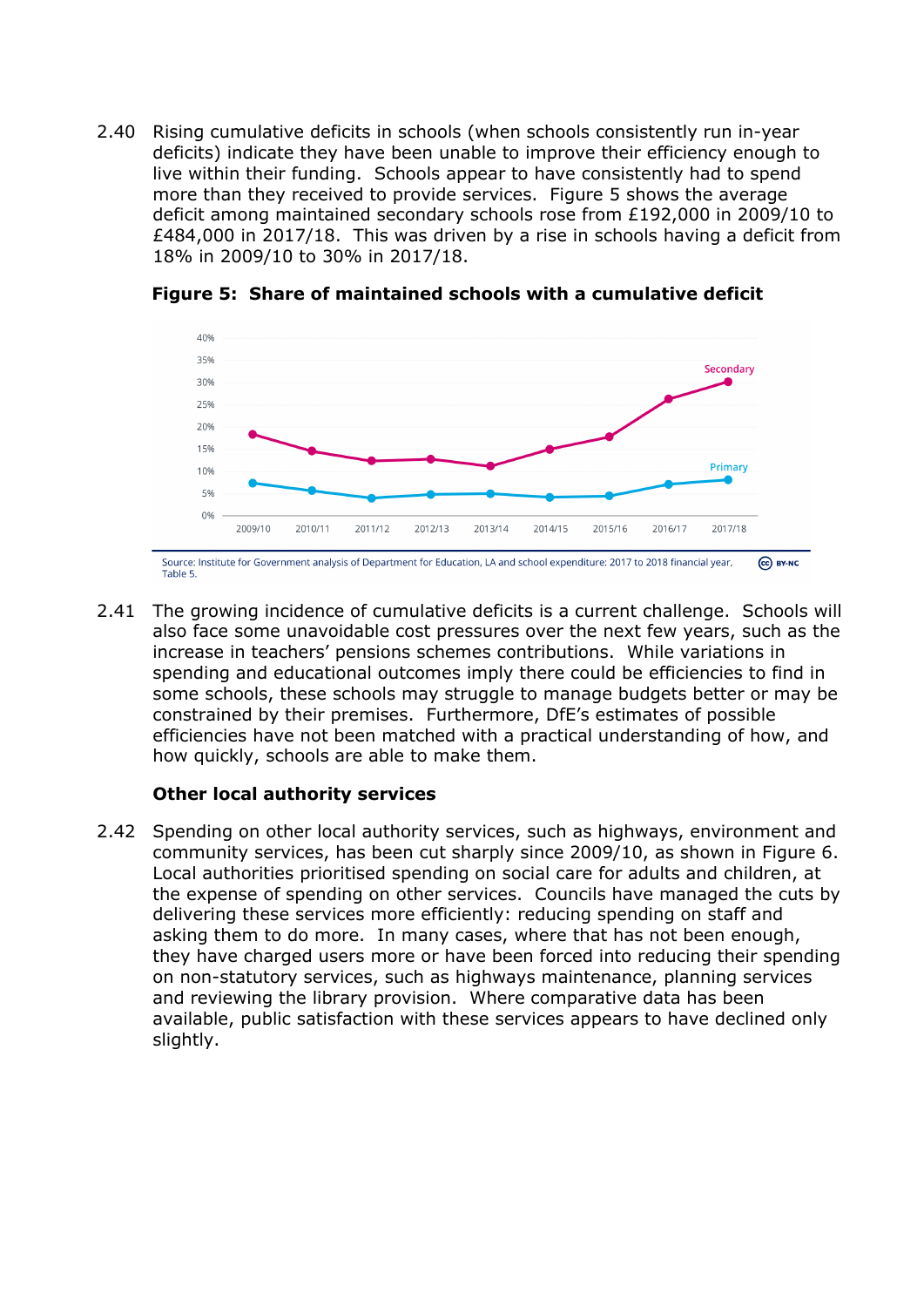

**Figure 6: Change in total spending on other local authority services**

Source: Institute for Government analysis of Ministry of Housing, Communities and Local Government, 'Revenue Expenditure and  $\omega$  BY-NC Financing England', RO2 and RO

- 2.43 There is no sign demand for these services has fallen as local authorities have cut spending. As the population increased by 6.4% between 2010 and 2018, demand for some of these services will have risen too. Most direct indicators for England also suggest other demand is rising, for example:
	- the total motor vehicle mileage rose by 8.2% between 2010 and 2018, implying a greater need for road maintenance;
	- the number of food businesses rose by 7.2% between 2009/10 and 2018/19, implying a greater need for food inspections; and
	- the number of planning applications submitted rose by 0.8% between 2009/10 and 2017/18, implying a greater need for planning officers.

## **Financial resilience of local authorities**

- 2.44 Over the past decade, local authorities have adjusted to an increasingly difficult financial reality. The NAO estimated government cuts to local authority grants amounted to 49% between 2010/11 and 2017/18. The level of cuts reduced to around 46% over the two years to 2019/20 mainly due to increases in the improved Better Care Fund and other Adult Social Care grants. Since 2016/17 these overall reductions in grant funding were balanced by a shift to greater reliance on council tax, including the Adult Social Care precept, so that total spending power for all councils stayed broadly level. Throughout this, mitigations to the general trajectory of reducing funding have been time limited, which has created substantial uncertainty about future funding. This has made it difficult for local authorities to plan ahead. The extra funding announced for 2020/21 has only given some temporary respite ahead of the changes anticipated in the reforms to business rates retention and fair funding due for implementation from April 2021.
- 2.45 A key indicator of local authorities' ability to absorb future financial shocks is their levels of reserves. Since 2009/10, shire district councils have increased their levels of reserves, while single tier and county councils that all provide social care have found it much more difficult. This difficulty could be due to: tight budgets leaving little scope to replenish reserves; spending on invest to save projects to gain benefits in subsequent years; short term pressures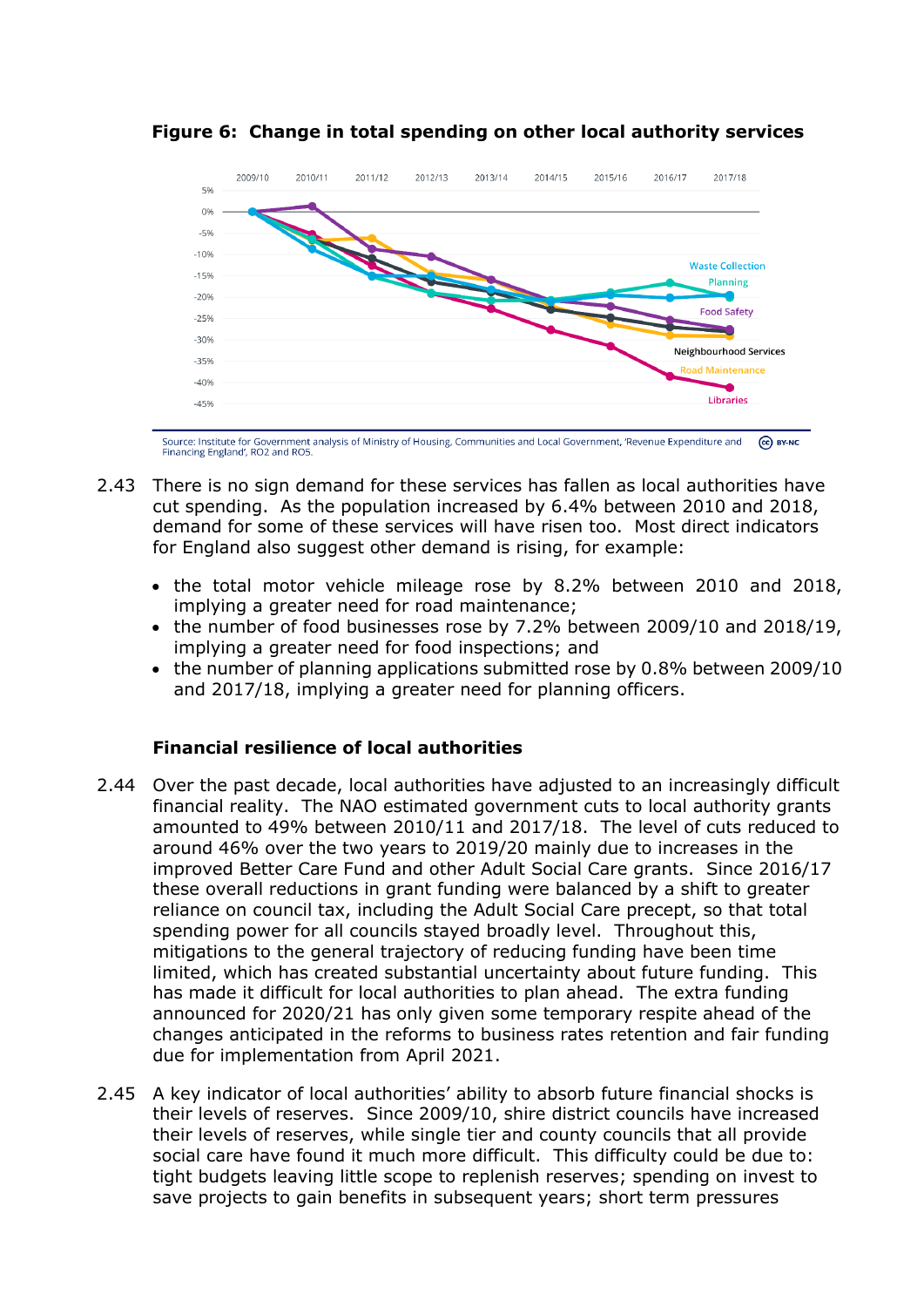requiring planned withdrawals from reserves to balance the year's budget; or unplanned withdrawals in response to budget overspends arising in year.

- 2.46 The NAO calculated that local authorities' unplanned withdrawals from reserves (either to use reserves without budgeting to, or to use more than they budgeted for) rose from £114m in 2010/11 to £658m in 2016/17. This issue was most pronounced in social care authorities. In 2016/17, 100 social care authorities drew a total £1,261m from their reserves (£603m planned, £658m unplanned), while 52 added a total £403m to their reserves (£53m planned, £350m unplanned). NAO concluded that this trend suggested social care authorities were increasingly using reserves to top up day-to-day spending, having struggled to implement savings plans, manage demand pressures or other costs.
- 2.47 Figure 7 shows the position began to ease after 2017/18, which was the second year of the adult social care precept bringing increased funding and easing some budget pressures in these services. However, while there has been a net replenishment of reserves by social care authorities, a third have still needed to draw on reserves.



**Figure 7: Social care authorities' use of reserves**

### **Section Three: Local Context – The West Sussex Plan and our Budget**

### **The West Sussex Plan Priorities**

3.1 This section describes how the budget for 2020/21 supports the agreed aims of the County Council from the West Sussex Plan agreed by the Council in October 2017. Figure 8 shows how our 2020/21 budget provides resources to support the themes in the West Sussex Plan.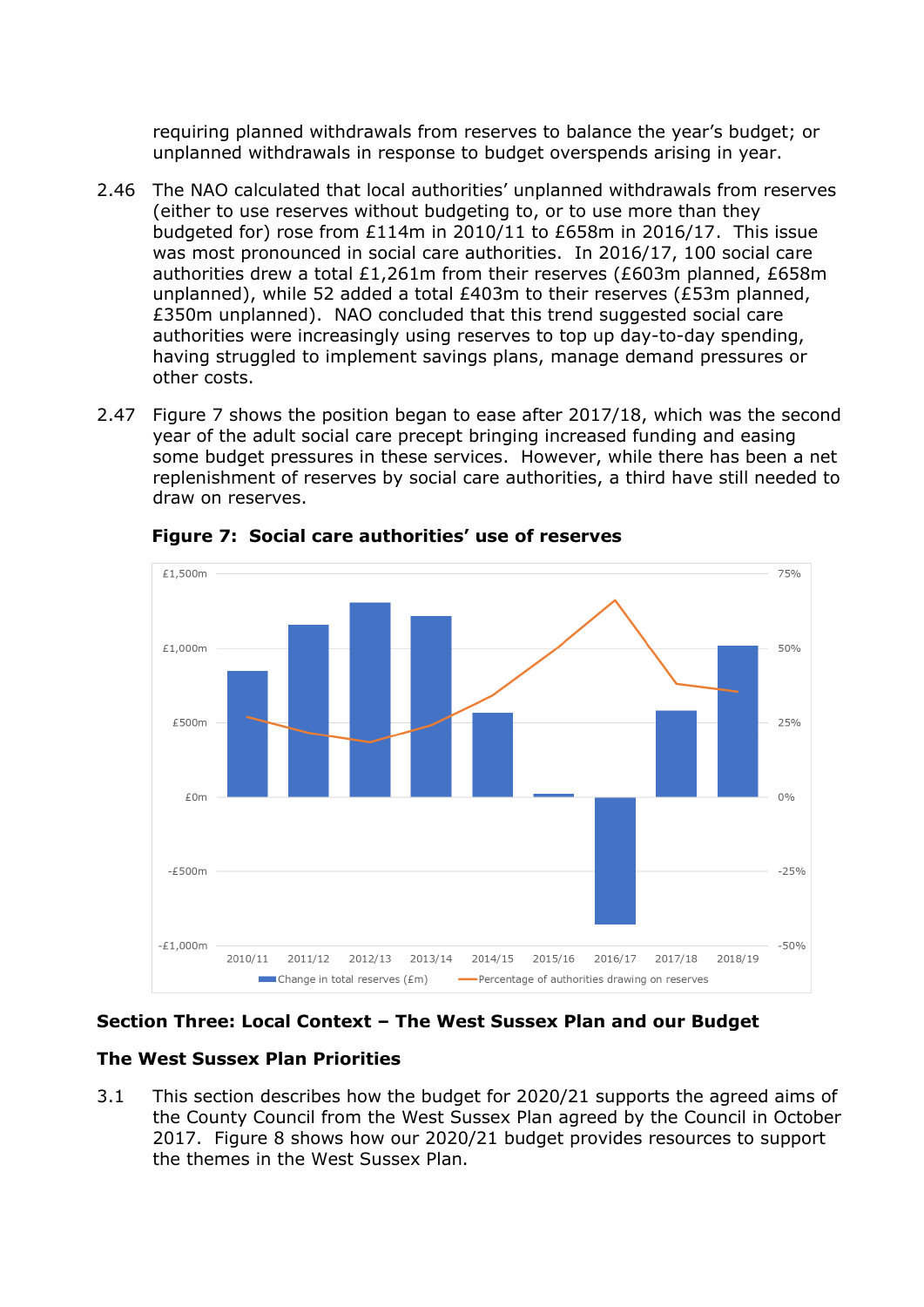

### **Figure 8: How the 2020/21 budget supports our aims**

## **Best Start in Life**

- 3.2 As set out in the West Sussex Plan, the children born and being raised in West Sussex are our future – we look to them for a sustainable one. Therefore, it is only right that children are at the centre of everything we do. It is our job to make sure every child in West Sussex is given the opportunity to reach their potential. We will give them the foundations they need to be able to do that. In one way or another we are there at every stage of their lives and even before; supporting parents and families. It is also vital that every school in the county offers each child the education they deserve.
- 3.3 We know school is not just about education but also about the wraparound support and care our schools provide. Children and young people cannot thrive unless they feel safe and secure at home. It is our duty to protect those children and young people, supporting them to cope with life's pressures and supporting their families to make sure they are able to enjoy a childhood free from harm.
- 3.4 The key financial challenges facing the Council for achieving our target outcomes for a **Best Start in Life** are set out in the following paragraphs.

### **Education and Funding for High Needs**

3.5 2020/21 is the third year of the new national funding formula for mainstream schools under the Dedicated Schools Grant (DSG). Final allocations for next year have been announced, which include pupil growth, and West Sussex schools are set to gain £29.7m (6.5%) through a 4% increase in most of the national funding formula unit rates and an increase in the Minimum per Pupil Funding levels to £3,750 for primary schools and £5,000 for secondary schools. School budgets continue to be under pressure due, in the main, to the full year effect of the 2.75% teachers' pay award in September 2019 and an increase in the teachers' pensions employers contribution rate from 16.48% to 23.6% in the same month. Although the Government has announced that there will be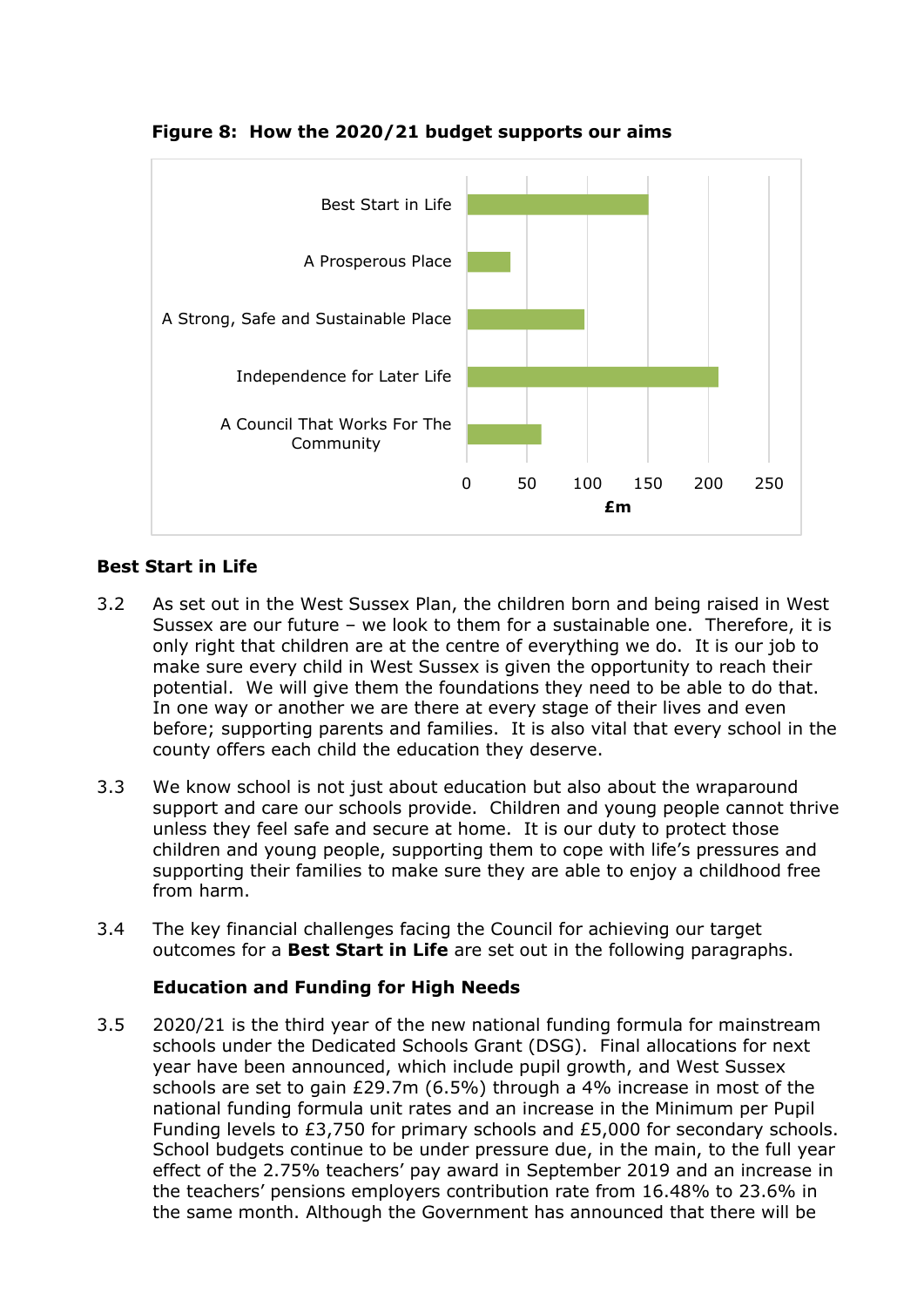additional specific grant funding available to meet the costs of the September 2019 pay award above 2%, as well as the increased employer pension rates there is no guarantee that this will be cost neutral at an individual school level.

- 3.6 Funding pressures affecting the High Needs Block within the Dedicated Schools Grant (DSG) have continued to grow over the last five years since the implementation of the Children and Families Act 2014 resulting in increased requests for:
	- Education Health and Care Needs Assessments (EHCNAs);
	- pre-16 specialist placements (special schools, Special Support Centres (SSCs) and Independent and Non-Maintained Special Schools (INMSS));
	- post-16 High Needs placements in special schools, colleges of Further Education or Independent Specialist Providers (ISP); and
	- personal budgets and exceptional needs expenditure to meet very complex needs.
- 3.7 Our High Needs funding from the Department for Education rose by £3.0m (3.6%) in 2019/20 and is set to rise by a further £8.4m (10.4%) in 2020/21. These funding increases are welcome, but are not sufficient to meet the increasing costs of providing for the number of children with education health and care plans (EHCPs). In March 2015, 3,423 children and young people in West Sussex had EHCPs and by March 2019 this number had risen by 55% to 5,297 - an increase of 1,874; 515 in 2015/16, 573 in 2016/17, 401 in 2017/18, and 385 in 2018/19. In the first six months of 2019/20 these numbers have risen by a further 242.
- 3.8 With very limited funds now remaining in DSG reserves this shortfall in DSG funding is beginning to place significant pressure on the Local Authority in the current financial year. Indeed, the DSG reserve is expected to go into deficit at some point over the next 12 months, and will be required to be repaid from future years' DSG allocations. If this is not possible and the deficit exceeds 1% of total DSG (circa £6.3m) the County Council will be required to report to the Department for Education on how the DSG account will be brought back into balance. As at the end of 2018/19, 31 other local authorities were in this position and this number is expected to be significantly higher at the end of the current financial year.
- 3.9 In the meantime, the Council continues to adopt a long-term approach to this issue. For instance, as part of the new Special Educational Needs and Disabilities (SEND) and Inclusion Strategy 2019-2024, which builds on the SEND strategy for 2016-2019 and the outcomes of the 2018 Ofsted/CQC SEND local area inspection, we will continue to fund a range of initiatives including increasing the offer of therapies in our special schools, increasing the number of classrooms in our maintained special schools and creating additional Special Support Centres (SSCs) in our mainstream schools. These initiatives will help to minimise growth in SEND demand by targeted early intervention; develop new SEND places (particularly with mainstream education providers) within the county and make sure funding is in place to support the transport needs for those children with particular requirements, ensuring their ability to access education throughout their time at school. Additional funding has also been found for three new SEND school advisors, whose main role will be to embed the inclusion agenda in our mainstream schools and to challenge and support our specialist provision.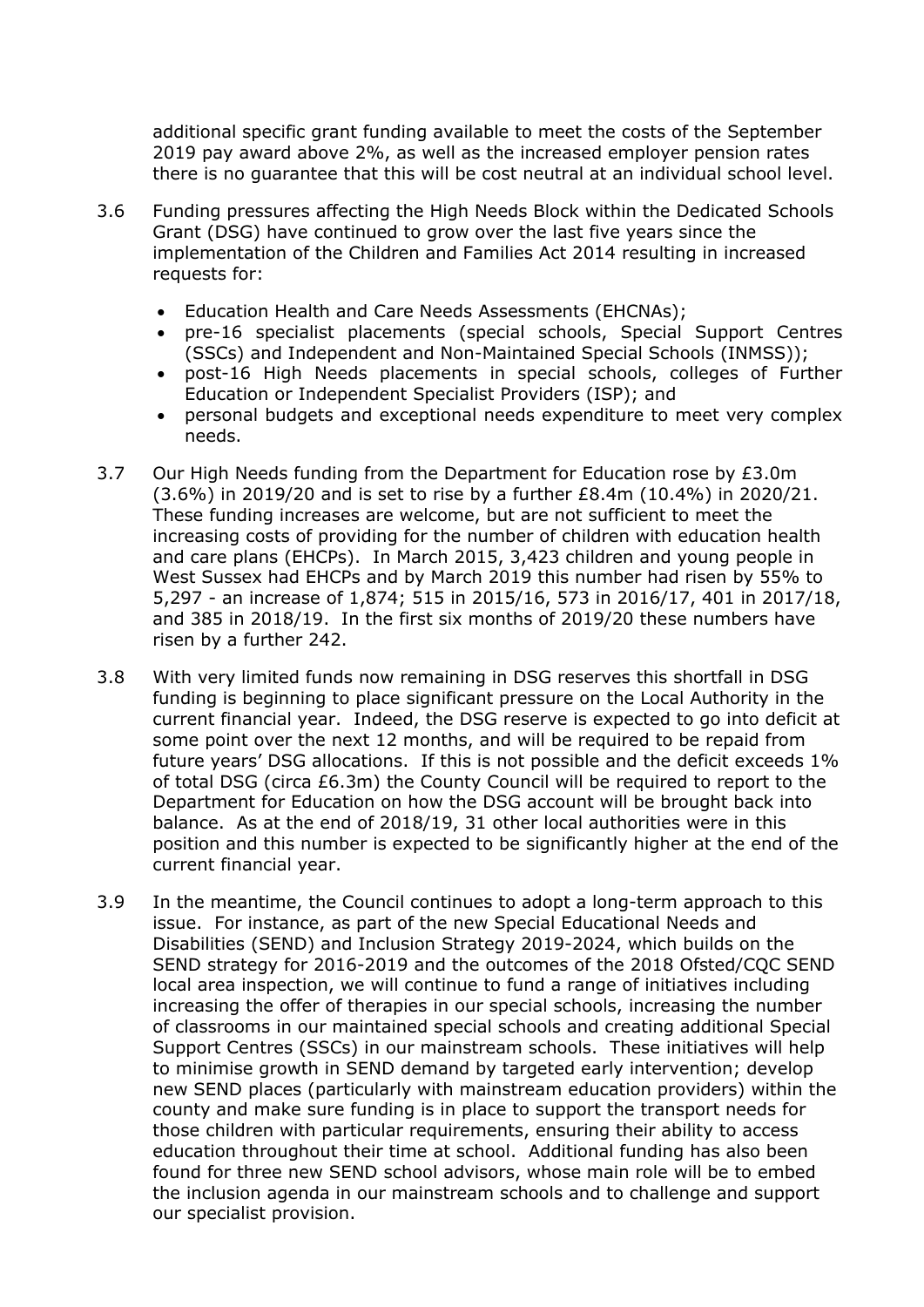## **Children's Social Care**

- 3.10 A key element of our budget provides for children and families who are vulnerable and that the County Council has a duty to support. These services were judged to be inadequate by Ofsted in May 2019 and as a result children's services have begun an improvement journey. In order to ensure the improvement is adequately funded, a combination of temporary and permanent investment of **£12m** is being provided in 2020/21. This is in recognition of the continuing challenges faced by a number of younger residents and their families in West Sussex and to ensure that the County Council continues to play a key role in helping them to be safe and secure.
- 3.11 Demand for placements for children looked after (CLA) has increased at a faster rate during 2019/20 than the budget had planned for, and placement volumes are now at unprecedented levels. This creates a knock-on impact for 2020/21, where the budget for CLA is being increased by **£12.4m** to recognise both the full year effect of this increase and the projected demand growth which is estimated to occur in 2020/21. It is worth noting that the number of children looked after per 10,000 population in West Sussex remains at a level below that of our statistical neighbours (West Sussex 44 per 10,000 at the end of November 2019 compared with statistical neighbours 51 per 10,000 population at the end of March 2019).
- 3.12 During the course of the next financial year, we will continue to develop and implement our Commissioning Strategy for Children's Social Care. The strategy aims to improve our placement planning arrangements, partly by guiding our supply chain on the nature of the care solutions we require over the long-term and partly with the objective of enhancing market management. Currently around 45% of placements are purchased externally, the average cost of which has risen by over 40% since 2014/15. Consequently, by commissioning from the market more effectively, there is obvious potential to deliver greater value for money.
- 3.13 During 2019/20, a review was undertaken on the residential units that the County Council operates, taking into account care needs, market conditions and cost effectiveness. The outcome of this has led to some remodelling at some of the homes, part of which is due to be carried out during 2020/21, and a new delivery model designed to maximise the use of our own resources and deliver cost reductions in the external placements budget. Until the homes return to operational status, temporary funding of £1.8m is provided within the 2020/21 budget. For future years, reductions in the external placement budget will fund the County Council's increased operating costs.
- 3.14 Within Early Help, a more targeted approach will be adopted that identifies and works with children and families to become resilient and divert them from more costly social care interventions. Through this review, some rationalisation of the buildings that the Service operates from, as well as a corresponding reduction in staff numbers, is expected to deliver £1.95m of savings over the next two financial years.

## **A Prosperous Place**

3.15 For West Sussex to continue to thrive we know we need to support our businesses. We have a wonderful diverse business community in West Sussex;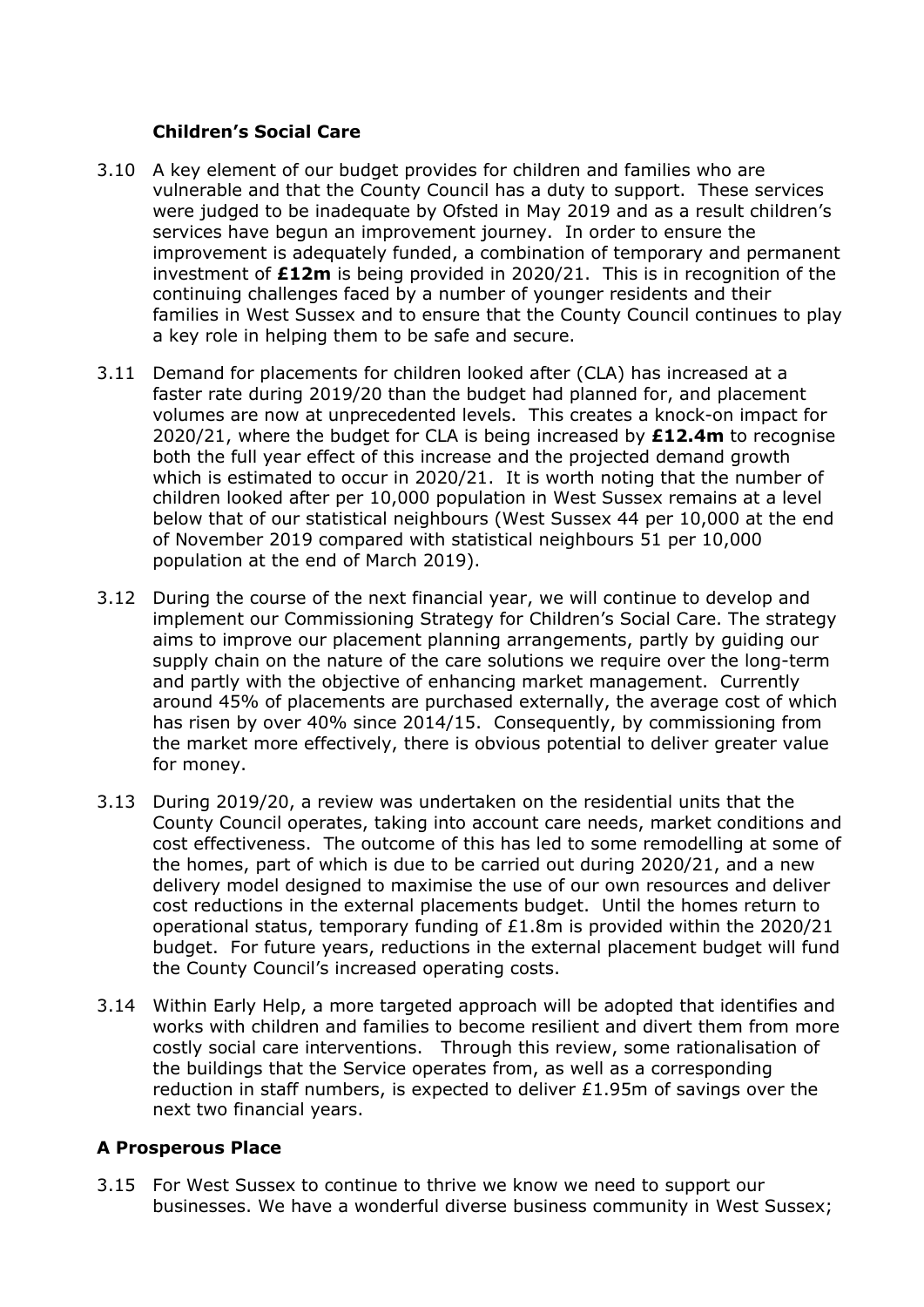something we should celebrate in supporting them to stay and grow here. To do this we need to put in place support to ensure this is a place where doing business works and works well, contributing to the employment opportunities for local residents.

- 3.16 Working with our district and borough partners is crucial in our determination to support the business community. That means attracting businesses and people who want to work in our county and then providing them with the tools they need to help them grow their businesses.
- 3.17 Some of the key areas in relation to achieving our target outcomes for **a Prosperous Place** are set out in the following paragraphs.

#### **Highways and Infrastructure**

- 3.18 Our roads and highways are a key element of the supporting infrastructure needed for economic growth. Alongside the significant planned capital investment in the Highways and Infrastructure portfolio (£200m over five years), we will invest over £9m of revenue funding each year in highways support and maintenance.
- 3.19 We are developing proposals to improve infrastructure and bid for other sources of funding. This work will require sufficient resource to produce feasibility studies, enabling the Council to develop sound project proposals for submission for funding.

#### **75% Business Rate Pilot**

- 3.20 The successful West Sussex business rate pilot in 2019/20 offers a potential gain of up to £19m for one-year. All of the extra business rates growth will be pooled by participating local authorities and used to make a strategic investment in our digital infrastructure, which will help underpin the County's economy.
- 3.21 In order to take advantage of increasingly rapid advances in digital technology, the County needs digital infrastructure to match that available in other economies nationwide. This will require investment from commercial infrastructure suppliers who will target both urban and rural locations.
- 3.22 Increasing the availability of high quality core fibre network will hopefully attract commercial investment in innovative access networks to counter the constraining factors of topology and varying population densities in the County's rural areas.
- 3.23 However, to fully address the digital infrastructure needs of the wider County and the concerns of commercial investors in providing more services to residents and businesses, it is clear that there is no single solution. Therefore, the West Sussex Full Fibre Programme (WSFFP) is an agile and iterative work programme identifying and responding to new opportunities to increase investment in furthering the County's digital ambitions. From this "umbrella" programme flows individual projects to support the County's wider ambitions.
- 3.24 The £19m estimated funding from the Business Rates Retention Pilot scheme has been earmarked to support the WSFFP to increase availability of gigabit capable connectivity in West Sussex.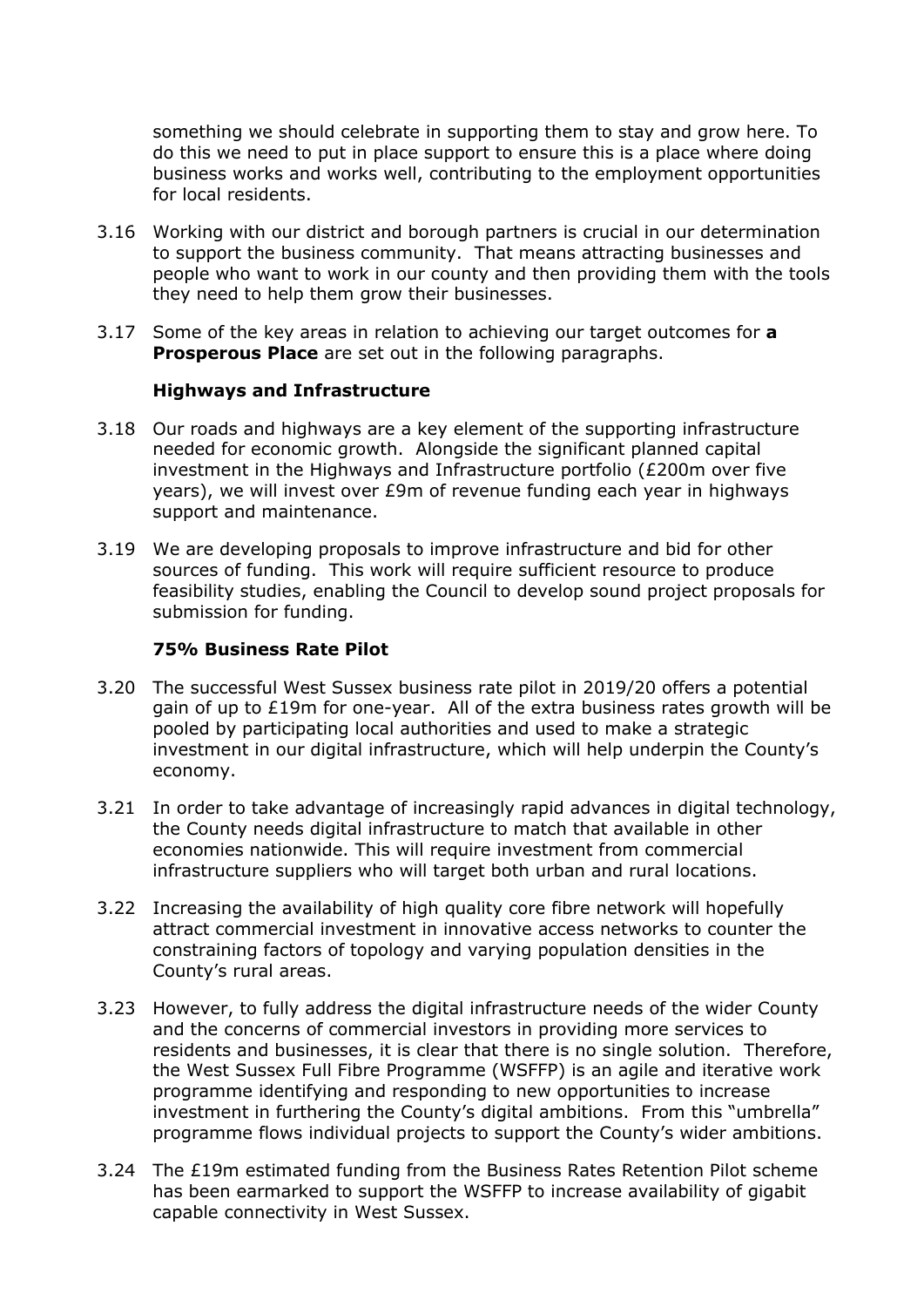3.25 The WSFFP currently comprises three work strands aimed at increasing coverage of gigabit-capable full fibre infrastructure in three distinct geographical areas: Rural, Coastal, North to South (in the east of the county) and some cross cutting enabling initiatives. Currently the strands comprise three active projects and potentially two more contracts called-off by district and borough councils from the West Sussex Gigabit framework (which commenced in May 2018).

### **A Strong, Safe and Sustainable Place**

- 3.26 We know we are only as strong as our communities. To make real change in our communities we need to empower those living in them to make changes themselves. There are many examples of our communities working brilliantly to support each other and to solve issues that are unique to them, so we need to continue to nurture and support this work. One example of how we do this is by our recent initiative 'Improving Our Places and Spaces – Supporting Resilient Communities' launched in July 2019.
- 3.27 Some of the key financial challenges facing the Council in relation to achieving our target outcomes for a **Strong, Safe and Sustainable Place** are set out in the following paragraphs.

### **Fire and Rescue Service**

- 3.28 West Sussex County Council is the Fire and Rescue Authority (FRA) for West Sussex and is responsible for a wide range of services that help to make West Sussex safer. The majority of the work is directed by legislation and established practice, including the Fire and Rescue Services Act 2004 which broadly requires the provision, training and equipping of a fire service to undertake the following core functions:
	- firefighting
	- fire prevention
	- fire protection activities
	- rescuing people from road traffic accidents
	- other emergency activities.
- 3.29 We are also responsible for enforcing fire safety law in public and commercial buildings and domestic flats with common areas through the Regulatory Reform (Fire Safety) Order 2005. As part of a broader emergency role, we are a designated Category 1 responder under the Civil Contingencies Act 2004 requiring us to work with other public sector organisations, such as Police, Ambulance and Local Authorities, to plan and respond to other emergencies such as flooding.
- 3.30 The Fire and Rescue service was inspected by Her Majesty's Inspectorate of Constabulary and Fire & Rescue Services (HMICFRS) in November 2018. The full Inspection Report for West Sussex Fire and Rescue Service was published on 20 June 2019. The report looked at how well the Service is protecting the public, preventing and responding to fires and other emergencies, and how well we look after staff. The report found that the effectiveness of West Sussex Fire and Rescue Service "requires improvement", efficiency "requires improvement" and the way it looks after its people is "inadequate".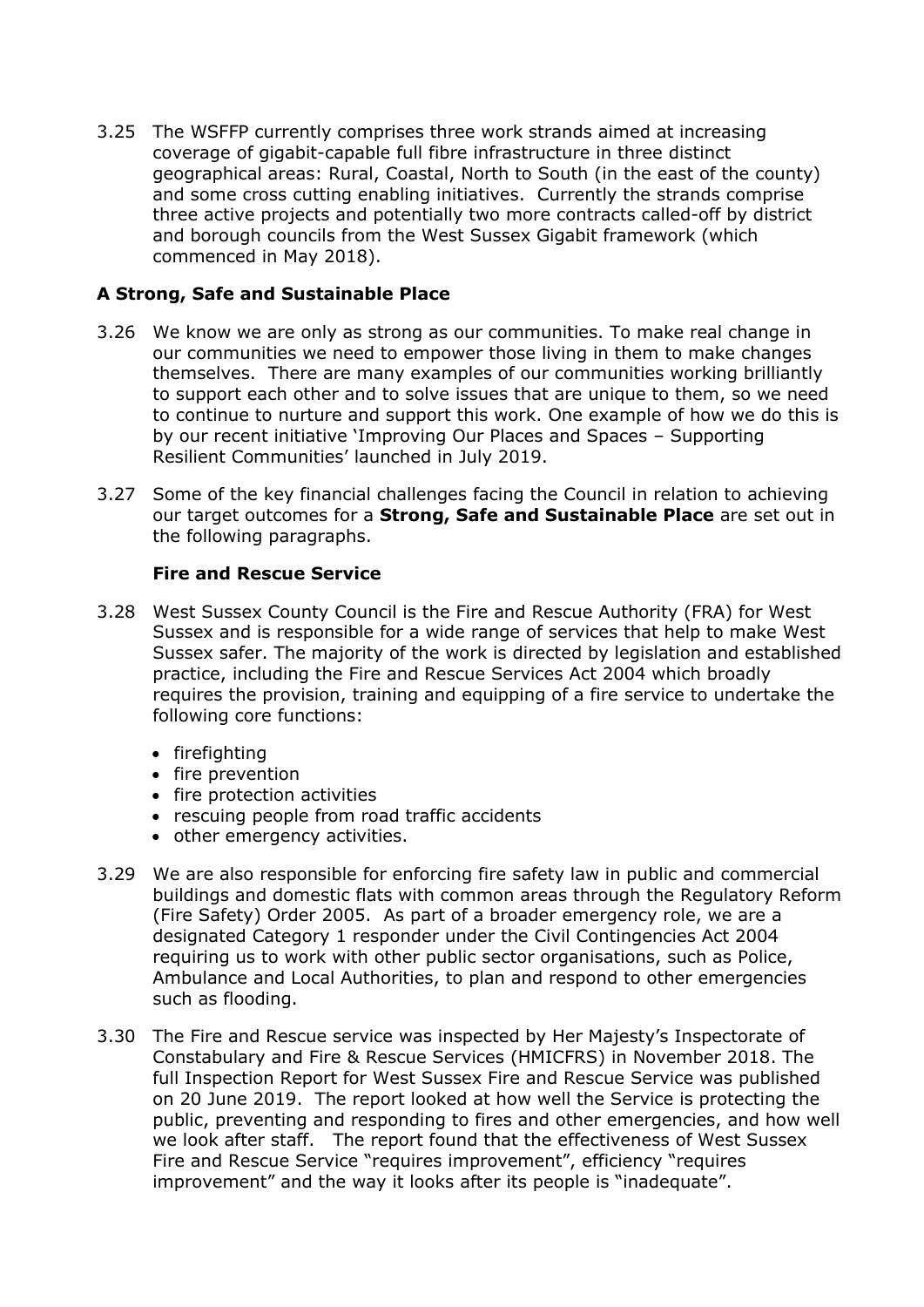- 3.31 West Sussex Fire and Rescue Service (WSFRS) have developed an improvement plan to effectively respond to the recommendations of the HMICFRS and to ensure we can provide our residents and communities with confidence in our actions. In support of this, £1.8m was made available in 2019/20 and we will be investing a further  $£1.6m$  in continuing funding with further one-off funding of £0.1m, to address the concerns raised with particular reference to the delivery of our statutory functions.
- 3.32 Further investment is required in order to address the longer-term improvement of the service, in particular in relation to the emergency response availability of fire engines. The ability for our frontline fire engines to all be available remains a challenge.
- 3.33 To address response capability and availability directly, a further £0.9m has been identified to bolster:
	- risk management and training capacity to ensure we have firefighters with the skills necessary to maintain a resilient service in particular those qualified to drive appliances and to provide for continuing 'Hot Fire Training' on the cessation of the current agreement with Gatwick Airport; and
	- investment in supporting the retained duty system and with the introduction of posts to manage the availability of firefighters and to further invest in firefighter availability across the service to support response performance.

### **Waste and Recycling**

- 3.34 Over £55m of our net revenue budget is dedicated to supporting our waste disposal and recycling infrastructure. Our continuing aim is to act in a sustainable way and minimise the use of landfill sites because of their cost and environmental impact. In 2018, the West Sussex Waste Partnership (WSWP) carried out a waste composition analysis, which identified over 40% (by weight) of the residual black bag waste to be food waste. This is by far the biggest element of the residual waste bin.
- 3.35 Table 1 shows the main components of West Sussex's residual waste collections in recent years.

| <b>Material Stream</b>                | 2016  | 2017  | 2018  |
|---------------------------------------|-------|-------|-------|
| Food waste                            | 27.5% | 31.6% | 40.2% |
| Target recyclables                    | 19.2% | 17.7% | 14.3% |
| Plastic film (including carrier bags) | 12.9% | 12.9% | 7.8%  |
| Non-recyclable paper/card             | 8.3%  | 6.9%  | 6.3%  |
| Dense plastic                         | 2.8%  | 8.8%  | 1.8%  |
| Sanitary (including nappies)          | 6.6%  | 5.8%  | 6.0%  |

#### **Table 1: Main residual waste collection components**

3.36 With the costs of waste collection and waste treatment and disposal increasing, the Council has been exploring with WSWP ways in which we can further influence the waste hierarchy, to reduce, reuse and recycle as much waste as possible and further divert waste from landfill.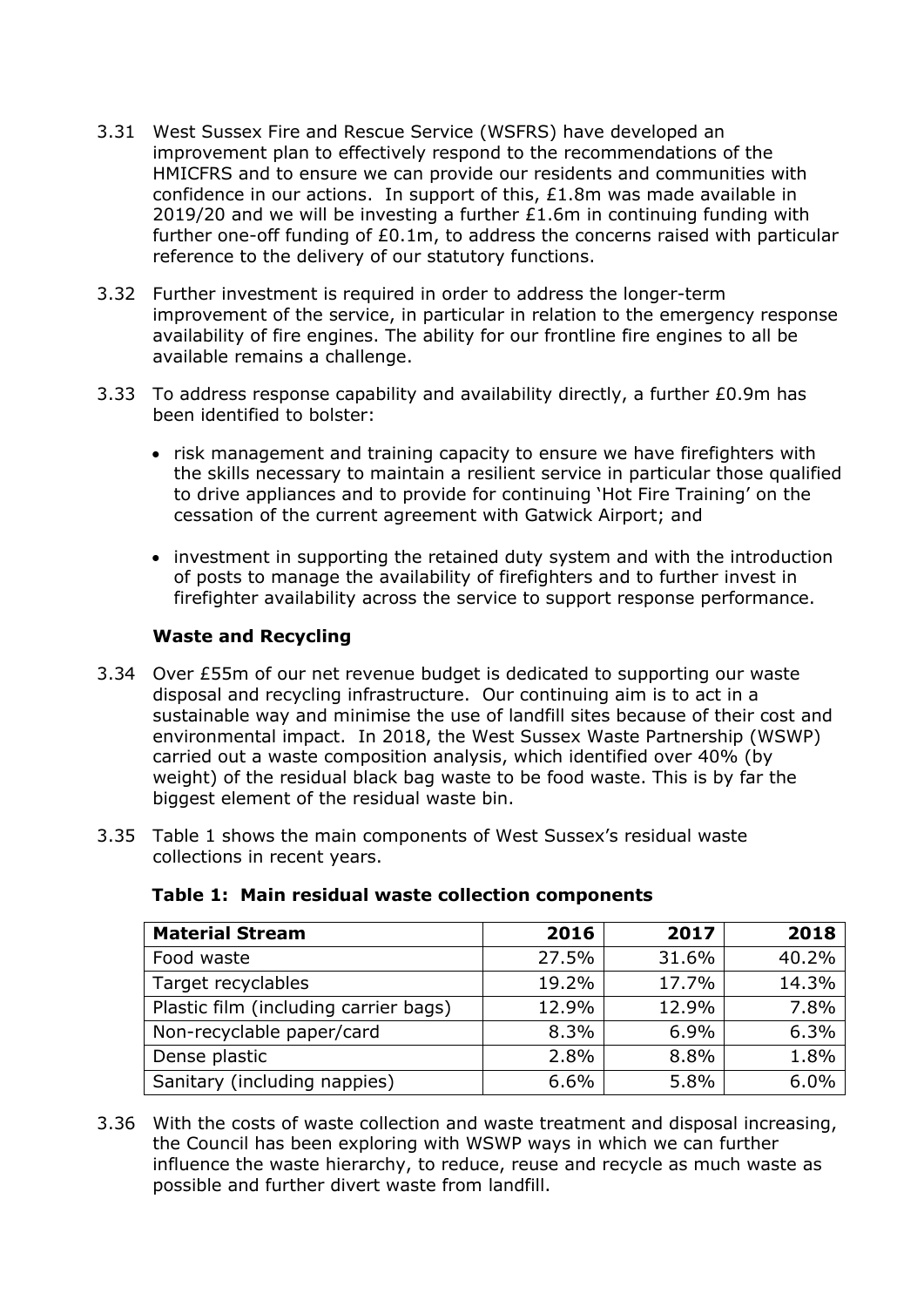3.37 Trials will be undertaken in 2020 to demonstrate that the introduction of weekly food and absorbent hygiene product waste collections, maintaining fortnightly comingled recycling collections and reducing the frequency of residual waste collections to three weekly, will not only reduce the overall volume of waste collected, but will also improve recycling performance and ultimately deliver savings in the future for the authority.

### **Sustainable Green Energy**

3.38 Alongside the focus on waste, our proposed spending will continue to enhance plans for developing other sustainable technologies, particularly solar energy and battery storage for power. Our capital programme provides the means to invest in this technology and our revenue budget incorporates the projected benefit both from lower energy bills and also extra revenue income from electricity sales. This includes direct revenue savings to some of our schools where the installation of solar panels is technically feasible. We are one of the most forward thinking counties in the country in undertaking this important investment and we have already installed solar panels at over 70 of our school sites.

## **Independence for Later Life**

- 3.39 In West Sussex we have an ageing population which will continue to grow. During the next 10 years it is forecast the number of people at age 65+ will rise by over 40,000, which will result in this group representing around 26% of the population compared to 23% currently. Moreover, most of that increase will be at age 75+, which is the point when people's care needs become significantly more expensive to meet.
- 3.40 As a Council we are actively working towards promoting independence, because we know that this leads to better care outcomes for people. This will also help make the Adult Social Care budget more financially sustainable and so from both these perspectives, it is a key priority for the Council.
- 3.41 Some of the key financial challenges facing the Council in relation to achieving our target outcomes for **Independence for Later Life** are set out in the following paragraphs.

## **Adult Social Care**

- 3.42 Revenue raised from the Adult Social Care precept will continue to be invested in this critical area. This revenue will be supplemented with additional resources from the improved Better Care Fund (iBCF), which will enable greater investment in technology, hospital discharge services and the engagement of a partner to help deliver an ambitious improvement programme. Allied to demand management initiatives which will support the Adult Social Care Vision and Strategy, these will aim to promote independence and so keep residents within community settings for longer.
- 3.43 The Council has invested additionally in preventative services over the last few years. We believe we are now starting to see the benefits of this investment, with the proportion of older people receiving formal social care per head of population reducing. When combined with our plans for 2020/21, this should allow us to absorb demand pressures of  $E2m$ , so reducing the level of increase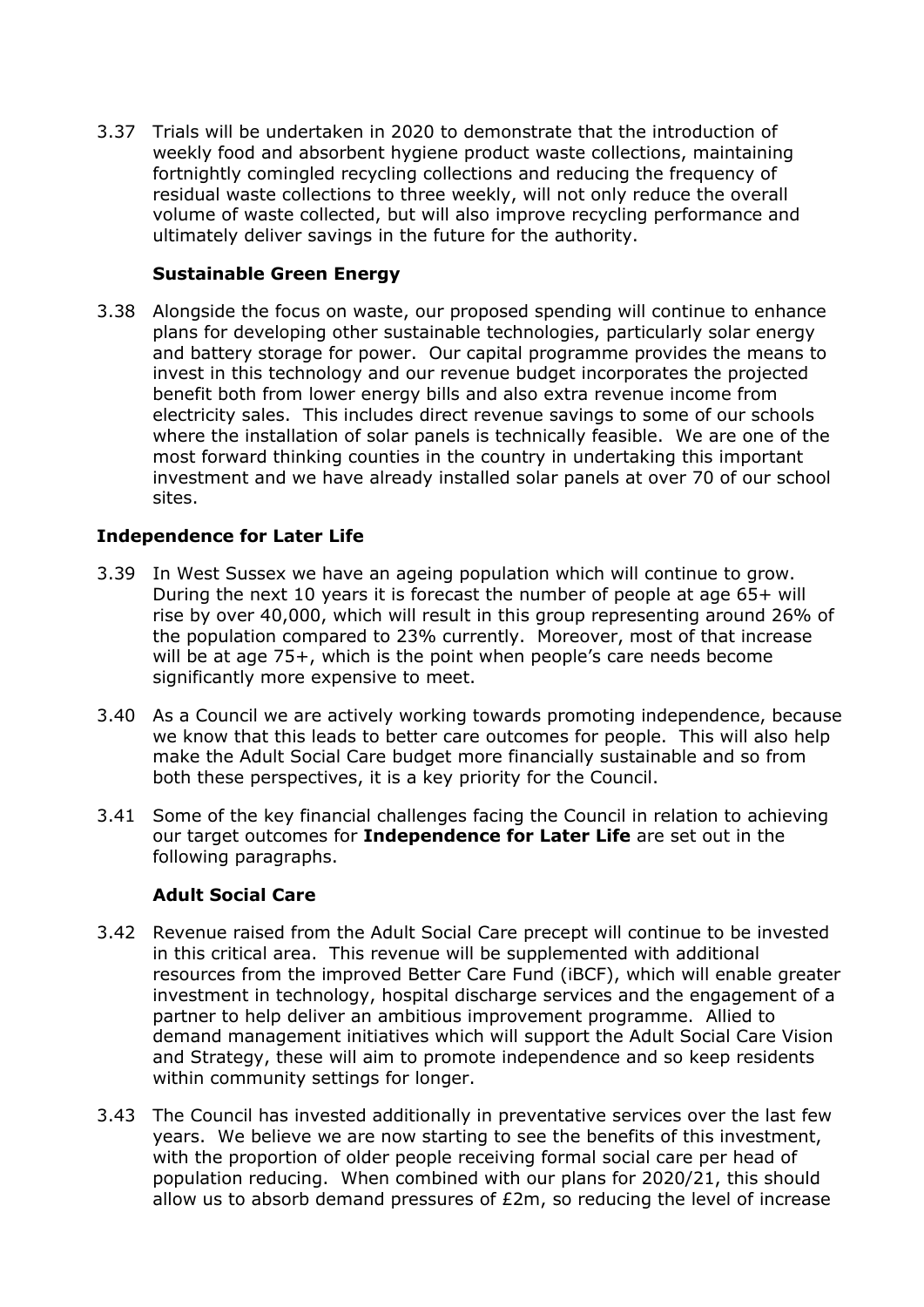necessary in the Adults and Health portfolio budget. We expect demand absorption benefits to increase over the period of the MTFS, so we will continue to monitor this area closely because of its potential to ease the level of financial pressure seen every year on care costs, which is the largest element of the Council's budget.

3.44 We will also continue to work with our Clinical Commissioning Group (CCG) and other NHS partners to ensure better outcomes for residents, based on recognition that we all serve the same community.

#### **A Council that Works for the Community**

- 3.45 The Council's purpose is to serve the people living and working in West Sussex as well as visitors. We are working closely with partners, other local councils, the health service and other organisations, to continue to improve the services our residents receive.
- 3.46 We will work in partnership with other county councils as part of our improvement journey. East Sussex will help us address our leadership, culture and governance, and Hampshire will help us make specific improvements in Children's services.
- 3.47 Some of the key financial challenges the Council faces in relation to achieving our target outcomes for a **Council that Works for our Community** are set out in the following paragraphs.
- 3.48 We will ensure the Council's long-term financial health by focusing our spending on achieving the priorities in the West Sussex Plan. Our efficiency savings have focused on how we can maintain or improve the outcomes for our residents, by organising ourselves and collaborating with partners in new and innovative ways.
- 3.49 We recognise the need to control our costs. We are conducting an extensive review of the value for money of our existing contracts to identify where savings might be possible.
- 3.50 We are reviewing our income generation activities to align them more closely to the priority outcomes in the West Sussex Plan. This work has already identified opportunities and we will continue to learn from other local authorities, to find areas where we can make further progress.
- 3.51 This budget continues to provide for local communities to become even more engaged in determining how local projects can be agreed and funded through a crowd-funding platform. In January we reached the milestone of successfully funding over 100 community projects since we launched this platform in May 2018. For an investment of around £0.245m from our Community Infrastructure Fund, we have so far leveraged in excess of £0.512m in public and other donations, meaning that over £0.750m in total has been pledged to support our communities across West Sussex.
- 3.52 Finally, this budget gives us the means to consider re-purposing some of our key buildings resulting in more efficient usage with the potential to dispose of some of our underused assets. This will enable us to make savings and focus our capital funding to modernise the retained parts of the estate.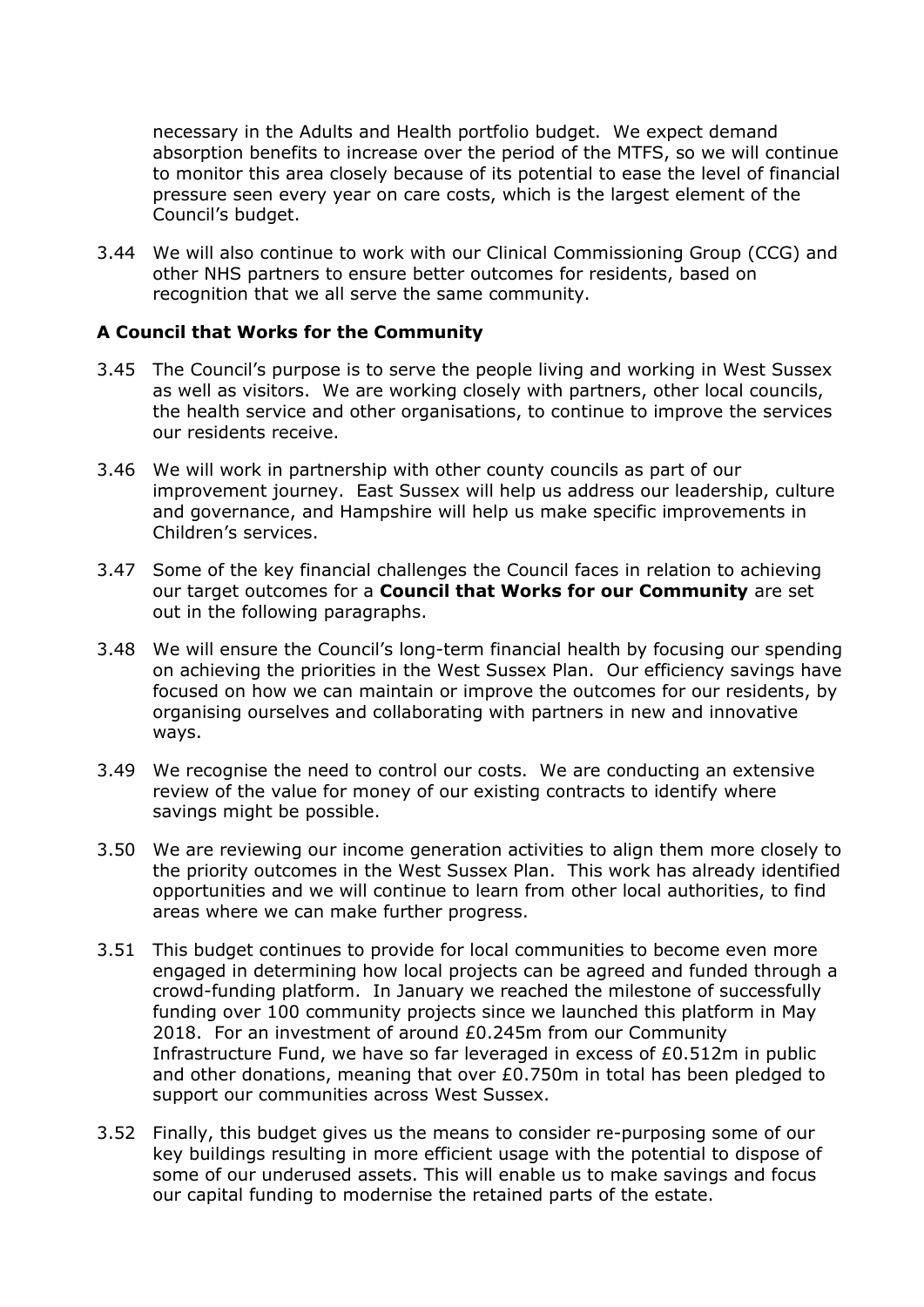## **Section Four: Medium Term Financial Strategy 2020/21 to 2023/24**

## **2019/20 Budget Position**

- 4.1 Despite saving £216m between 2010/11 and 2018/19, the Council had to make several very difficult decisions to set a balanced budget for 2019/20. That budget has already come under severe pressure. Our current forecast outturn net financial position is £16.0m overspend on services, less £8.6m additional, largely one-off funding mitigations, to give £7.4m forecast outturn overspend to be met from reserves. Significant elements of the forecast overspend include demand pressures relating to: the Children First Improvement Plan and the Fire Improvement Plan; higher numbers of placements for children looked after; and non-delivery of transformation and other savings. While some of the spending pressures the Council is experiencing are short term, many of them will continue and increase in 2020/21 and beyond.
- 4.2 The continuing demand pressures experienced by our services are reflected in our MTFS planning, as set out in paragraphs 4.5 to 4.10.

## **Next Four Financial Years: 2020/21 to 2023/24**

4.3 A net budget gap of £36.4m was previously reported to the Performance and Finance Scrutiny Committee at its December meeting. The current position is as set out in Table 2. Note, that 2021/22 onwards are shaded in the following tables as due to the delay in the spending review the settlement for 2020/21 is for one year only.

|                           | 2020/21 | 2021/22 | 2022/23 | 2023/24 | Total  |
|---------------------------|---------|---------|---------|---------|--------|
|                           | £m      | £m      | £m      | £m      | Em     |
| <b>Net Budget Gap</b>     | 2.2     | 15.4    | 10.4    | 8.4     | 36.4   |
| Increased contingency     | 3.4     | $-3.4$  |         |         | 0.0    |
| Contribution to Budget    | 3.0     | 2.0     | 2.0     | 2.0     | 9.0    |
| Management Reserve        |         |         |         |         |        |
| Highways maintenance      | 1.0     | $-0.5$  |         |         | 0.5    |
| (£0.5m ongoing only)      |         |         |         |         |        |
| Expenditure funded        | $-5.3$  | 5.3     |         |         | 0.0    |
| from capital receipts     |         |         |         |         |        |
| flexibility               |         |         |         |         |        |
| Reversal of in-house      | $-1.8$  |         |         |         | $-1.8$ |
| special educational       |         |         |         |         |        |
| placements funding        |         |         |         |         |        |
| Removal of LA             | $-1.0$  |         |         |         | $-1.0$ |
| contribution to DSG       |         |         |         |         |        |
| Reduction in one-off      | $-1.0$  | 1.0     |         |         | 0.0    |
| funding for Children's    |         |         |         |         |        |
| residential review        |         |         |         |         |        |
| pressure                  |         |         |         |         |        |
| Other changes             | $-1.8$  | $-0.1$  | 2.6     | 2.7     | 3.4    |
| Changes to savings        | 1.3     | $-5.1$  | 2.0     | 0.3     | $-1.5$ |
| <b>Updated budget gap</b> | 0.0     | 14.6    | 17.0    | 13.4    | 45.0   |

### **Table 2: Movement in Budget Gap – from December MTFS**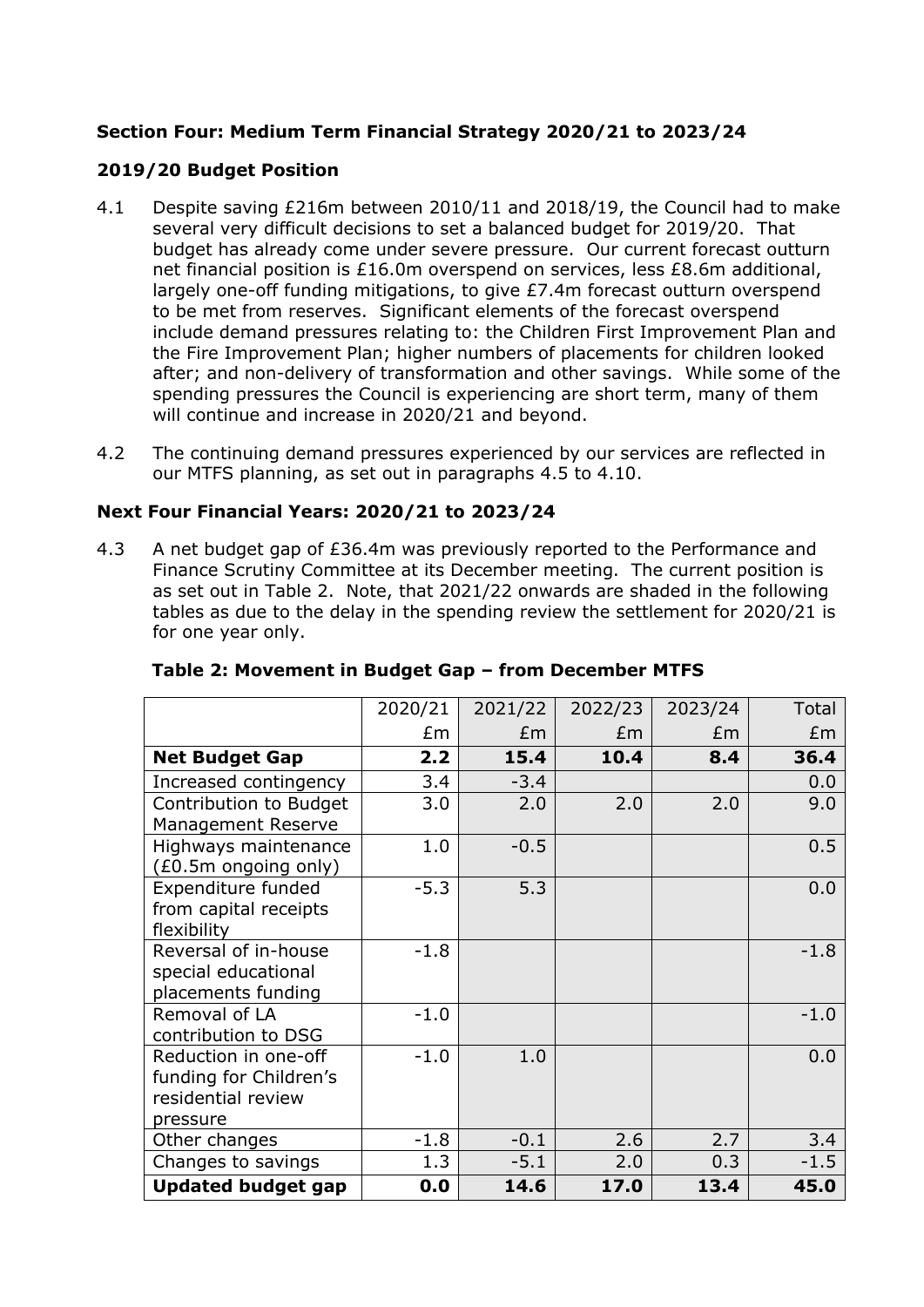4.4 The MTFS estimates of the budget shortfall will be updated during the course of next year. An additional year (2024/25) will also be factored in to ensure we have a four year outlook with future finances to plan over the medium term, avoiding a 'short term' perspective.

#### **Demand Pressures and Funding Changes**

4.5 Figure 9 below illustrates the sources of funding for the budget and how they change over time. We await details of how the allocation made to County Councils will change when the Government introduces the increase to 75% business rates retention in 2021/22 and also the Fair Funding Review.



**Figure 9: Net Sources of Revenue Funding**

4.6 Figure 10 shows the gross sources of funding for 2020/21, as set out below:

**Figure 10: Gross Sources of Revenue Funding 2020/21**

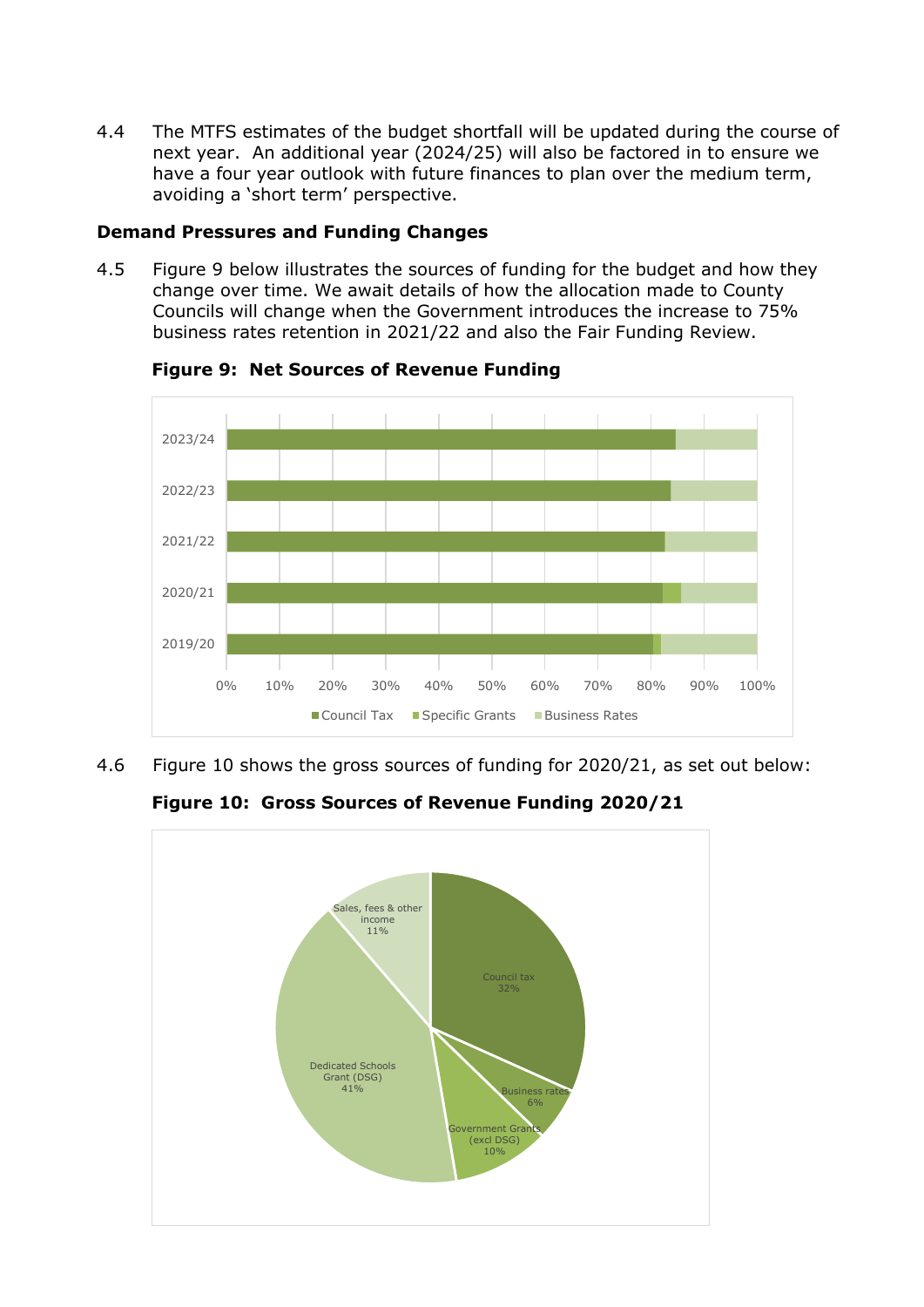- 4.7 Table 3 sets outs the year on year change in the forecast budget. When the new national business rates scheme is introduced across the country from 1 April 2021, the extra funding from the move to 75% local share of business rates is expected to be financially neutral, with either new duties given to local authorities or other funding streams reduced correspondingly.
- 4.8 Table 3 shows that 2020/21 is balanced with savings of £18.4m. However, over the four year MTFS period, allowing for known budget pressures and estimated funding, there is a net shortfall in the budget of £45m after an assumed increase in council tax of 1.99% for 2021/22 to 2023/24.

|                                                       | 2020/21 | 2021/22 | 2022/23 | 2023/24 | Total   |
|-------------------------------------------------------|---------|---------|---------|---------|---------|
|                                                       | £m      | £m      | £m      | £m      | £m      |
| <b>Opening budget b/fwd</b>                           | 575.5   | 593.8   | 611.4   | 623.3   |         |
| <b>Demand Pressures:</b>                              |         |         |         |         |         |
| - Adults & Health                                     | 6.5     | 0.7     | 4.5     | 6.1     | 17.8    |
| - Children & Young People                             | 28.4    | $-4.6$  | 2.9     | 2.2     | 28.9    |
| - Economy & Corporate<br>Resources                    | 5.8     | 2.2     | 0.1     | 0.1     | 8.2     |
| - Education & Skills                                  | 0.9     | 0.6     | 0.4     | 0.4     | 2.3     |
| - Environment                                         | $-1.3$  | 0.0     | 0.0     | 0.0     | $-1.3$  |
| - Finance                                             | 2.0     | 1.0     | 0.5     | 0.5     | 4.0     |
| - Fire & Rescue and<br>Communities                    | 1.8     | 2.3     | 0.1     | 0.1     | 4.3     |
| - Highways &<br>Infrastructure                        | 2.0     | $-0.5$  | 0.0     | 0.0     | 1.5     |
| - Leader                                              | 0.0     | 0.0     | 0.0     | 0.0     | 0.0     |
| Pay and Price Inflation                               | 10.6    | 13.1    | 14.4    | 14.8    | 52.9    |
| Capital financing                                     | 0.3     | 1.0     | 2.7     | 1.1     | 5.1     |
| Contingency                                           | 3.4     | $-3.4$  |         |         | 0.0     |
| <b>Budget Management</b><br>Reserve replenishment     | 3.0     | 3.0     | 3.0     | 3.0     | 12.0    |
| <b>Business Rates Growth</b>                          |         | 1.1     | 0.3     | 0.3     | 1.7     |
| Reserve                                               |         |         |         |         |         |
| Other changes e.g.<br>portfolio reserve transfers     | $-7.6$  | $-0.1$  |         |         | $-7.7$  |
| Adjustment re 2019/20<br><b>Business Rates Pilot</b>  | $-19.1$ |         |         |         | $-19.1$ |
| Additional responsibilities                           |         | 26.4    |         |         | 26.4    |
| for 75% Business Rates                                |         |         |         |         |         |
| Savings available                                     | $-18.4$ | $-10.6$ |         |         | $-29.0$ |
| <b>Net Expenditure</b><br>Requirement                 | 593.8   | 626.0   | 640.3   | 651.9   |         |
|                                                       |         |         |         |         |         |
| <b>Available Funding</b><br>b/fwd                     | 575.5   | 593.8   | 611.4   | 623.3   |         |
| Change in Settlement                                  | $-19.3$ | 27.2    | 1.4     | 1.4     | 10.7    |
| <b>Funding Assessment</b><br>including Business Rates |         |         |         |         |         |
| Social Care Grant                                     | 12.1    | $-17.2$ |         |         | $-5.1$  |

#### **Table 3: Change in budget requirements**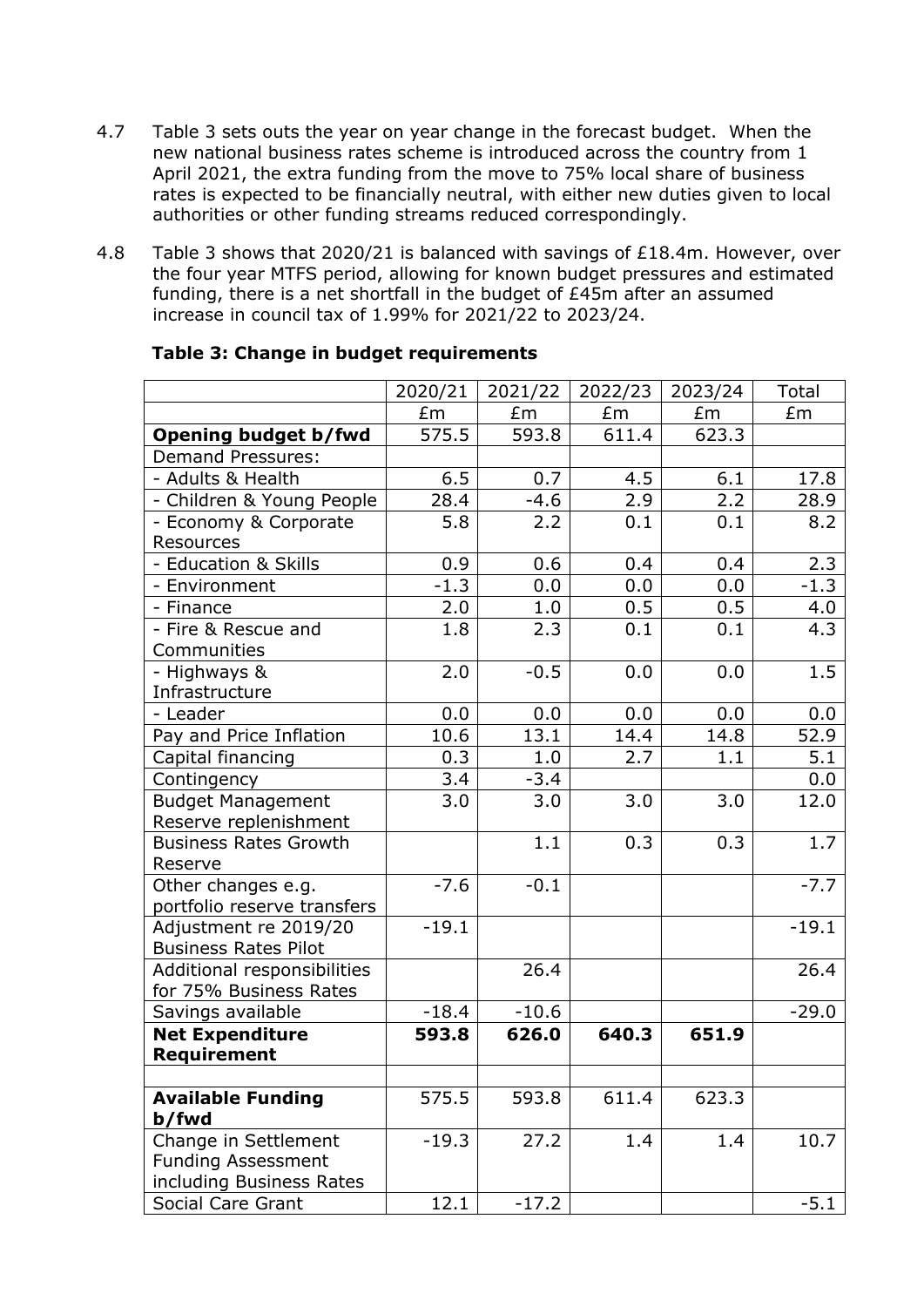| <b>Savings/Funding still</b><br>to be found | 0.0     | $-14.6$ | $-17.0$ | $-13.4$ | $-45.0$ |
|---------------------------------------------|---------|---------|---------|---------|---------|
| <b>Available Funding</b>                    | 593.8   | 611.4   | 623.3   | 638.5   |         |
| Increase in Council tax                     | 25.7    | 16.6    | 17.7    | 18.3    | 78.3    |
| Other changes to funding                    | $-0.2$  | $-9.0$  | $-7.2$  | $-4.5$  | $-20.9$ |
|                                             | £m      | £m      | £m      | £m      | £m      |
|                                             | 2020/21 | 2021/22 | 2022/23 | 2023/24 | Total   |

- 4.9 As explained earlier in the report, the future of government funding is uncertain and it is not known if central government will continue to make available to local government the same quantum of funding as in 2020/21. The assumptions will be reviewed during 2020/21 as government policies emerge.
- 4.10 The budget is based on a number of funding assumptions and any changes from either the district and borough councils or contained in the Government's Local Government final Finance Settlement will be managed through the Budget Management Reserve. This avoids late changes to the budget. The approval of these changes is delegated to the Director of Finance and Support Services as set out in recommendation (6).

#### **Service Pressures**

4.11 Detail of some of the demand pressures on services have been outlined in the context of the West Sussex Plan above (paragraphs 3.1 to 3.52). The detailed changes to portfolio budgets for 2020/21 are outlined in paragraphs 5.1 to 5.56 below.

### **Inflation**

- 4.12 The total included for pay and price increases is  $£10.6m$ , as shown in column 2 of Appendix 2. The budget does not provide for a general or across the board inflation uplift but focuses on the key areas to target the provision for areas most under pressure. The approach to allowing for price rises has been as follows:
	- A 2.0% increase for pay budgets, with a further £1.1m held in the contingency budget to cover the impact of an increase in the National Living Wage following the Chancellor's announcement in September 2019.
	- A range of inflationary increases have been included for high value contracts, dependent on the specific index included within the contract.
	- A 0% inflationary assumption on 'low priority' items.
	- There remains a middle category of inflation where for 2020/21 the October CPI of 1.5% has been assumed.
	- An assumed 2.1% on areas of discretion over income.
- 4.13 Overall, other than the inflationary adjustments set out in 4.12 above, service budgets are cash-limited and therefore no resources are included centrally to adjust those cash-limits if actual inflation experienced in individual service areas exceeds the allowance made. In this event, services will be required to manage within the proposed cash limited budget. If, over the longer term, actual inflation exceeds the Council's assumptions in the MTFS, this could potentially add significantly to the budget pressures we face.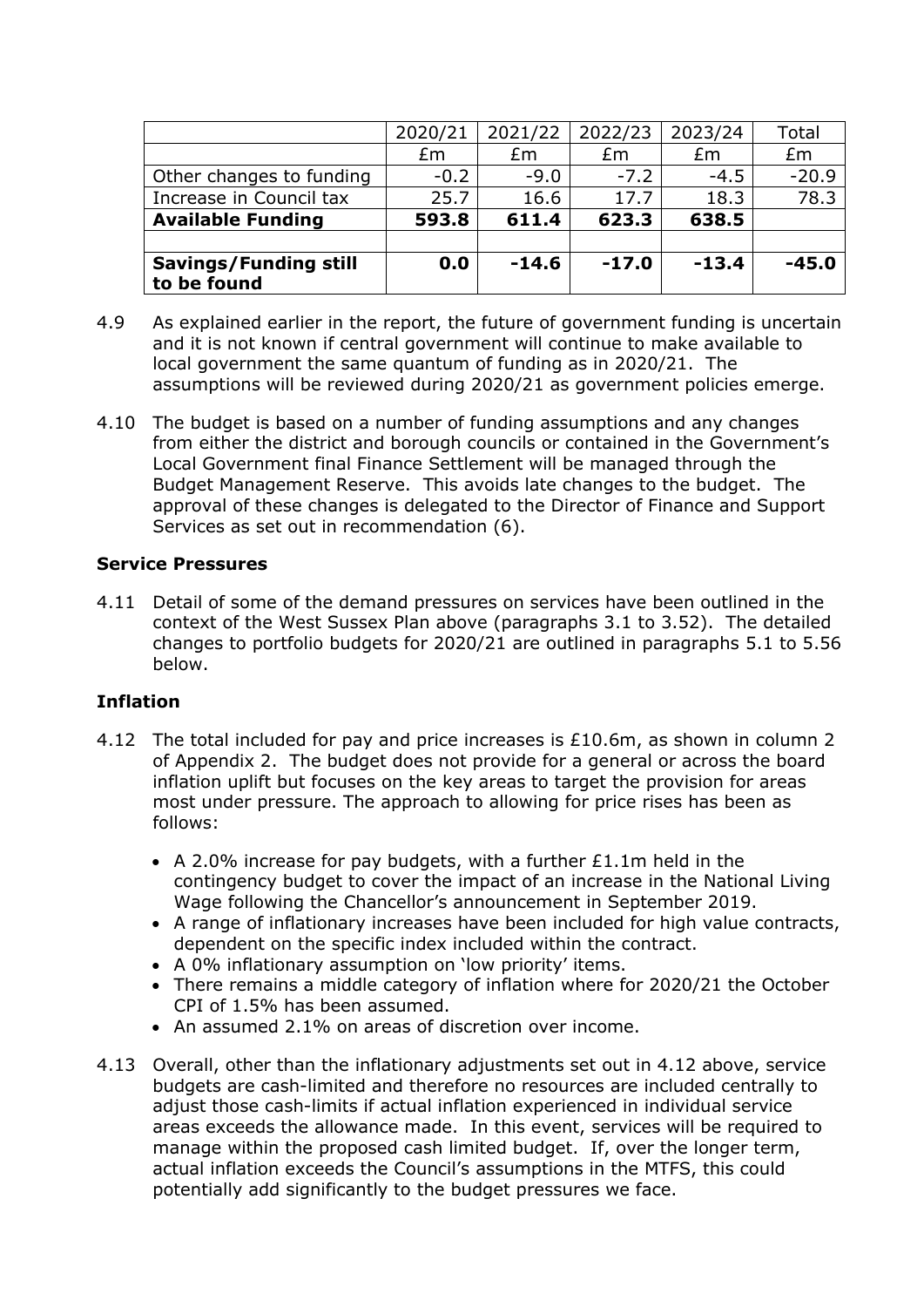### **Sources of Financing**

4.14 The proposed budget continues to support the West Sussex Plan priorities and is set against the background of continuing reduced levels of public finances and means the Council must continue to plan for a tight financial position.

## **Settlement Funding Assessment**

4.15 The Provisional Local Government Finance Settlement, announced on 20 December 2019, confirmed the main elements of our core funding, as outlined in SR19. These include our core funding from the Government (known as the Settlement Funding Allocation or SFA). Our SFA is £78.0m in 2019/20 and rises to £79.3m in 2020/21 as shown in Table 4 below.

## **Table 4: Settlement Funding Assessment**

|                    | 2019/20<br>£m | 2020/21<br>£m | Change<br>£m | <b>Change</b><br>$\frac{0}{0}$ |
|--------------------|---------------|---------------|--------------|--------------------------------|
| <b>West Sussex</b> | 78.0          | 79.3          | 12           |                                |
| England            | 14,559.6      | 14,796.9      | 237.3        | 1.6                            |

- 4.16 Table 4 shows a 1.6% increase in year-on-year SFA funding for West Sussex from 2019/20 to 2020/21. This is consistent with the national figures, and in line with CPI inflation at September 2019.
- 4.17 The settlement was broadly in line with our expectations as trailed in SR19 and a technical consultation on the Provisional Settlement issued in October 2019, whose focus was the method for allocating the increased Social Care Support Grant.
- 4.18 Figure 11 below shows the cumulative change in our SFA from the Government since 2015/16, compared with:
	- the national average;
	- all shire counties with fire and rescue responsibilities;
	- the South East region
- 4.19 This shows that West Sussex has fared worse than all these groups in comparison, with almost a 50% reduction in our core funding.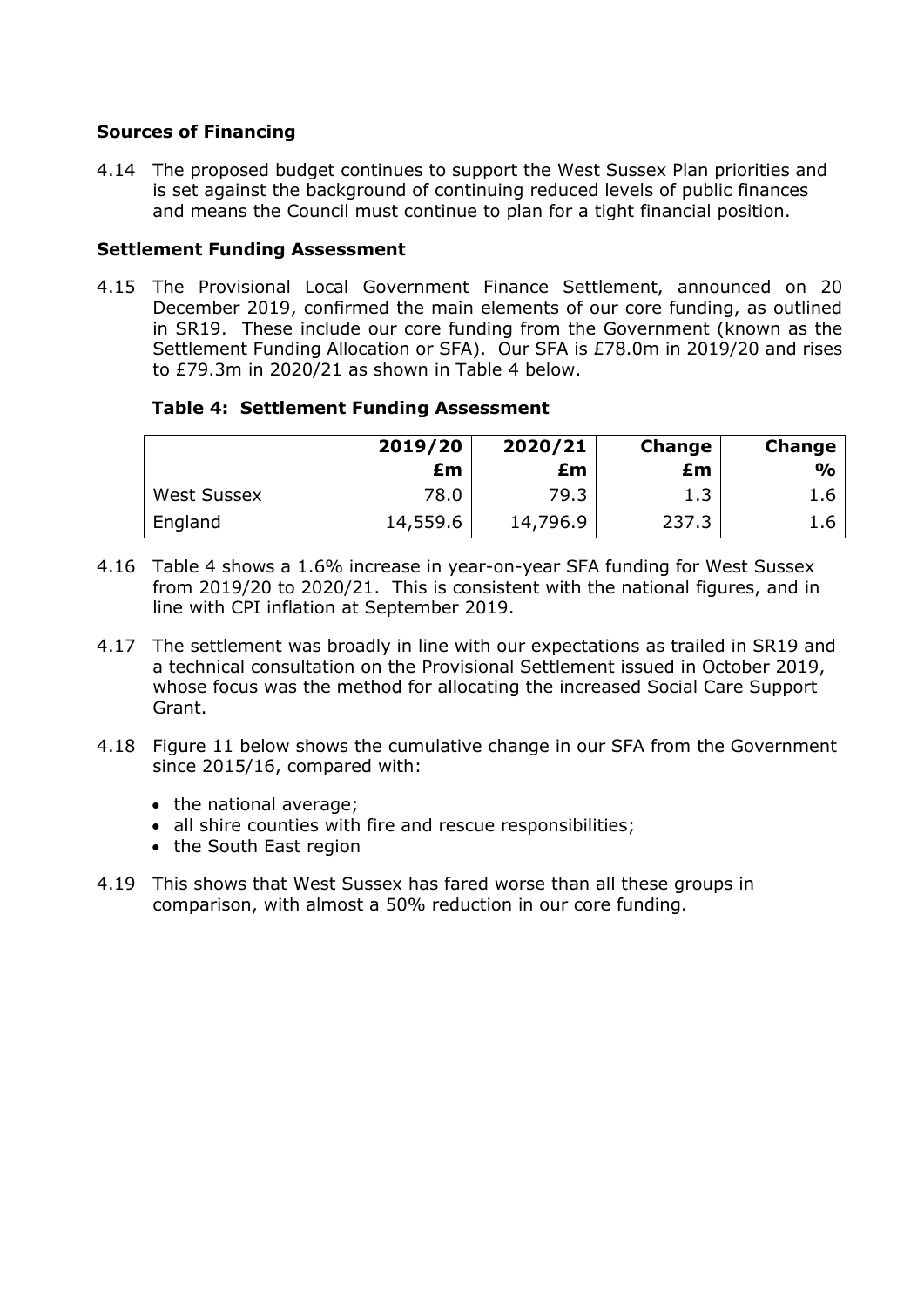### **Figure 11: How West Sussex compares for reductions in core funding since 2015/16**



Note: SCFIR = Shire Counties with Fire and Rescue responsibilities

## **Business Rates: Baseline Funding Allocation**

- 4.20 The Government publishes its allocations on the assumption business rates rise with the inflationary increase it imposes, but should the rates rise at a quicker pace the Council will benefit via its 10% share of the total County take from business rates.
- 4.21 The County's 2020/21 budget has been based on assumed figures and reflects an inflationary increase of 1.6%. For 2020/21, the accumulated local growth from business rates, above government assumptions, adds an estimated £2.7m to the funding available. West Sussex district and borough councils have now provided their final business rates estimates for 2020/21 and these are currently being verified.
- 4.22 For several years, the Chancellor has limited the increase in business rates by an amount less than RPI. This has reduced the sum collectable by local authorities for retention. The Government has made good this difference by providing compensating grants. The Provisional Settlement nationally includes £500m compensation for under indexing in 2020/21, of which £3.2m relates to West Sussex.

### **Business Rate Pooling**

4.23 In 2019/20, the county and the districts and borough councils in West Sussex were approved by Government to pilot the retention of an increased share of business rates, resulting in the share retained increasing from 50% to 75%. The pilot is anticipated to provide an overall net gain to West Sussex authorities of up to £19m, though the exact gain will be dependent on the final local business rate take for 2019/20. The gain has been committed to improving the digital infrastructure in the County to support the West Sussex Full Fibre Programme (WSFFP).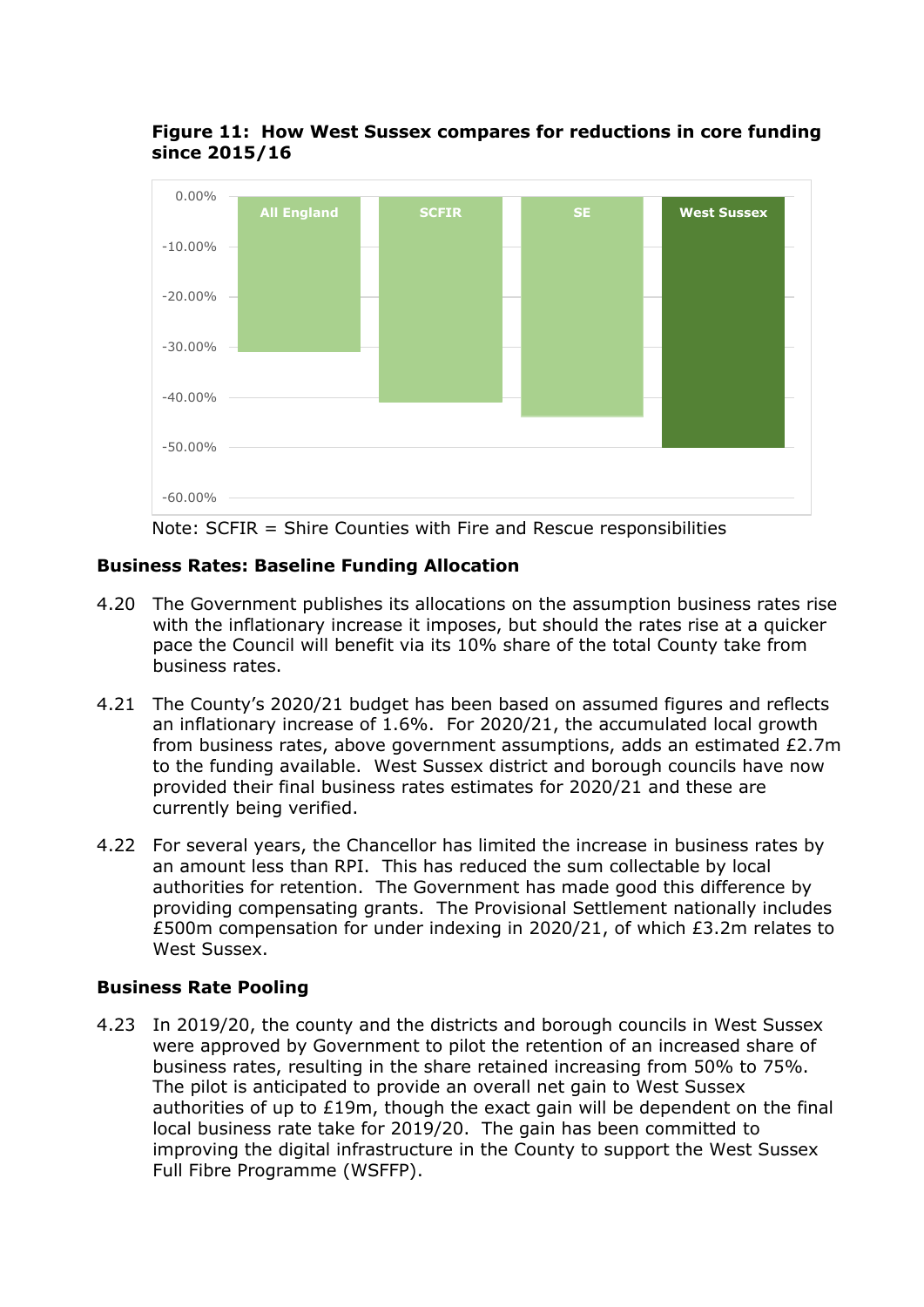- 4.24 On 18 September 2019, MHCLG wrote to authorities advising them that the 2019/20 pilot arrangements for 75% business rates retention would not continue beyond 2019/20. Instead they would revert to a 50% business retention arrangement unless specific instruction was received by 25 October 2019 requesting the pool to be revoked. This also coincided with the deadline for submitting any new proposals for business rate pooling in 2020/21.
- 4.25 Based upon the latest forecasts for non-domestic rate proceeds, a county-wide pool was considered financially unviable and a request was submitted to the MHCLG revoking the arrangement for 2020/21. Concurrently, a proposal for a new pool was submitted consisting of the County Council and Adur, Arun and Horsham District Councils. The pooling scheme under the 50% retention model allows authorities to pool their business rate proceeds and ensures that they are treated as if they were a single entity for the purposes of calculating tariffs, top-ups, levies and safety net payments. This approach has several potential advantages not least reducing the levy paid to the Government and ensuring more funds from the proceeds of business rates stay within the area. The new pooling arrangement for 2020/21 has been confirmed as part of the Provisional Local Government Finance Settlement and is expected to deliver around £4m for investment in projects for the benefit of the whole county across all the districts and boroughs and the County Council. Therefore, this spending is treated wholly outside of the MTFS.

## **West Sussex Local Tax Base 2020/21**

4.26 The budget assumes a 1.5% increase per annum in the council tax base (this is worth around £7.2m for 2020/21), which is in line with the latest figure received from the district and borough councils. Figure 12 below shows how the assumed increase in tax base next year compares with previous years.



**Figure 12: Change in the County Council's tax base**

4.27 Assumptions for the future years will be reviewed during next year when the MTFS is refreshed.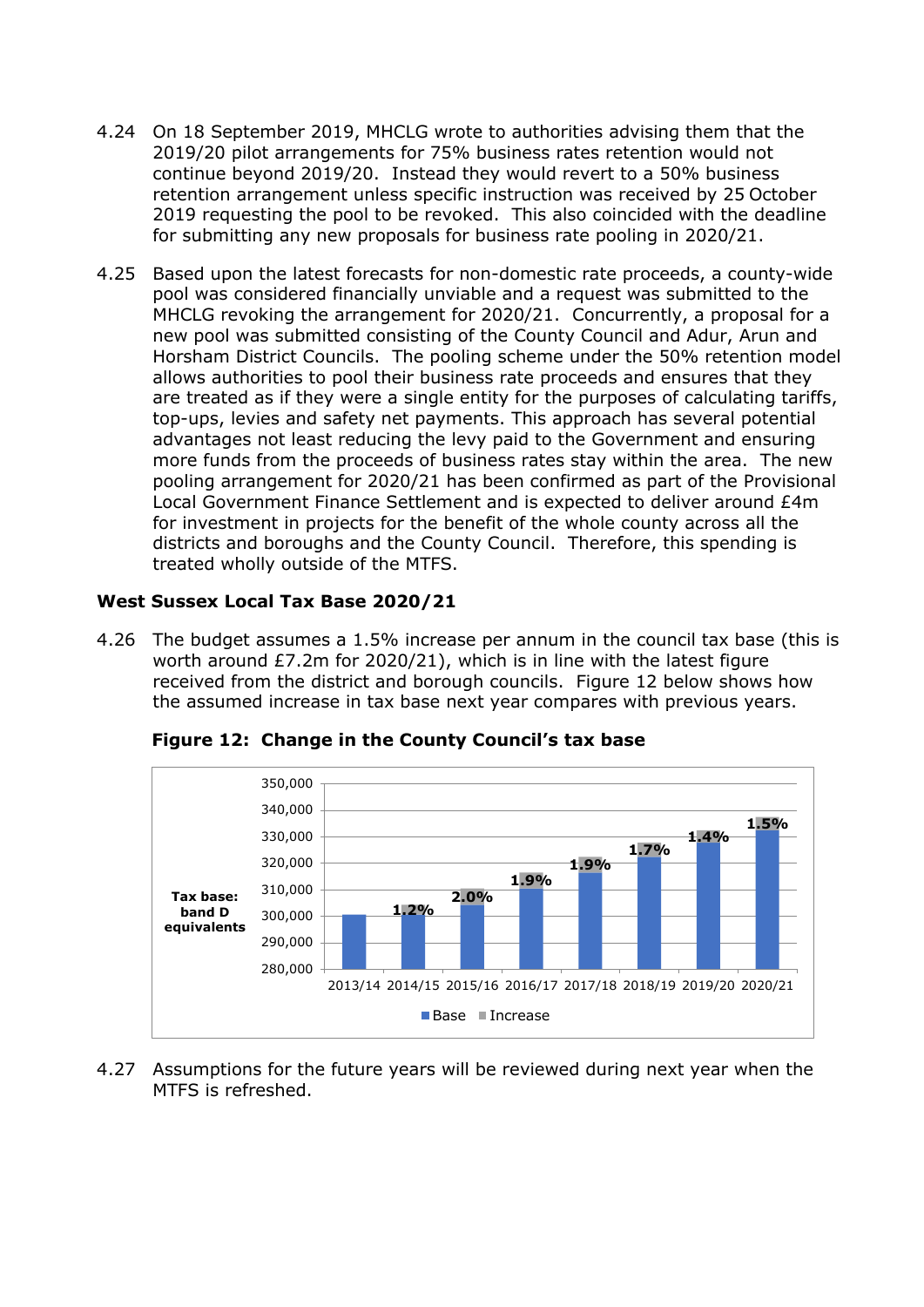## **Collection Fund**

4.28 District and borough councils operate a collection fund for both council tax and business rates, which they are responsible for collecting. The actual tax collected may be more or less than expected, meaning that a surplus or deficit must then be allocated to the responsible local authorities in the following year. The surpluses or deficits for council tax and business rates are currently being verified, so for budget purposes we have assumed a total surplus of £2.0m for council tax and for business rates. Again, the budget assumes any variation from the assumed funding, when verified, will continue to be adjusted through the Budget Management Reserve. This avoids late changes to the budget.

## **Special and Specific Grants**

- 4.29 Some grants have been announced and all known sums are set out in Appendix 4 of the Budget Pack. The overall change for those grants included within portfolio budgets is a rise of £51.8m or 7.1% compared to last year, which includes changes in:
	- Improved Better Care Fund, an increase of  $E3.3m$  to  $E19.9m$ , or 20.0%, which now includes the Winter Pressures grant.
	- The Dedicated Schools Grant (DSG), which has increased by £38.8m to £635.9m or 6.5%. This is largely due to an improved funding allocation to mainstream schools through the new National Funding Formula (£24.5m), an increase in mainstream and SEND pupil numbers (£6.0m), additional funding for special educational needs ( $E7.6m$ ) and early years ( $E1.8m$ ), offset by a reduction in central school services funding (£1.1m).
	- In addition to the DSG, schools in West Sussex have also been allocated additional grant income next year of £12.4m to cover the increased cost of teachers' pension employer contributions and also an increase of £1.6m to £4.3m for teachers pay.
- 4.30 Appendix 4 also highlights a number of non-portfolio specific grants, this includes Social Care Support Grant of **£17.3m** and New Homes Bonus funding of **£3.2m**. These are used as part of the County's overall core funding, rather than being allocated to a specific service.

### **Savings Work**

4.31 Since 2010, and including the proposed savings within the 2020/21 budget, the authority will have achieved savings of around £260m (see Figure 13), though maintaining this level of saving is proving more difficult each year.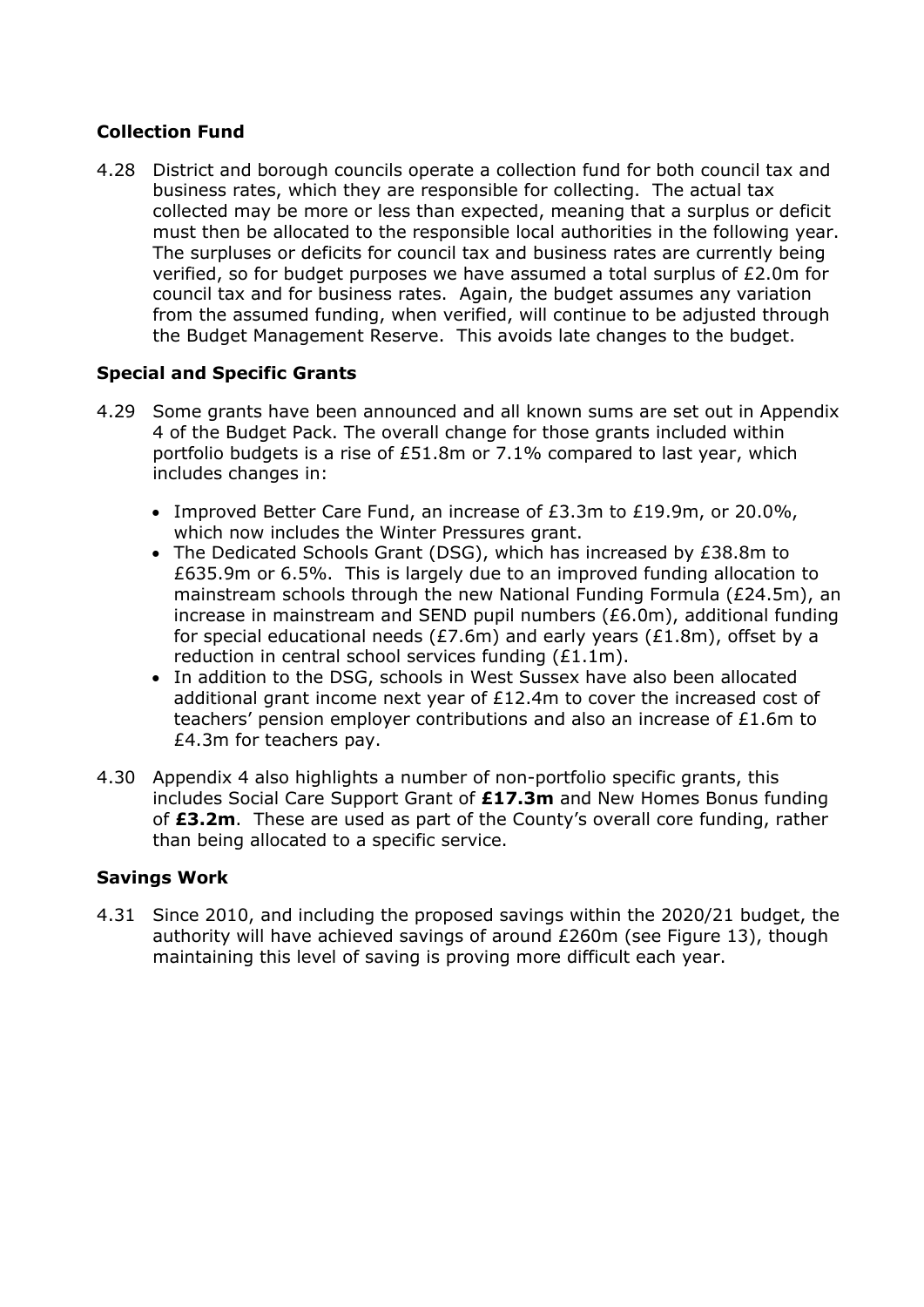

**Figure 13: Cumulative Savings by West Sussex County Council**

## **Section Five: Revenue Budget Proposals for 2020/21**

5.1 After considering the Provisional Financial Settlement announcement, the budget assumptions for price inflation, business rates and council tax and the savings proposals, net revenue expenditure of £593.9m is proposed for 2020/21, an increase of £18.4m (3.2%) compared to 2019/20, as shown in Table 5 below. The net revenue expenditure shown is based on the most up to date information at the time of writing and may be subject to change. This is because information is still being verified in some instances regarding funding, such as from the district and borough councils on business rates proceeds.

| Table 5: Summary of Change in Net Budget |           |         |               |
|------------------------------------------|-----------|---------|---------------|
| <b>Item</b>                              | £m        | £m      | $\frac{0}{0}$ |
| Approved net revenue expenditure         |           | 575.469 |               |
| 2019/20                                  |           |         |               |
| Allowance for price rises                | 10.640    |         | 1.8           |
| Commitments and service changes          | 46.099    |         | 8.0           |
| Commitments and non-service changes      | $-1.213$  |         | $-0.2$        |
| Business Rates Pilot - 2019/20 one off   | $-19.141$ |         | $-3.3$        |
| provision                                |           |         |               |
| Balancing the budget                     | $-18.397$ |         | $-3.2$        |

### **Changes to Portfolio Budgets**

5.2 The proposed changes to the budget for 2020/21 are explained by portfolio in the following paragraphs. These changes include growth to meet changing

Net revenue expenditure 2020/21 | 593.857

Transfers between Portfolios  $\vert$  0.400  $\vert$  0.1 Net increase 18.388 3.2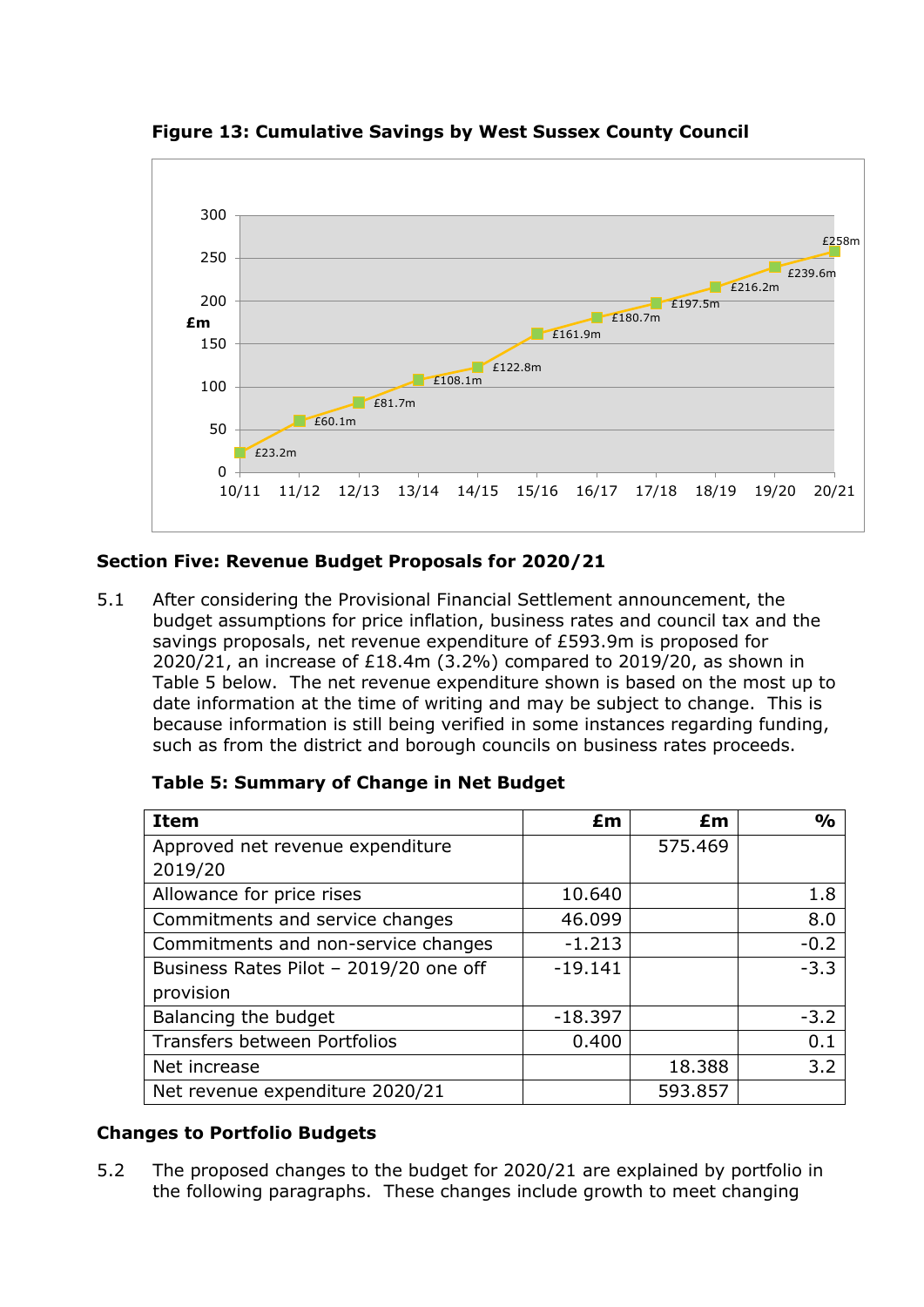demand pressures of £25.7m, the pay and price changes of £10.6m (detailed in paragraph 4.12 above) and balancing the budget activities of £18.4m.

## **Adults and Health**

- 5.3 The Adults and Health budget for 2020/21 allows for net expenditure of **£209.4m**, which is a net increase of **£3.1m** compared with 2019/20. Around 95% of this relates to the cost of funding the social care needs of residents who meet the national eligibility criteria introduced by the Care Act in April 2015.
- 5.4 As a contribution towards paying for that growth, the budget proposes that the County Council takes advantage of its ability to raise an additional 2% precept for adult social care. This is expected to generate an extra £9.3m, all of which will be passported into service spending in line with the approach that the County Council has taken since the freedom to levy the precept became available in 2016/17. This is demonstrated in Table 6.

| <b>Item</b>                                                                                                                                            | £m     | £m    |
|--------------------------------------------------------------------------------------------------------------------------------------------------------|--------|-------|
| 1. Adults and Health budget 2019/20                                                                                                                    |        | 206.3 |
| Add: Growth items including inflation (£3.1m), Demand<br>pressures (£4.1m), National Living Wage (£2.1m), iBCF                                         | 10.4   |       |
| adjustment (£1.0m), transfers between<br>portfolios/reserves (£0.1m)                                                                                   |        |       |
| Less: Savings ( $-£6.6m$ ), other changes ( $-£0.7m$ )                                                                                                 | $-7.3$ |       |
| <b>Total changes</b>                                                                                                                                   |        | 3.1   |
| <b>Adults and Health budget 2020/21</b>                                                                                                                |        | 209.4 |
| 2. Items making the budget 'higher than it would<br>otherwise have been' Excluding savings, transfers<br>between portfolios/reserves and other changes |        |       |
| Inflation (£3.1m), Demand pressures (£4.1m), National<br>Living Wage (£2.1m), iBCF adjustment (£1.0m)                                                  |        |       |
| <b>Total</b>                                                                                                                                           |        | 10.3  |
| 3. Value of 2% adult social care precept income                                                                                                        |        | 9.3   |
| 4. Value of additional County Council contribution<br>$(i.e. £10.3m$ less £9.3m)                                                                       |        | 1.0   |

## **Table 6: Adults Social Care Precept**

- 5.5 The growth is the County Council's response to significant service-related pressures:
	- Growth in demand for adult social care is at unprecedented levels, both because of increasing numbers of older people and from customers with disabilities. Currently in the region of 14,000 people receive a service from adult social care, of whom approximately 9,000 have eligible care needs. Based on demography, it is forecast that the latter will grow by around 160 in 2020/21.
	- Increasing life expectancy and medical advances mean that more people are living with more complex conditions, increasing cost pressures across all care groups. For example, average placement costs for residential care for older people are now over £660 per week, which represents a rise in real terms of over 2% per year during the last five years. Over that period the corresponding increase for the average non-residential package has been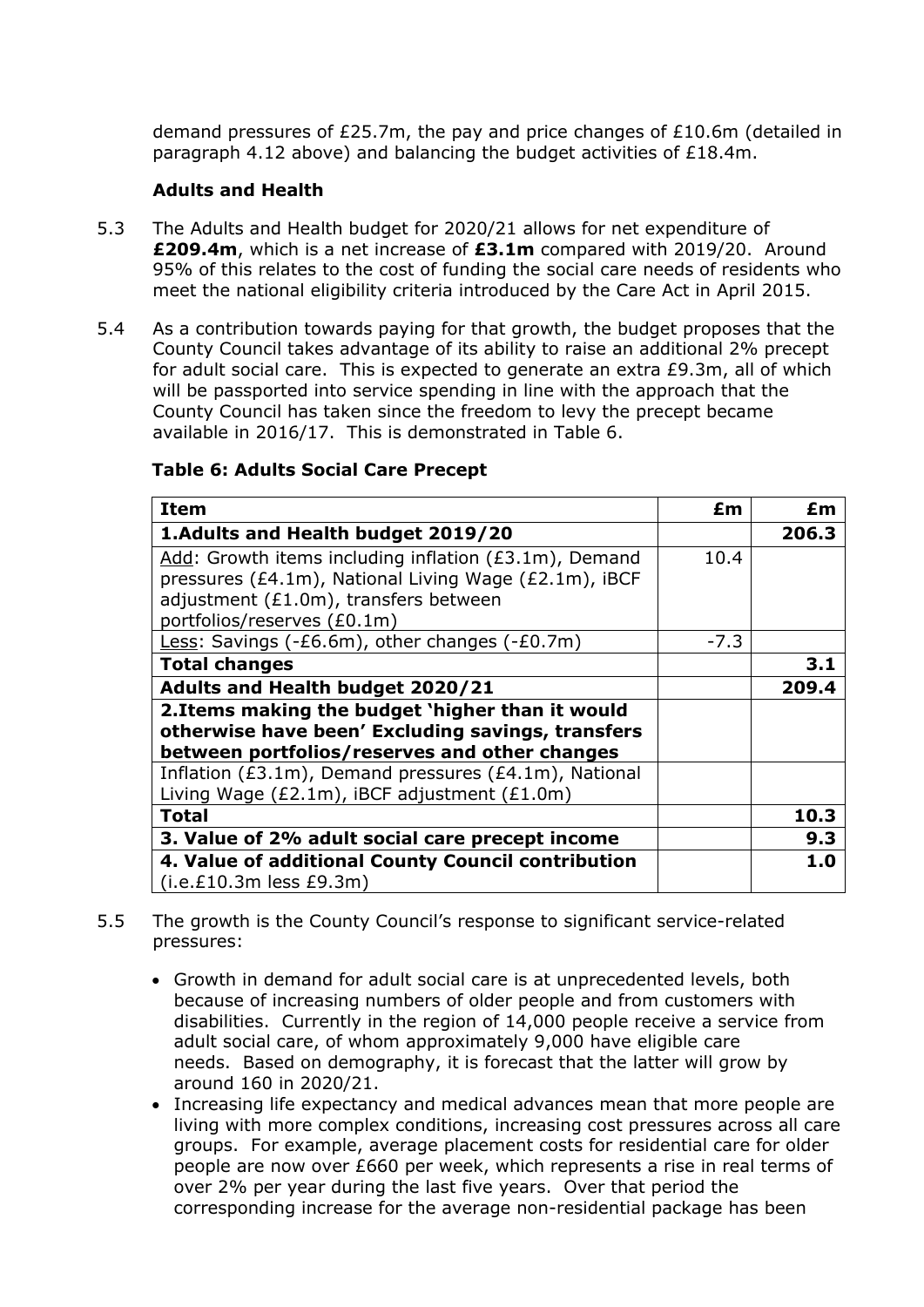more than 2.5%, taking the typical weekly cost to around £250.

- Pay is the largest element of care providers' costs and so the impact of the National Living Wage (NLW) continues to create knock-on implications for the County Council. The Government announced an intention in September 2019 for the NLW to rise to "two thirds of median earnings within five years" and for the age threshold to be lowered from 25 to 21. Despite this being caveated as "provided economic conditions allow", the strength of that commitment represents a financial risk for the County Council. If implemented at the rates reported, it will result in an increase of around £2.30 per hour by 2024/25. Not being a member of the EU may adversely affect the availability of care workers especially in markets where demand often exceeds supply. Whilst there is a choice for the County Council, the combination of these factors leaves it with limited option other than to plan to pay fee increases to providers at a level greater than an inflationary uplift. For 2020/21, the NLW rate has been confirmed at £8.72, an increase of 51p or 6.2%.
- 5.6 These pressures affect all local authorities with responsibilities for adult social care and have led to the County Council reprioritising its budget such that the proportion allocated to the portfolio has risen from 36% in 2016/17 to 37.4% in 2020/21. In view of the implications for other service areas, continuing increases at that rate will not be sustainable and so an equally strong driver is the Adult Social Care Vision and Strategy which was approved in April 2019. Its overriding aim is to promote independence, recognising that this leads to better care outcomes for people and makes better use of money by reducing expenditure on formal social care. In 2020/21 that priority will be supported by new contracts for technology enabled care and hospital discharge services as well as by additional extra care housing schemes.
- 5.7 The return on that investment will grow over time, since its primary focus will be around influencing future care needs. However, there will be some more immediate benefits and in 2020/21 this is expected to allow £2m of demand pressure to be managed within the limits of existing resources. That return will rise in future years and is enabling further demand absorption assumptions to be built into each year of the Medium Term Financial Strategy.
- 5.8 When set in that context, it is unfortunate that the Government's Green Paper on adult social care continues to be delayed, especially as they confirmed in October 2018 that "in the longer term, the Government is committed to putting social care on a fairer and more sustainable footing". It is to be hoped that there will soon be more certainty about what this might mean. Welcome though it is that the Improved Better Care Fund (into which the Winter Pressures Grant is being transferred) and the Better Care Fund are both being extended into 2020/21, in status these remain one-off allocations and so are no substitute for a sustainable on-going settlement.
- 5.9 Similar uncertainty applies to the Public Health Grant, where the announcement in the Spending Review 2019 of a "real terms increase" in resources has yet to be followed with a confirmed grant amount and as there is a likelihood that at least part of this will be required to be spent on new responsibilities. Pending clarity on both of those fronts, the budget provides for equivalent spending to 2019/20, but it may be that an element of opportunity will arise in due course within an expenditure area that is subject to a grant that remains ring-fenced.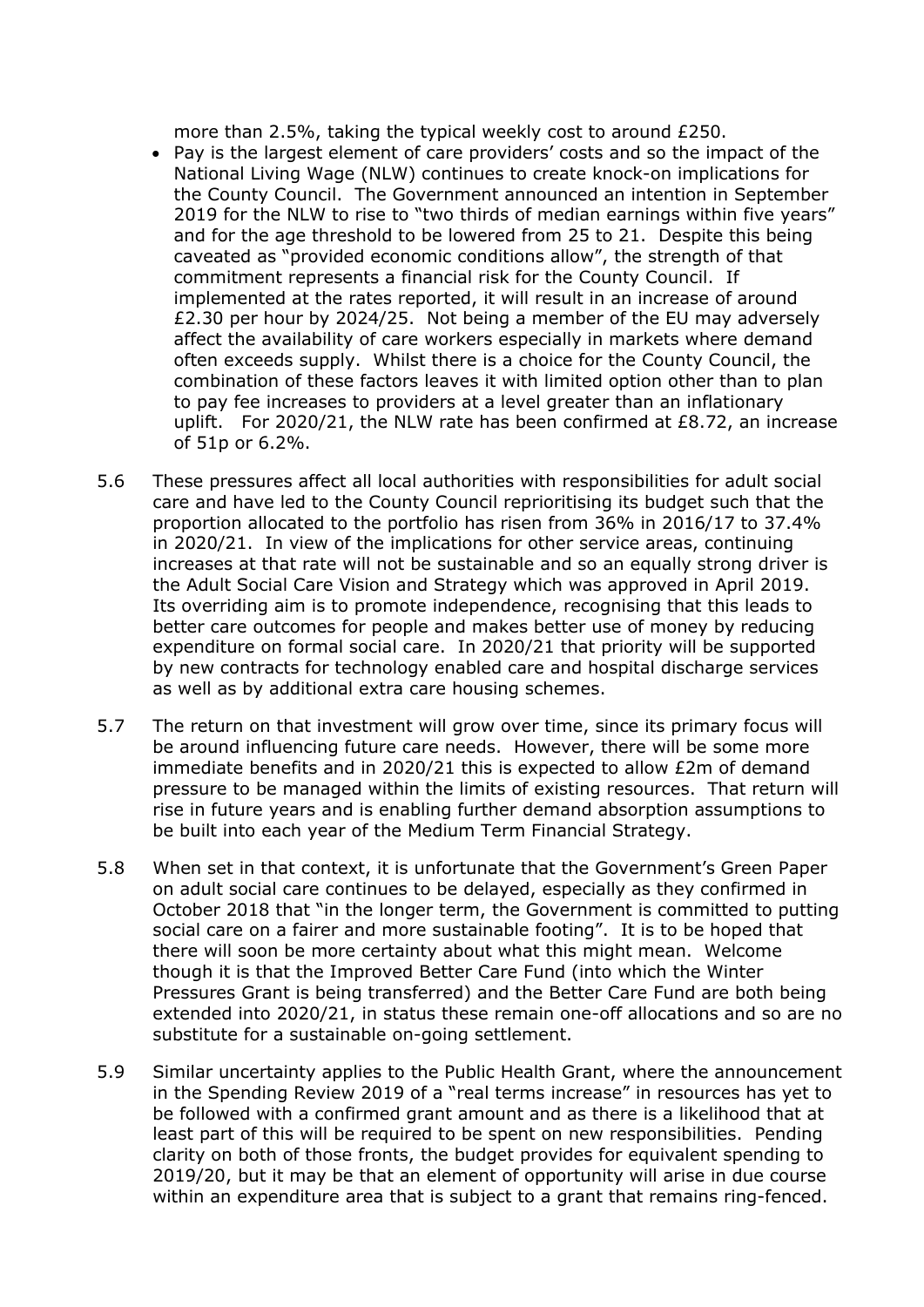- 5.10 Savings of **£6.6m** are included to balance the County Council's overall budget, as described in Appendix 3.
- 5.11 The key explanations of the changes in the 2020/21 budget are shown in Table 7.

| <b>Item</b>                                           | £m     |
|-------------------------------------------------------|--------|
| Growth for the effect of population change and rising | 4.1    |
| complexity of needs                                   |        |
| Growth for the National Living Wage                   | 2.1    |
| Improved Better Care Fund adjustment                  | 1.0    |
| Pay and price allowance                               | 3.1    |
| Transfers between portfolios                          | 0.2    |
| Reserves transfers                                    | $-0.1$ |
| Savings                                               | $-6.6$ |
| Other changes                                         | $-0.7$ |
| <b>Net change</b>                                     |        |

#### **Table 7: Adults and Health Budget Changes**

#### **Children and Young People**

- 5.12 The Children and Young People's budget for 2020/21 allows for net expenditure of **£129.6m**, which is a net increase of **£28.4m** compared with 2019/20. Around 82% of this is spent on responsibilities relating to children's social care, including the staffing teams carrying out those responsibilities. Around 7% in 2020/21 will be spent on improvement activities and the remaining 11% is spent on early help services, children's mental health services (in partnership with Health) and services designed to reduce youth offending.
- 5.13 The main reasons for that growth are as follows:
	- Children's services were rated as inadequate by Ofsted in May 2019. As a result, the Children First improvement programme has been initiated. In order to ensure that the required improvement occurs in a timely manner and is sustained, funding to the value of  $£12m$  has been made available -£5.1m on a permanent basis and £6.9m temporarily. With this funding, a team of experienced senior improvement leads has been appointed on a fixed term basis to oversee and manage the improvement programme. Some of the additional services this funding will buy are – social work practice improvement expertise, improved social worker recruitment and retention, leadership development, and change/project management support. Part of the improvement funding has also been transferred to other portfolios because the support for improvement includes corporate responsibilities such as HR, Communications and Customer Services.
	- Demand for placements for children looked after has risen significantly in 2019/20. In recognition of the full year impact of new placements starting last financial year and to account for the demand growth forecast in 2020/21, an additional £12.4m has been allocated for placements.
	- An additional £1.8m has been allocated to the portfolio on a temporary basis,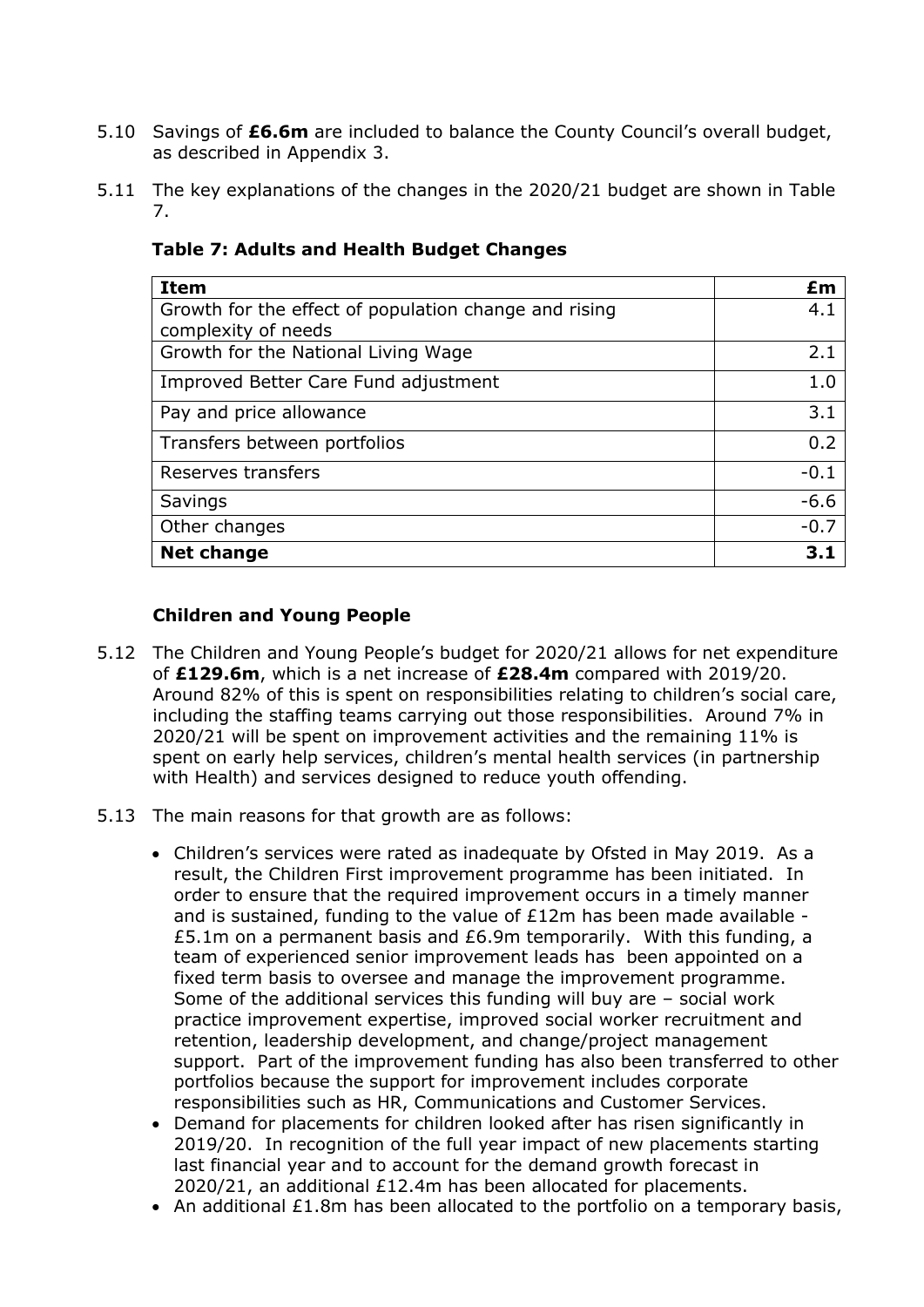as a result of the review into the Council's residential children's homes to improve the quality of placements and increase the range and number of placements available. Once the residential estate returns to fully operational status, reductions in the external placement budget will fund the County Council's increased operating costs.

- For Early Help, £1.95m is being added to the budget in 2020/21 to enable savings undelivered in 2019/20 to be reprofiled across the next two financial years. For 2020/21 the expectation is that £1m of savings will be delivered, followed by the remaining £0.95m in 2021/22. The outcome of the Early Help review will be a more targeted service supporting vulnerable children and families. Savings will be achieved through a rationalisation of the buildings that the Service operates from, leading to a reduction in the number of staff required to deliver the new service.
- 5.14 Savings of **£1.9m** are included to balance the County Council's overall budget as described in Appendix 3.
- 5.15 The key explanations of changes in the 2020/21 budget for the portfolio are shown in Table 8.

| <b>Item</b>                                                                                                     | £m     |
|-----------------------------------------------------------------------------------------------------------------|--------|
| Demand growth - placements for children looked after                                                            | 12.4   |
| Children First improvement programme                                                                            | 12.0   |
| Undelivered 2019/20 savings                                                                                     | 3.7    |
| Funding for additional external placements whilst review of<br>residential children's homes is underway         | 1.8    |
| Intensive planning team                                                                                         | 0.2    |
| Reversal of temporary funding added in 2019/20 for Cissbury<br>Lodge, including £0.4m Social Care Support Grant | $-1.0$ |
| Increased grant for Unaccompanied Asylum Seeking Children                                                       | $-0.4$ |
| Pay and price rise allowance                                                                                    | 1.9    |
| Transfers between portfolios                                                                                    | $-0.3$ |
| Savings                                                                                                         | $-1.9$ |
| <b>Net change</b>                                                                                               | 28.4   |

#### **Table 8: Children and Young People Budget Changes**

5.16 Following the Ofsted outcome and the result of the Commissioner's review of Children's Services, 2020/21 is likely to be a challenging year for the Council. At the same time as improving its Children's Services, it is also required to make preparations to move those Services into an alternative delivery model which will have operational independence from the Council. Through this proposed budget, the Council is demonstrating a significant level of investment in Children's Services – however even the proposed budget is not without a level of risk. Although demand growth in placements for children looked after is allowed for, such an estimate can only rely on assumptions about the key cost drivers and hence there is also a critical dependency on the ability of the Service to influence those cost drivers. In that respect there are some initiatives planned which, if implemented early in 2020/21, should have the effect of reducing the risk facing the Council's budget. Until that work has been completed, formal savings expectations will not be finalised. The areas that will be targeted are as follows: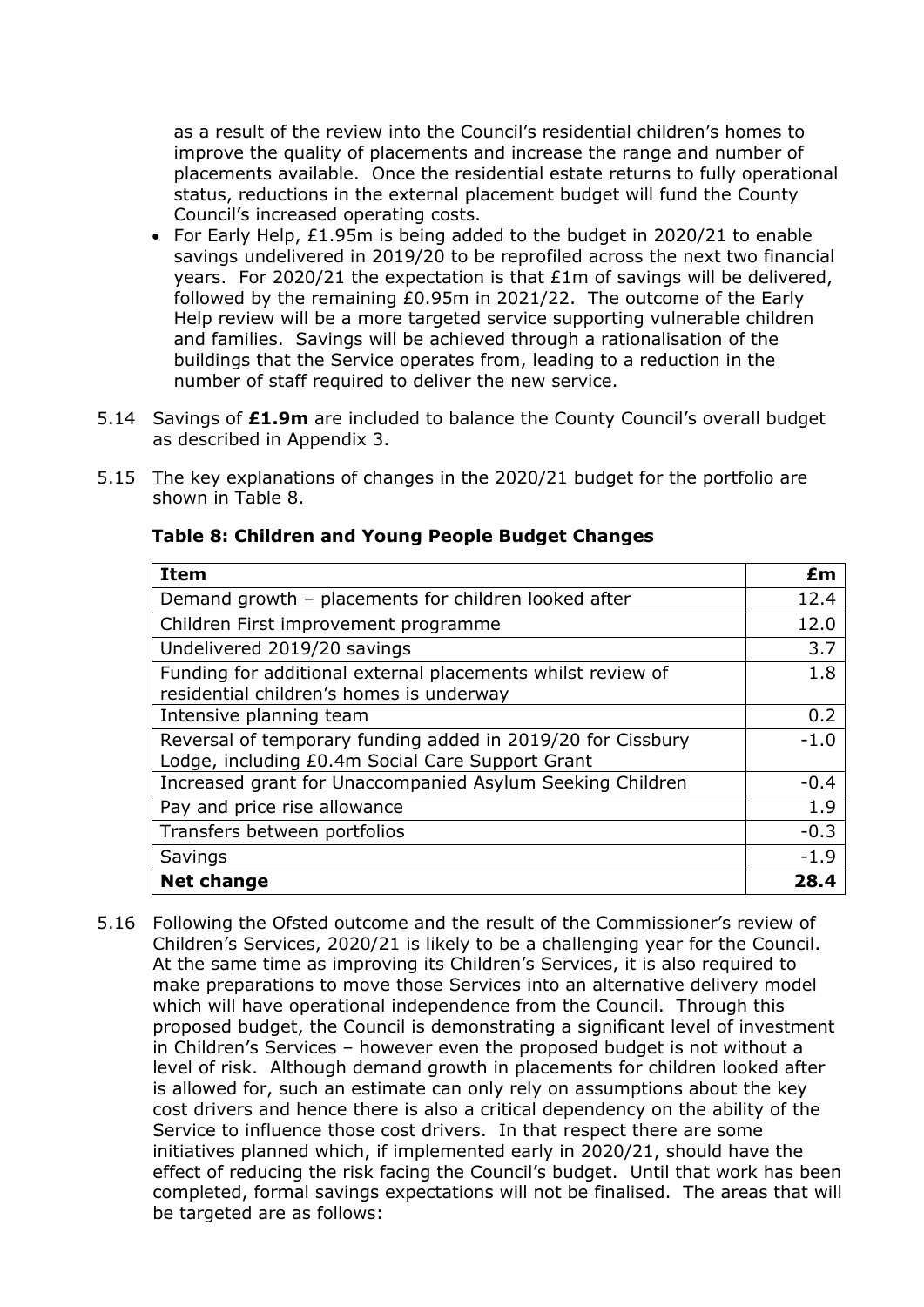- development of a commissioning strategy;
- review of foster care allowances. Potential to require interim funding until level of independent foster care placements reduced;
- review of arrangements in relation to placement panels and organisational structures.
- 5.17 In addition, careful planning and management of any redundancy costs which may arise from the Early Help review will be required if the savings planned for within this budget are to be delivered in full.

#### **Economy and Corporate Resources**

- 5.18 The Economy and Corporate Resources budget provides for net spending of **£52.8m**, which is a net increase of **£4.2m** compared with 2019/20. The majority of this budget relates to the Cabinet Member's responsibility for a range of support service functions, including customer services, together with outsourced contracts for support services and information technology. It also covers the costs of economic growth and One Public Estate programmes.
- 5.19 Legal Services has seen growth of £1m in order to meet the increasing demand from rising childcare cases. As of September 2019 the number of cases had risen to 117 from 94, 12 months previously. In addition the cessation of the ORBIS Legal arrangement with neighbouring authorities has meant that the expected saving in 2019/20 is now thought to be unachievable.
- 5.20 The HR function continues to experience pressure from the level of organisational change and challenges in relation to the Fire and Children's improvement plans. In order to address this, additional resource has been identified. In addition, savings previously expected in 2019/20 to be delivered within the service, particularly around staff terms and conditions, are unachievable.
- 5.21 The Council has also recognised that there is an increased requirement to address the condition of County Council buildings and additional funding has been identified to address the reactive maintenance budgets managed by the Facility Management Team.
- 5.22 We will continue to review our major contracts and strive to get best value for money from our current arrangements with our outsourced services provider.
- 5.23 The organisation has been pursuing a whole council design approach to service redesign and it is critical to ensuring a future sustainable budget. This approach has been reviewed and refreshed to focus on the delivery of tangible financial benefits and to support service redesign being delivered through the service directorates.
- 5.24 We have reframed the mandate of the programme which is now charged with delivering four cross cutting service redesign programmes that will deliver benefits and utilise the opportunities available from the implementation and use of technology and a move towards more digital ways of delivering services. The mandate will also include the provision of change services to support the service directorates deliver against their own challenging agendas.
- 5.25 Key cross cutting programmes include: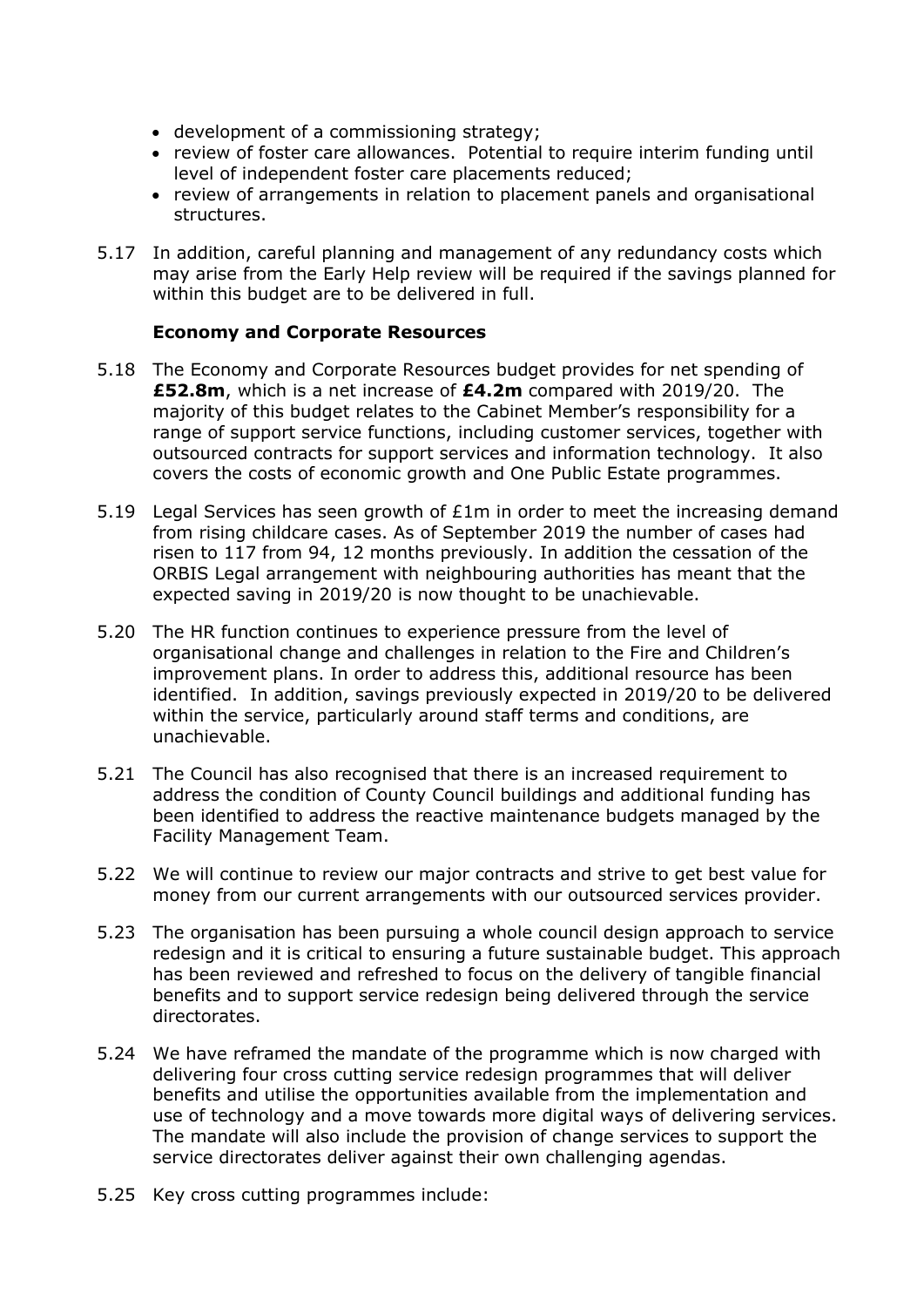- Smartcore preparing for and delivering the implementation of a refreshed ERP system to support back-office transformation and improvement of our back-office processes. Change will be delivered through increased self-serve, changes in processes and policy and improved use of information and data
- Support Focus reviewing the admin and service support activity across the organisation to rationalise and automate activity delivering improved performance and cost of service provision. Change will be delivered through a rigorous assessment of service levels required, elimination of duplication, automation and improvement of processes and redeployment of work
- Customer Digital undertaking digital redesign of end to end processes to enhance customer experience and reduce the cost of service delivery. Change will be delivered through increased channel shift, improvements to information available to customers, automation of digital processes and a shift of work closer to the customer to improve customer experience
- Digital ways of working implementing digital ways of working to enhance agile working, unlock capacity and deliver performance from investments already made in refreshed technology applications.
- 5.26 Savings will be delivered over a number of years. It is expected that the £2.4m target for 2020/21 and a further £2.5m in 2021/22 will be achieved from these programmes, with further changes planned for future years.
- 5.27 It is anticipated that up to £4.9m be drawn down from the Service Transformation Reserve to contribute towards this programme, including £1.5m for the procurement of a new business management solution and £3.0m for the transformation of services, including redundancy costs.

|  | Table 9: Economy and Corporate Resources Budget Changes |  |
|--|---------------------------------------------------------|--|
|--|---------------------------------------------------------|--|

| <b>Item</b>                                                                                                                                                                       | £m     |
|-----------------------------------------------------------------------------------------------------------------------------------------------------------------------------------|--------|
| Additional Funding to meet Childcare Cases                                                                                                                                        | 1.0    |
| Reversal of undelivered ORBIS saving relating to 2019/20                                                                                                                          | 0.3    |
| Additional IT costs needed to deliver our digital strategy                                                                                                                        | 0.5    |
| Demand pressure within reactive maintenance budget                                                                                                                                | 0.4    |
| Reversal of staff charged to capital within Facilities Management                                                                                                                 | 0.2    |
| Additional HR Capacity for Children's Services improvement plan                                                                                                                   | 0.8    |
| Reversal of undelivered HR saving relating to 2019/20                                                                                                                             | 0.8    |
| Reversal of undelivered Whole Council Design saving relating to<br>2019/20                                                                                                        | 1.5    |
| Pay and Price allowance                                                                                                                                                           | 1.2    |
| Reserves transfers                                                                                                                                                                | 1.9    |
| Savings                                                                                                                                                                           | $-2.8$ |
| Transformation(£0.7m) and Customer Experience (£1.4m)<br>expenditure funded on a one-off basis for 2020/21 from capital<br>receipts as set out in the Capital Strategy (Annex 2a) | $-2.1$ |
| Other service changes                                                                                                                                                             | 0.5    |
| <b>Net change</b>                                                                                                                                                                 | 4.2    |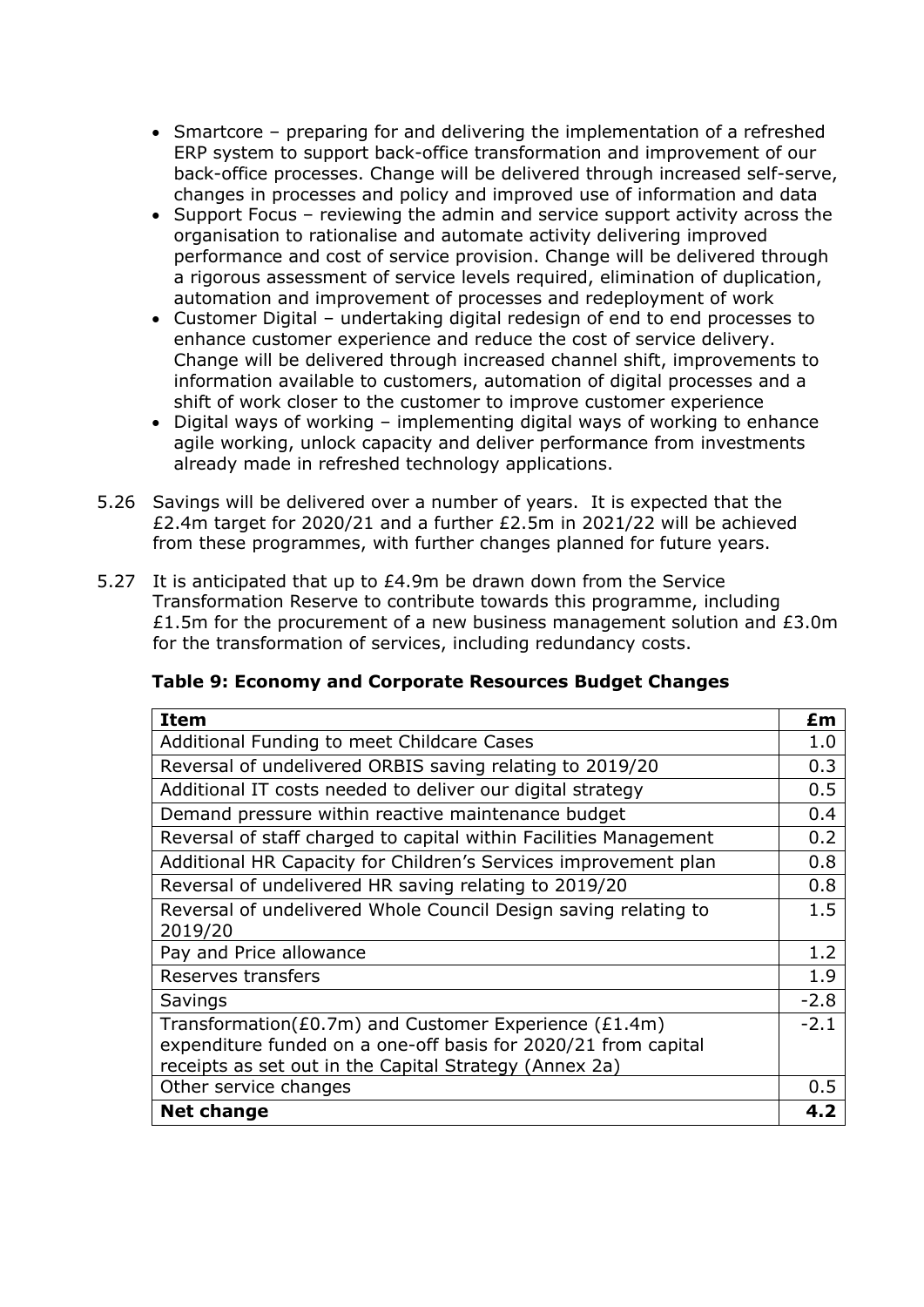### **Education and Skills**

5.28 The Education budget for 2020/21 allows for net expenditure of **£20.8m**, which is a net increase of **£1.0m** compared with 2019/20. In line with the West Sussex Plan 2017/2022, we will continue to work to ensure young people are ready for school and ready for work. The key explanations of the changes for the 2020/21 budget are shown in Table 10.

| <b>Item</b>                                                    | £m     |
|----------------------------------------------------------------|--------|
| Home to School Transport to meet the increasing number of High | 1.4    |
| Needs pupils and living wage pressures                         |        |
| Crawley Schools PFI for inflationary pressure                  | 0.3    |
| Removal of LA contribution to DSG                              | $-1.0$ |
| Impact of increased capacity for in-house special educational  | $-1.8$ |
| placements                                                     |        |
| Transfer between portfolios                                    | 0.2    |
| Pay and price allowance                                        | 0.5    |
| Reserves transfers                                             | 1.8    |
| Savings                                                        | $-0.4$ |
| <b>Net change</b>                                              |        |

### **Table 10: Education and Skills Budget Changes**

- 5.29 Based on an assumption that the number of pupils identified as needing additional support through an Education Health and Care Plan (EHCP) will continue to rise at the current rate it is projected that expenditure in High Needs is set to increase by at least a further £7.3m in 2020/21. Since the current year's budget also includes one-off funding of £1.0m from the Local Authority and £2.4m from DSG reserves, this means that our underlying budget pressure next year stands at £10.7m.
- 5.30 With our High Needs DSG funding expected to increase by £8.4m in 2020/21, this leaves a budgeted shortfall on High Needs of £2.3m next year. The County Council has therefore requested a transfer of £2.4m from the Schools DSG block to the High Needs DSG block. This represents 0.5% of the total Schools block, and a decision is expected to be made by the Secretary of State for Education in early February. Based on current projections it is unlikely that there will be any funds remaining in DSG reserves at the end of 2019/20 and therefore the remaining £0.7m required to bridge the shortfall will result in the DSG reserves going into deficit.
- 5.31 The Home to School transport budget continues to come under pressure as a result of the continuing rise in SEND placements and higher contractual costs due to a growing shortage of drivers and the increased wage costs of escorts. £1.0m has been allocated to the portfolio to meet existing pressures in 2019/20 and a further £0.4m to meet growth in 2020/21.
- 5.32 The £1.8m transferred to reserves last year to help fund the creation of additional Special Support Centres in our mainstream schools in the capital programme has been reversed for 2020/21, and these funds together with the £1.0m one-off contribution to High Needs DSG in 2019/20 have been removed from the portfolio. Funding for Special Support Centres will be provided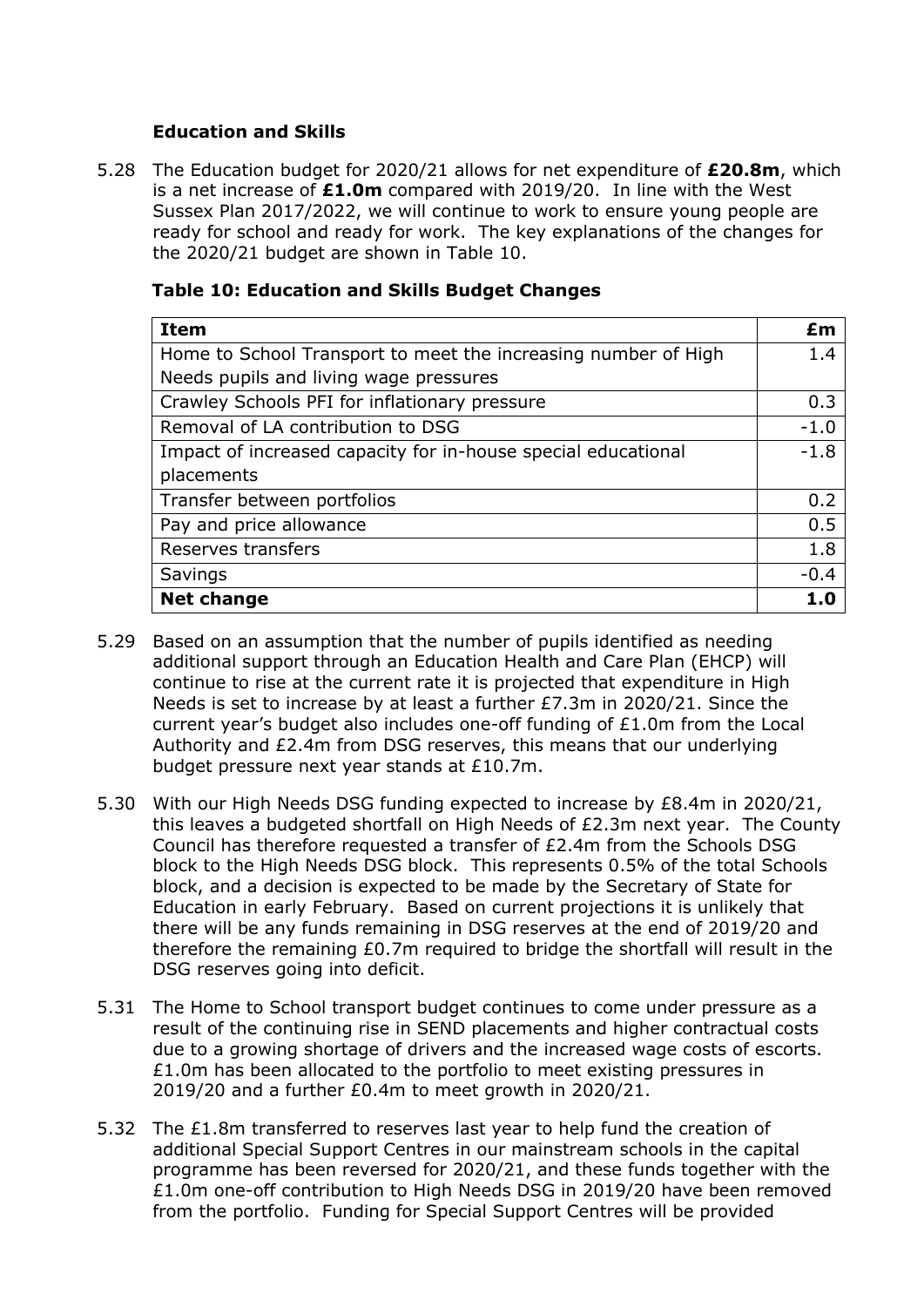through existing grants and all funding for High Needs will be met through the DSG.

- 5.33 Planned savings total **£0.4m**. These include officer decisions in relation to a SEND transport review of solo taxis and improved trading income from schools (£0.3m), and strategic decisions in relation to a reduction in the Post-16 Support Service (£0.1m).
- 5.34 The Dedicated Schools Grant settlement has increased by **£38.8m** (6.5%) to £635.9m across both the Children and Young People (£49.1m) and Education and Skills portfolios (£586.8m) as per paragraph 4.29.

#### **Environment**

- 5.35 The Environment budget provides for net spending of **£60.4m**, which is a net decrease of **£2.7m** compared with 2019/20. Working with customers and partners the Waste Management team will continue their work to reduce waste going to landfill through education aimed at changing customer behaviour, as well as the use of alternative disposal routes such as the Refuse Derived Fuel (RDF) contract and separate food waste collections.
- 5.36 Whilst there has been an increase in the cost of insurance provision at the Mechanical and Biological Treatment Plant (MBT) due to the existing provider withdrawing from the market, continuing work to refine the processes at the plant and further increase the amount of waste that can be diverted from landfill along with the commercial agreements that sit behind these arrangements, are expected to deliver benefits to the council.
- 5.37 Last year the council took the decision to move away from the locally agreed payments made to district and borough councils in respect of recycling credits and move to a rate of £61.12 per tonne. Legal advice has since clarified that there is no requirement for the County Council to pay credits to the district and borough councils and it is therefore proposed to remove this support.
- 5.38 The County Council will set aside £2m to support district and borough councils who commit to implementing a new service model for refuse and recycling collection, to a specification and timetable agreed with WSCC, including separate food waste collection.
- 5.39 The energy and sustainability teams continue to drive innovative and sustainable solutions to delivering the energy that the County requires particularly through the investment in our own renewable energy sources. 2019/20 has seen the service continue to expand the number of small scale installations at our schools. In addition, work is also progressing on feasibility work to deliver a large scale battery installation at Halewick Lane.
- 5.40 Table 11 explains the key changes in the 2020/21 budget.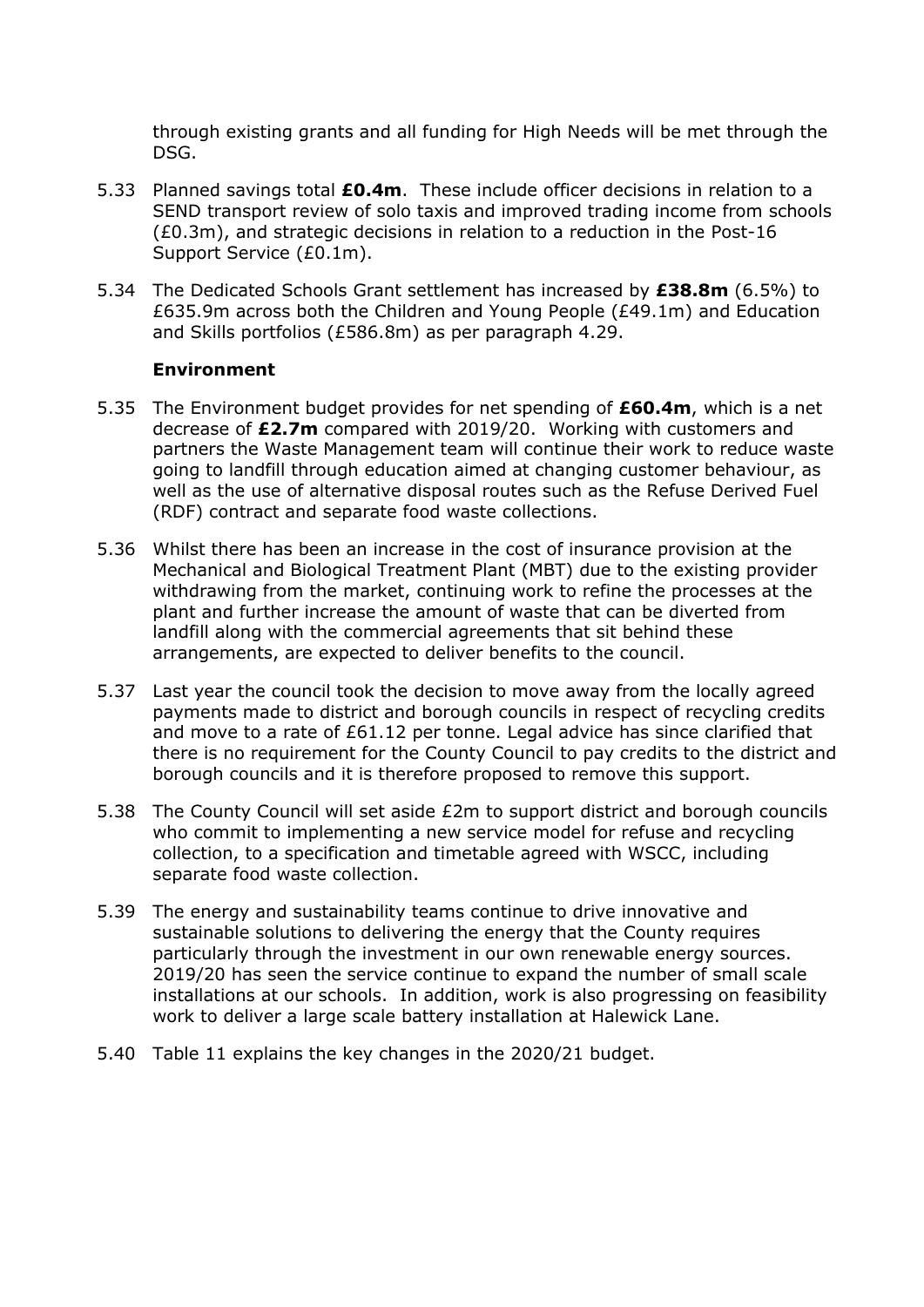### **Table 11: Environment Budget Changes**

| <b>Item</b>                                                            | £m     |
|------------------------------------------------------------------------|--------|
| Increase in insurance premium for the Mechanical and Biological        | 0.7    |
| <b>Treatment Plant</b>                                                 |        |
| Recycling credits initiatives with the district and boroughs funded on | $-2.0$ |
| a one-off basis from capital receipts for 2020/21 as set out in the    |        |
| Capital Strategy (Annex 2a)                                            |        |
| Pay and price allowance                                                | 1.8    |
| Reserves transfers                                                     | $-0.2$ |
| Savings                                                                | $-3.2$ |
| Other service changes                                                  | 0.2    |
| <b>Net change</b>                                                      |        |

#### **Finance**

- 5.41 The Finance budget provides for net spending of **£13.9m**, which is a net increase of **£1.3m** compared with 2019/20. The majority of this budget relates to the Cabinet Member's responsibility for the Finance and Procurement functions. It also covers the capital planning and projects and asset management and estates teams, as well as various corporate items, for example insurance and precept payments levied by external bodies.
- 5.42 The County Council continues to invest in resource to better manage the commercial arrangements with its suppliers. Growth has been provided for within the Procurement and Contract Team however this is offset by the savings anticipated from increased control of spend through online purchases and greater commercialisation of frameworks that we procure.
- 5.43 The requirement to deliver the ambitious capital programme set by the County Council has meant that we have identified additional resource to bring forward the feasibility work to ensure that the pace of delivery can be maintained.
- 5.44 Table 12 outlines the key changes for the 2020/21 budget.

#### **Table 12: Finance Budget Changes**

| <b>Item</b>                                              | £m     |
|----------------------------------------------------------|--------|
| Contribution to Insurance Fund                           | 0.5    |
| Increased Resource for Procurement & Contract Management | 0.3    |
| Additional resource for feasibility work                 | 0.5    |
| Reversal of staff charged to capital                     | 0.3    |
| Pay and price allowance                                  | 0.3    |
| Transfers between portfolios                             | 0.3    |
| Reserves transfers                                       | $-0.6$ |
| Savings                                                  | $-1.0$ |
| Other service changes                                    | 0.7    |
| <b>Net change</b>                                        | 1.3    |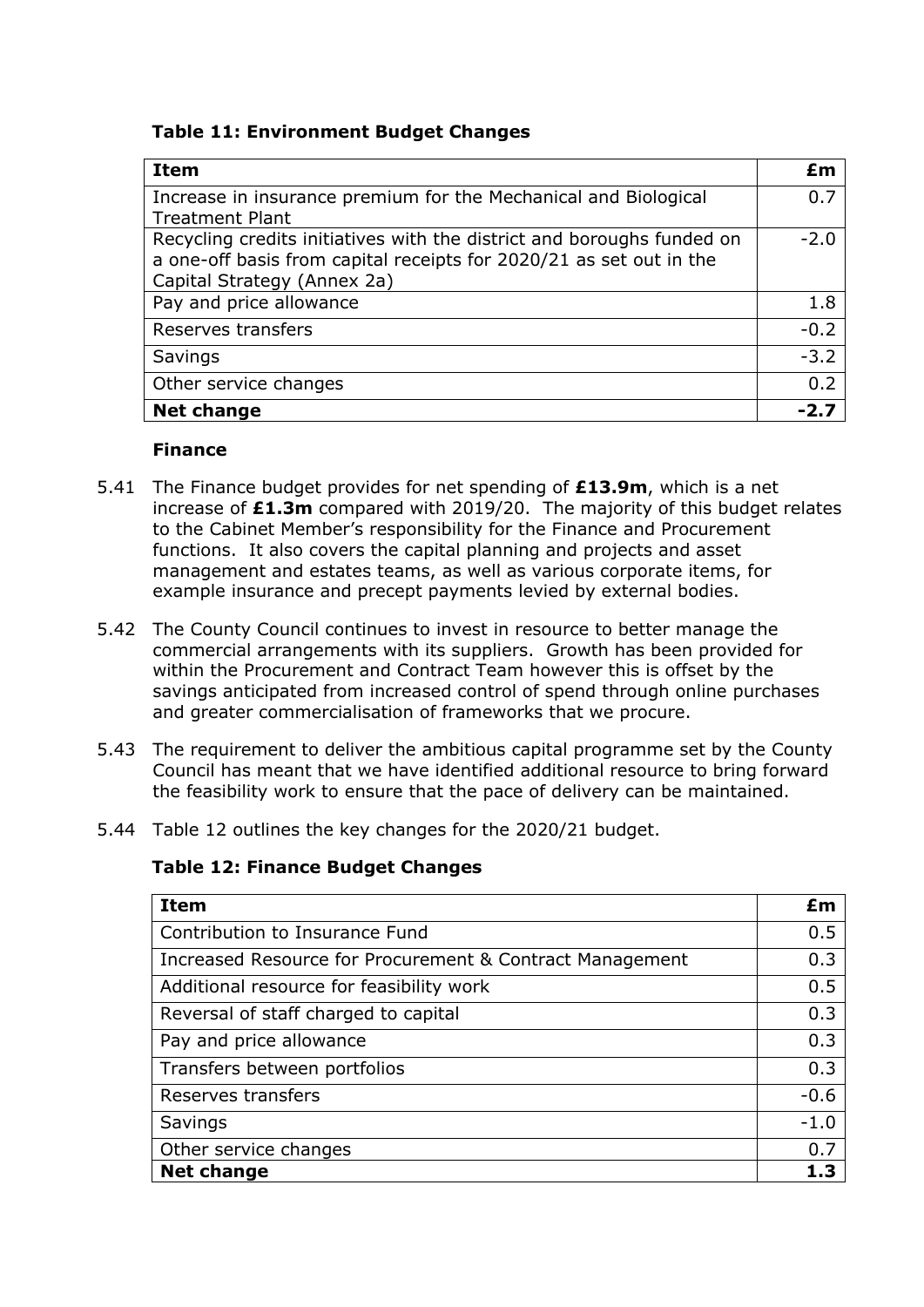#### **Fire & Rescue and Communities**

- 5.45 The portfolio budget provides for net spending of **£35.7m**, which is a net increase of **£0.7m** compared with 2019/20. The budget includes the WSFRS which aims to provide an assured 24/7 emergency response service around the County. WSFRS also has a dedicated resilience and emergency team which along with the Council's support to community functions works to promote resilience and capacity across the localities of West Sussex. The portfolio also includes the County Council's Library Service, Archive Service and Registration Service which are all directed to provide excellent services to the county's residents.
- 5.46 Following Her Majesty's Inspectorate of Constabulary and Fire and Rescue Services (HMICFRS) report in June the County Council has set aside **£1.7m** to address the areas of concern within the report. However further investment will be required in order to address the longer term improvement of the service, in particular in relation to the emergency response availability of fire engines, which remains a challenge. A further **£0.9m** has been added to the budget for 2020/21 to address risk management and training capacity alongside investment in supporting the retained duty system.
- 5.47 The budget provides for the continuation of the service provided by the Technical Rescue Unit following the removal of the Home Office Grant that supported this service. It also addresses the shortfall in grant funding from the Home Office to meet the increase in employer's contribution to the Fire Fighters pension fund.
- 5.48 On 4 December 2019 the provision of the Fire and Rescue Control Centre transferred from East Sussex Fire and Rescue service to Surrey County Council. The efficiencies in delivering the joint control centre and the associated provision of IT support is expected to deliver a £1m saving to the Council.
- 5.49 The Library and Registrars services have experienced ongoing pressures following changes to the National Living Wage and a HM Revenue and Customs ruling that VAT is chargeable on income that is not related to the provision of a Registrar at a ceremony, resulting in a one year pressure in 2020/21 as most of the income has already been received in 2019/20.
- 5.50 Table 13 outlines the key changes for the 2020/21 budget.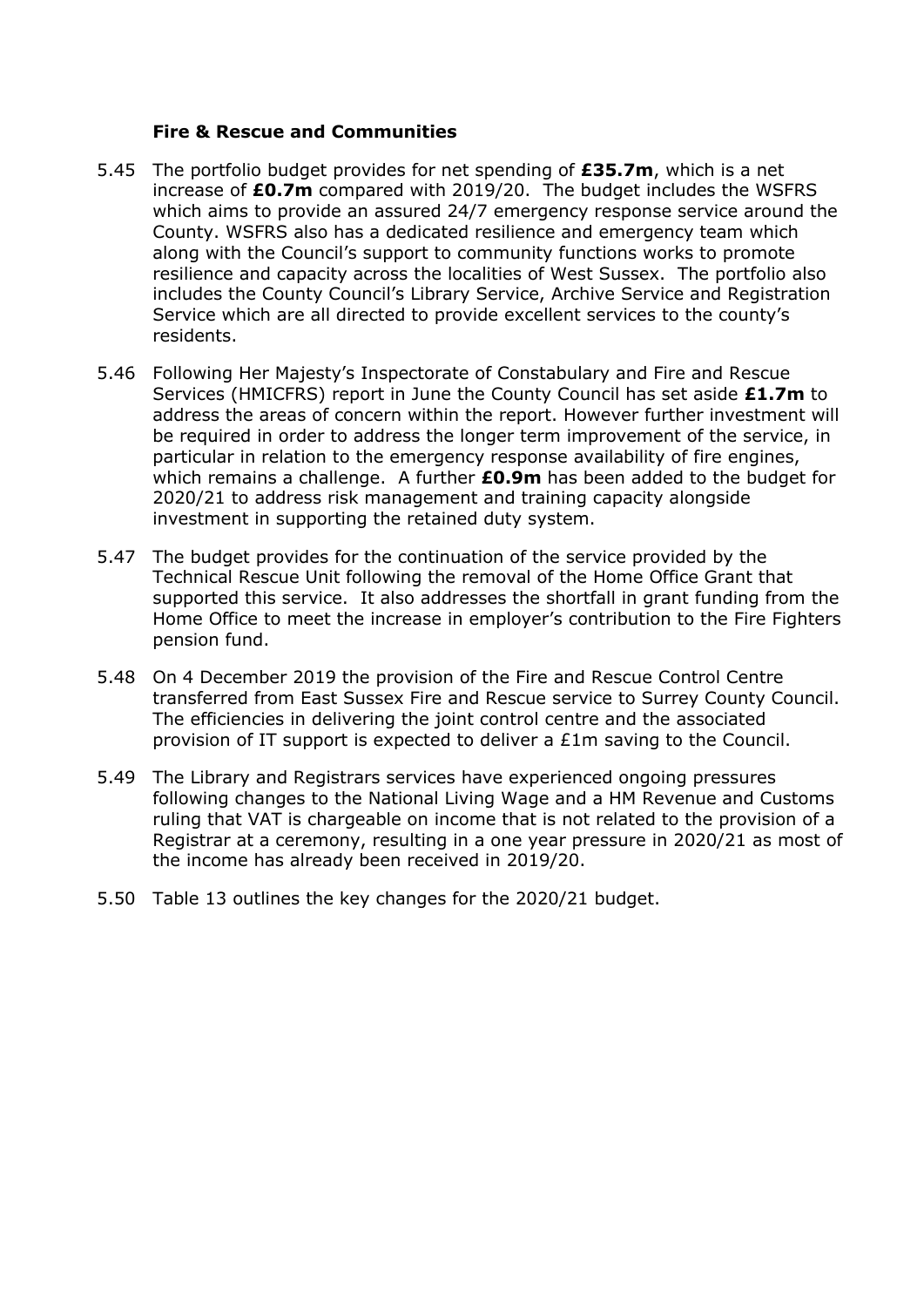**Table 13: Fire & Rescue and Communities Budget Changes**

| <b>Item</b>                                                                                                                               | £m     |
|-------------------------------------------------------------------------------------------------------------------------------------------|--------|
| Fire Improvement Programme                                                                                                                | 2.6    |
| Council funding to reinstate budget up to the previous grant level for<br>Fire Service Grant (Technical Rescue Unit)                      | 0.4    |
| Council funding to address shortfall in government grant relating to<br><b>Fire Service Pensions</b>                                      | 0.2    |
| Libraries and Registrars pay and income pressures                                                                                         | 0.5    |
| Fire improvement expenditure funded on a one-off basis from capital<br>receipts for 2020/21 as set out in the Capital Strategy (Annex 2a) | $-1.2$ |
| Pay and price allowance                                                                                                                   | 0.8    |
| Savings                                                                                                                                   | $-1.9$ |
| Transfers between portfolios                                                                                                              | $-0.7$ |
| <b>Net change</b>                                                                                                                         | 0.7    |

## **Highways and Infrastructure**

- 5.51 The Highways and Infrastructure budget provides for net spending of **£35.4m**, which is a net increase of **£2.5m** compared with 2019/20. This budget maintains and delivers highways and other infrastructure which businesses and local communities need to support economic growth and allows our customers to access services across the County. We will maintain, improve and, where appropriate, expand the highways network for the benefit of all residents and visitors to West Sussex. The net increase includes an additional **£1.0m**, of which £0.5m is ongoing and £0.5m is temporary, funded from higher than anticipated New Homes Bonus grant. This investment will increase the highways maintenance budget and contribute to reinstating the winter maintenance routes and ensuring that routine weed spraying can be carried out during the summer months.
- 5.52 Table 14 outlines the key changes for the 2020/21 budget.

### **Table 14: Highways and Infrastructure Budget Changes**

| <b>Item</b>                       | £m     |
|-----------------------------------|--------|
| Investment in highway maintenance | 1.0    |
| Pay and price allowance           | 0.9    |
| Reserves transfers                | 0.4    |
| Savings                           | $-0.5$ |
| Other service changes             | 0.7    |
| <b>Net change</b>                 | 2.5    |

### **Leader**

- 5.53 The Leader budget provides for net spending of **£1.4m**, which is the same level of spend as 2019/20. This budget supports the costs of running the Chief Executive's office and Policy.
- 5.54 There have been no significant changes for 2020/21.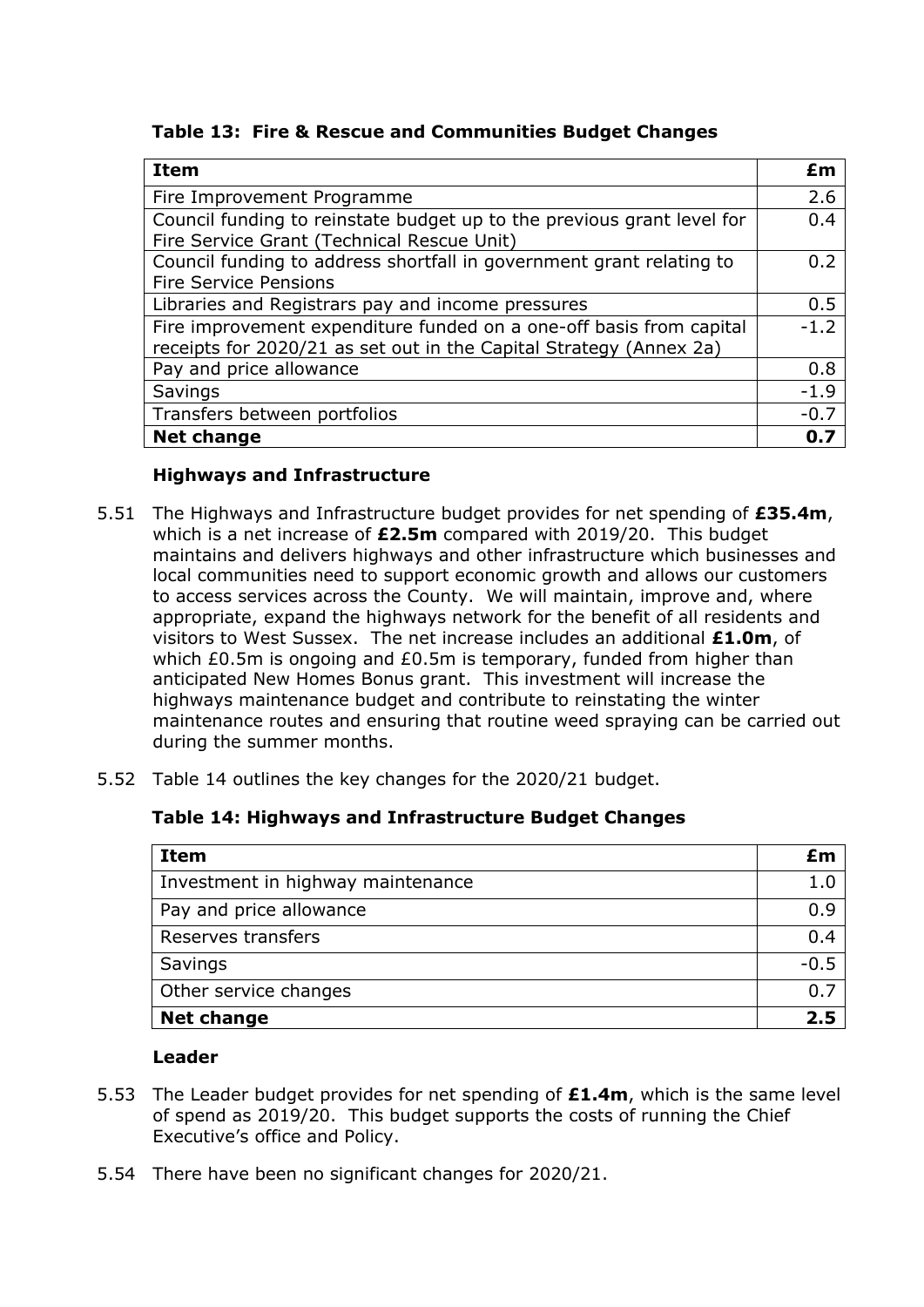## **Non-Portfolio**

5.55 For completeness, corporate items for commitments and service changes are given in Table 15.

## **Table 15: Non-Portfolio Budget Changes**

| <b>Item</b>                                                                                    | £m      |
|------------------------------------------------------------------------------------------------|---------|
| Transfers to and from earmarked reserves (net), including the                                  | $-6.8$  |
| removal of the Social Care Grant (-£5.2m), transfer from the Service                           |         |
| Transformation Reserve (-£4.9m) and a contribution to the Budget                               |         |
| Management Reserve to partially replenish the reserve following its<br>use in 2019/20 (+£3.0m) |         |
| Removal of transfer to earmarked reserves re 75% Business Rates Pilot                          | $-18.1$ |
| Increase in the revenue contribution to capital                                                | 0.9     |
| Increase in the capital financing costs including an increase in the                           | 1.0     |
| interest payable on the additional external borrowing undertaken in                            |         |
| 2019/20                                                                                        |         |
| Increase in contingency to deal with potential volatility in demand                            | 3.4     |
| pressures, impact of changes to the National Living Wage following                             |         |
| the Chancellor's announcement in September and any additional                                  |         |
| pressures that may arise when considering funds required for the                               |         |
| Improvement Plans for Fire and Rescue Services and Children's                                  |         |
| Services.                                                                                      |         |
| Forecast increase in the investment income budget reflecting both an                           | $-1.0$  |
| anticipated higher cash balance and an improved return on the                                  |         |
| Council's longer term investments                                                              |         |
| Reallocation of the LGPS Lump Sum payment which started in                                     | 0.5     |
| 2019/20 from non-portfolio budget to the service portfolios                                    |         |
| <b>Net change</b>                                                                              | $-20.1$ |

5.56 The contingency budget is generally held to cushion the impact of unexpected events or emergencies arising during the year, which were not known about at the time the budget was approved. For 2020/21, the Council has added a further £3.4m to the contingency budget to cover additional pressures the Council may face, including £1.1m held for the National Living Wage as set out in paragraph 4.12.

### **Section Six: Future Financial Risks**

- 6.1 There are a number of major sources of change ahead from the external environment. These offer varying degrees of opportunity but also potential financial risk and instability over the medium term.
	- The potential impact from implementing the decision to leave the European Union and its influence on the UK's economic performance and the state of the nation's public finances and the availability of people in areas like social care which have become heavily dependent on EU nationals. Any impact is likely to feed into the next Spending Review which will set national spending allocations for local authorities from 1 April 2021.
	- The Government's Fair Funding Review (FFR) of the needs assessment for local authorities will underpin how the Government allocates resources among local authorities. The FFR is expected to determine local authorities'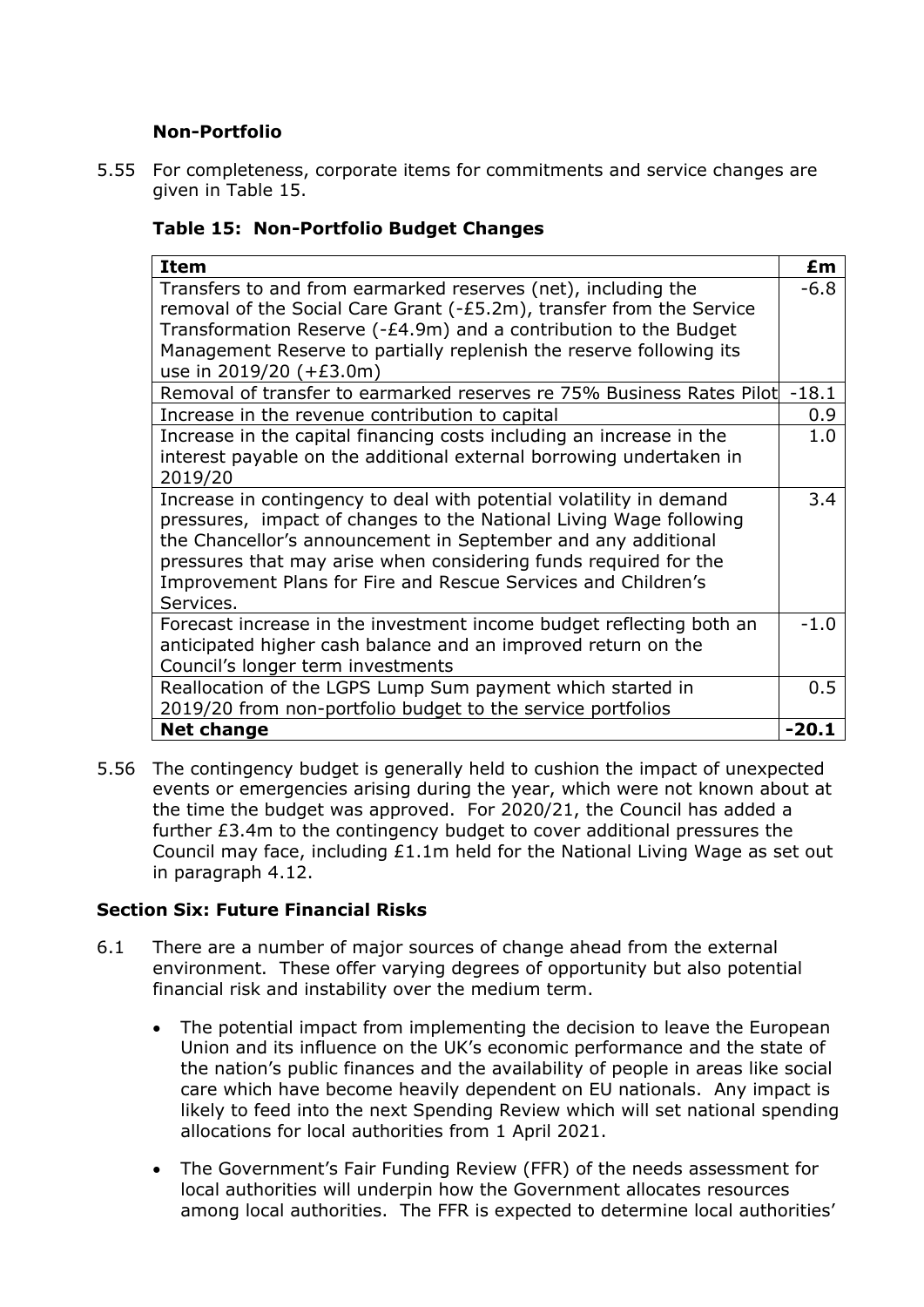needs in relative, not absolute terms. As such the outcome of the FFR will affect the allocations of funding under the new, proposed 75% business rate retention scheme. The other significant factor in this will be the Government's determination of the total amount of funding for local government as a whole, including funds raised from council tax. It is a considerable time since any similar reviews were undertaken and this could mean significant change and volatility with funding. The MTFS assumes significant losses are the probable outcome from the FFR. This is based on experience with past reviews, where authorities with a much better than average local tax base (such as West Sussex) tend to be penalised with the Government assuming local council tax can replace government funding.

- The Government's implementation of the 75% business rate retention system is linked to the wider fair funding review. This is anticipated to be done in a way that is cost neutral nationally, but with differences arising at local levels. County councils are expected to increase their share of local business rates from the current 10% allocation, but will lose other funding streams to maintain the overall national cost neutral position. In the long run, such a change provides an opportunity to increase the funding derived from the growth in business rates. However in the short term, there are three consequences to highlight:
	- o it will involve a reset of the business rate system and therefore a loss of part of the real term growth in business rates revenue we currently use to help support the base budget;
	- $\circ$  additional reliance on a volatile income source (business rates) which can vary from year-to-year for many reasons places a greater emphasis on ensuring the Council's reserves are strong and able to provide a short term safety net for any sudden drop in this source of income; and
	- $\circ$  while the scheme is expected to be designed to operate in a cost neutral way nationally, at local authority level, there will invariably be 'winners and losers'.
- There remains considerable uncertainty over future funding arrangements for adult social care. Although Government committed in October 2018 to "putting social care on fairer and more sustainable footing", the repeated postponement of the Green Paper on adult social care leaves the service heavily dependent on non-recurrent sources of funding such as the Improved Better Care Fund. Until there is a parallel Long Term Plan to that of the NHS, the contribution of adult social care to the overall health and care system will not be maximised and by encouraging short term decision making it adds to the risks that the County Council faces.
- The implications of the next Spending Review for local government funding are unclear. The Spending Review sets the overall framework of funding allocations to Government Departments and the national total for local authorities and is due to come into effect from 1 April 2021. The degree of any further austerity with public finance and how it will impact on the Council's funding, can only be informed by our best estimates until the Spending Review is announced.
- Service budgets already include an allowance for inflation, where appropriate. But there remains a risk that either through general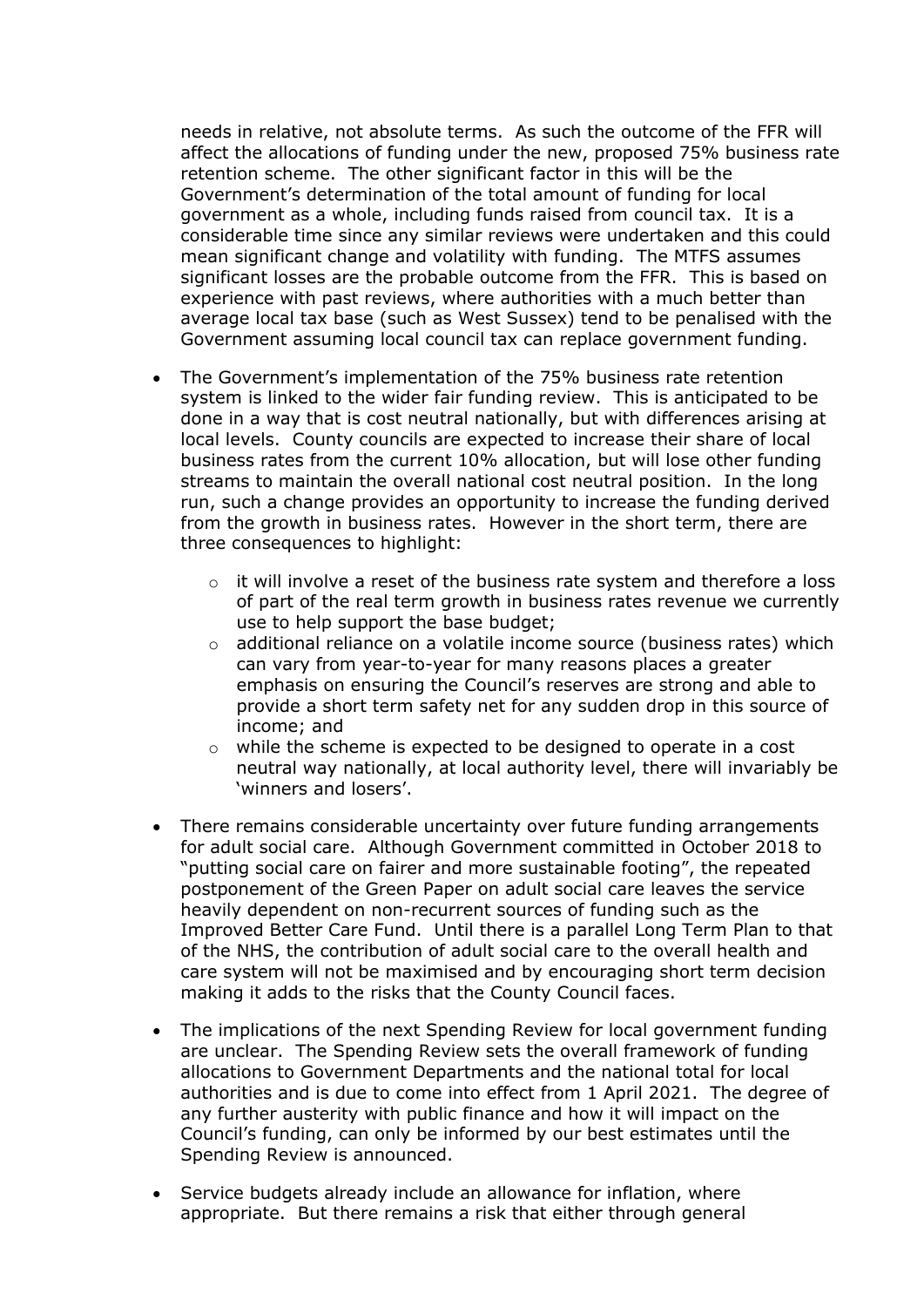inflationary pressures or due to contractual matters, additional costs could add to service pressures in 2020/21. Also, in the longer term, if actual inflation exceeds the Council's assumptions in the MTFS, this could potentially add significantly to the budget pressures we face.

- The demographic profile within West Sussex indicates that we have a higher and growing proportion of older people, which will bring increased demand for services, particularly adults' social care. In addition to this, we are also facing growing demand pressures from increased complexity of care needs, both of which may result in additional financial pressures.
- Within social care growing demand, whether from children looked after, people with a disability or older people, is a major risk. Part of this is the result of population growth, but equally relevant as cost drivers are rising complexity of needs and market-related pressures because of competition for service provision. The proposed increase in the National Living Wage to £10.50 per hour by 2024/25 will add further to this mix of factors. In Children's there are specific risks because of the outcome of the Ofsted inspection and the planned transfer of services into an alternative delivery model that will have operational independence from the Council. Experience from other local authorities who have found themselves in this situation indicates that this can prove costly. For Adults and Health a key priority will be promotion of independence because of its potential to deliver better care outcomes and make more cost effective use of money. However, this will be aimed at influencing the care needs of future customers, which makes both the quantum of benefits and the speed at which they will accumulate subject to inevitable uncertainty. Although the assumptions in the MTFS about the ability of adult social care to absorb demand pressure have been abated to reflect this reality, the challenge of delivering transformational change is among the main reasons why the Adults and Health budget will continue to require very close monitoring.
- Changes in legislation or accounting policies in the future may have a financial impact for the Council. Any developments will be closely monitored and if there is any impact, these could potentially be mitigated through reserves.
- The Council will continue to keep the MTFS under review given the high degree of uncertainty surrounding the potential impact from government policy, and the wider considerations on the state of public finances in future.

#### **Section Seven: Robustness of Estimates, Adequacy of Reserves and the Management of Risk**

7.1 Section 25 of the Local Government Act 2003 requires each Chief Financial Officer to report to their authority about the robustness of estimates and the adequacy of reserves when determining their budget and level of council tax. Each authority is required to consider their Chief Financial Officer's report when setting the level of council tax. The Director of Finance and Support Services has provided the following assurance:

> 'By the end of 2019/20 the County Council will have delivered nearly £240m of savings since austerity began with public finances in 2010. Setting a balanced budget has become more challenging each year as we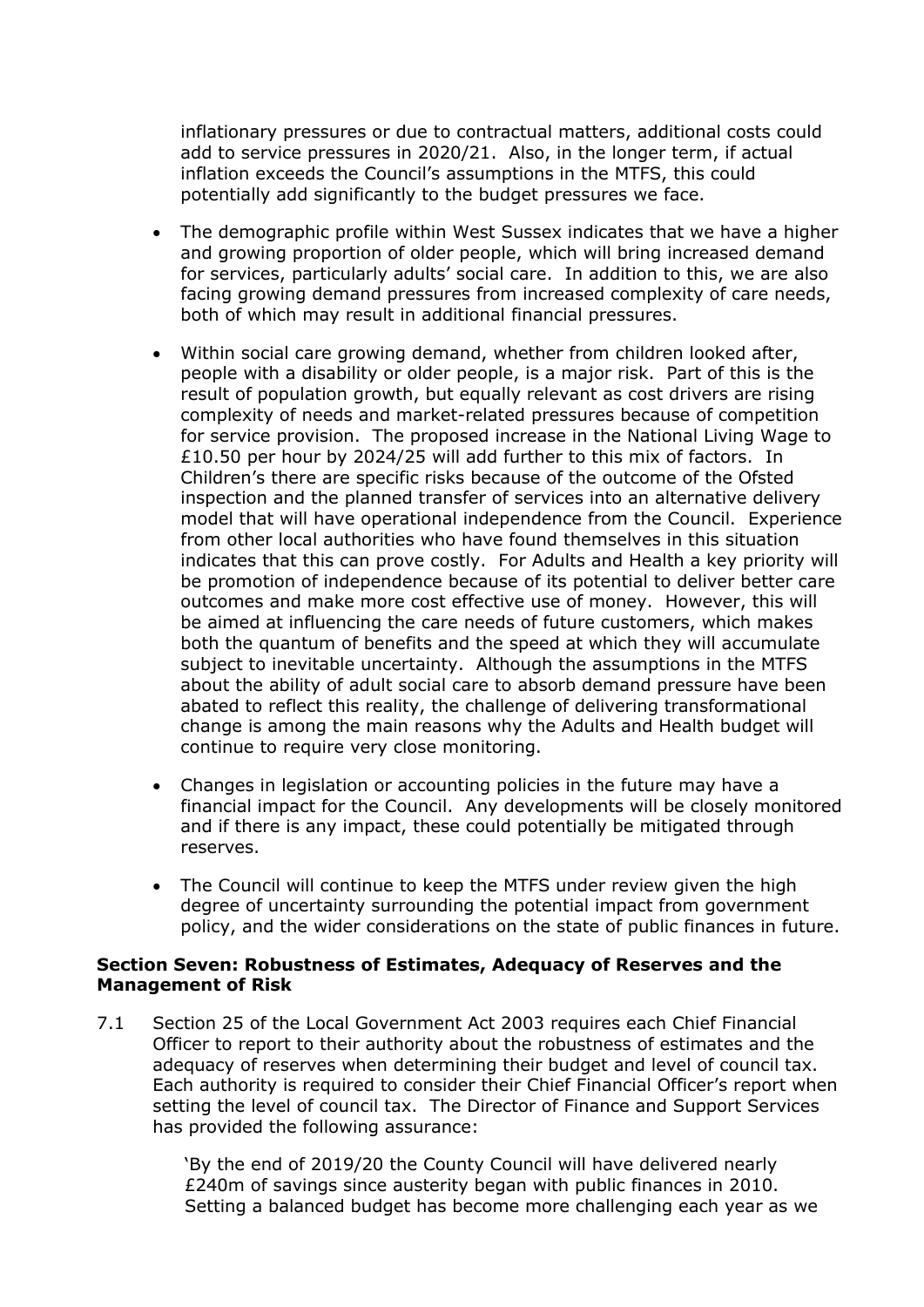deal with uncertainty in government funding as well as increasing demand and costs in our social care services.'

#### **2019/20 financial position**

'The current year's budget has come under intense pressure and we forecast to overspend by £16m on service budgets due to rises in demand and non-achievement of savings, although the use of capital receipts flexibilities will reduce the drawdown on reserves to between £7m and £8m. This drawdown on reserves will have an impact on the Council's financial resilience.

'At the end of 2019/20 we are anticipating the Budget Management Reserve will be £14.7m, a reduction of £10.8m from last year's budget report. This reduction reflects the impact of the projected overspend for 2019/20 and the settlement of the highway's procurement litigation earlier this year.

'In total we are projecting we will hold earmarked reserves (excluding schools and the General Fund) of £144.0m at the end of 2019/20, a reduction of £21.3m compared to the forecast included in 2019/20 budget report (£165.4m). This largely relates to a reduction in the Budget Management Reserve resulting from in year pressures, the use of Social Care Support Grant for the Children's improvement plan, along with movements on several other reserves.

#### **Reserves**

'We hold reserves for different purposes. We have reserves that are ringfenced for specific purposes to comply with statutory regulations, reserves that are earmarked for specific initiatives that can be met by one-off sources of money and general reserves to deal with the financial risks outlined in the previous section.

'We hold the Budget Management Reserve and the General Fund Reserve to protect the Council's position against known and unknown risks. The Budget Management Reserve is used to provide a stable platform for service planning as the MTFS is developed and it is the first call on the Council resources to deal with the any unforeseen expenditure in year if the revenue contingency budget was exhausted. It provides a safety net against a number of critical assumptions around funding, the non or late delivery of savings in 2020/21 and any legislative or accounting changes imposing new burdens.

'As part of the budget strategy for 2020/21 the replenishment of the Budget Management Reserve has been built into the MTFS. In addition, the Capital Infrastructure Reserve, previously held for A27 works, has been consolidated into the Budget Management Reserve. These funds were set aside many years ago, when the then Government suggested that some financial contribution would be required if we wanted the existing A27 Chichester by-pass upgraded. This contribution is no longer needed as we anticipate that any future plans, as well as most likely being several years away, will be fully funded through the Government's road programme. We anticipate the balance on the Budget Management Reserve will be £32.3m at the end of 2020/21.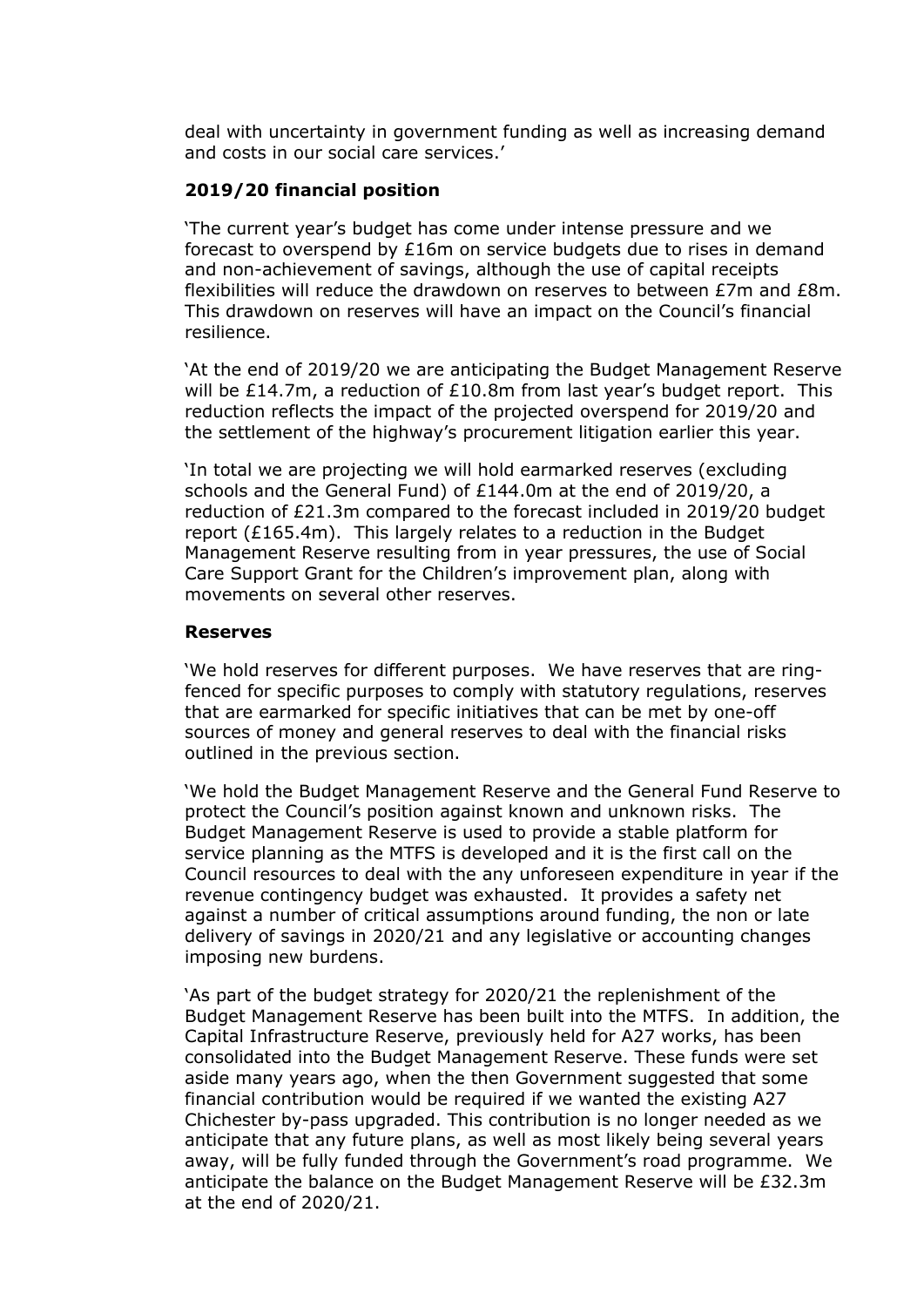'The budget does not provide specific funding for any unforeseeable, extraordinary items of major expenditure, for example, the implications of flooding within the county. Subject to the magnitude of the extraordinary event, if such an event were to occur, it would have to be funded from the existing General Fund Reserve (with a balance estimated at £20.3m by 31st March 2020) if the general revenue contingency budget was exhausted.

'Against such a challenging financial background, it will therefore be crucial that reserves, both general and earmarked, continue to be managed in the medium term in a way that gives due regard to the need to set a legally balanced budget.

'The overall projected levels of usable reserves and balances are reviewed annually and are deemed to be adequate and earmarked reserves (excluding schools) are forecast to stand at £142.9m by 31st March 2021 and a further £20.3m held in the General Fund.

#### **Managing 2020/21 budget**

'The savings proposals for 2020/21, £18.4m in total, take account of the ongoing effects of the current year's financial position. These savings have been assessed as robust, with reliable plans supporting them. The key savings proposals, worth approximately £5.0m (of which £2.5m relates to savings approved in previous financial years), were approved via Cabinet Member decisions following previews at the relevant Scrutiny Committee. Early agreement of savings plans allows maximum time for them to be implemented, reducing the risk of non-delivery. In recent years West Sussex County Council has a good track record (in excess of 90%) in delivering its planned savings. However, for 2019/20, we are anticipating only realising 73% of our planned savings because the two services under improvement plans have not been required to make any additional savings that may impact on service delivery. For this reason the proposed savings plans have been revised during the autumn to ensure that the reduced savings are deliverable. The general contingency for the revenue budget is £6.8m an increase of £3.4m from 2019/20. Given the size of the expected overspend in 2019/20, it is prudent to increase the contingency in the revenue budget. This increase in the contingency will hopefully cover any potential volatility of demand forecasting within social care services, the potential impact of the New Living Wage increase announced in the autumn and any other significant inflationary increases which cannot be met from service budgets.

'On-going robust financial management, strict budgetary control and the on-going monitoring of both savings and investment delivery plans, with processes in place to promote these during the next year is necessary to ensure this budget is delivered. We have done this in previous years, and I believe our processes are robust for this purpose going forward.

'To strengthen the Council's commitment to spending within our means, this coming year, Executive Directors and Directors will be required to sign off their budgets as being robust and fit for purpose.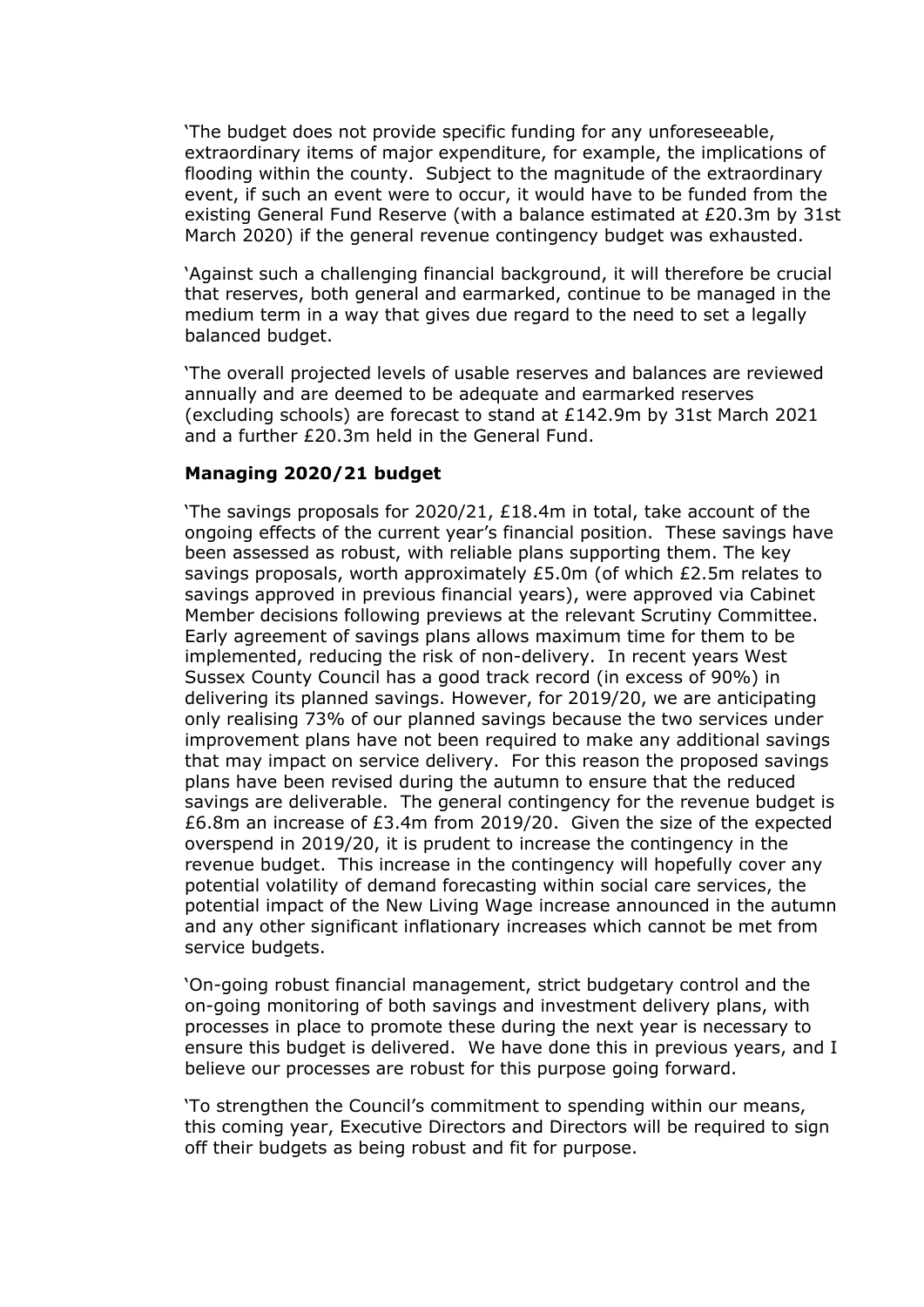## **CIPFA Financial Resilience Index**

'A financial resilience index for local authorities has recently been published by CIPFA to provide reassurance to councils who are financially stable as well as to prompt challenge where it may be needed. The index applies 15 measures, including areas such as reserves, flexibility with budget and reliance on different funding sources, including fees and charges. It compares the outcome for each authority to peer groups. It does not translate these 15 measures into any 'overall assessment' or make specific comment on the results. The index showed the Council has good resilience in terms of a strong council tax base and at the end of March 2019 had a reasonable level of overall reserves (earmarked and general reserves) when compared to other counties. The information contained in the index has been considered when reaching an overall opinion.

## **Conclusion**

'For the reasons listed in this section, I am comfortable as the County Council Chief Financial Officer that the Council is operating prudently and has sufficient financial resilience to deal with the risks highlighted within the budget report.

Katharine Eberhart Section 151 Officer'

## **Section Eight: Precept and Council Tax**

8.1 The 2020/21 council tax base is 337,580.90 Band D equivalents, and is set out across the district and borough councils in Table 16 below. The table also shows the sums due under precepts from the respective authorities.

| <b>District/Borough Council</b> | <b>Tax base</b> | <b>Precept</b>  |
|---------------------------------|-----------------|-----------------|
| Adur                            | 21,381.40       | £30,762,275.44  |
| Arun                            | 62,244.00       | £89,552,932.56  |
| Chichester                      | 54,133.30       | £77,883,744.04  |
| Crawley                         | 35,811.90       | £51,524,013.01  |
| Horsham                         | 63,029.00       | £90,682,343.46  |
| Mid Sussex                      | 61,711.60       | £88,786,947.38  |
| Worthing                        | 39,269.70       | £56,498,888.18  |
| Total                           | 337,580.90      | £485,691,144.07 |

|  | Table 16: Tax Base and Precept 2020/21 |  |  |
|--|----------------------------------------|--|--|
|  |                                        |  |  |

- 8.2 The impact of a 1.99% increase in Council Tax for General Fund purposes and a further 2% for Adult Social Care, considered in the budget proposals outlined in the previous paragraphs, imply a precept requirement of £485.691m and a Band D council tax of £1,438.74.
- 8.3 The budget embodies the core principles of living within our means, protecting the vulnerable and bearing down vigorously on administration costs.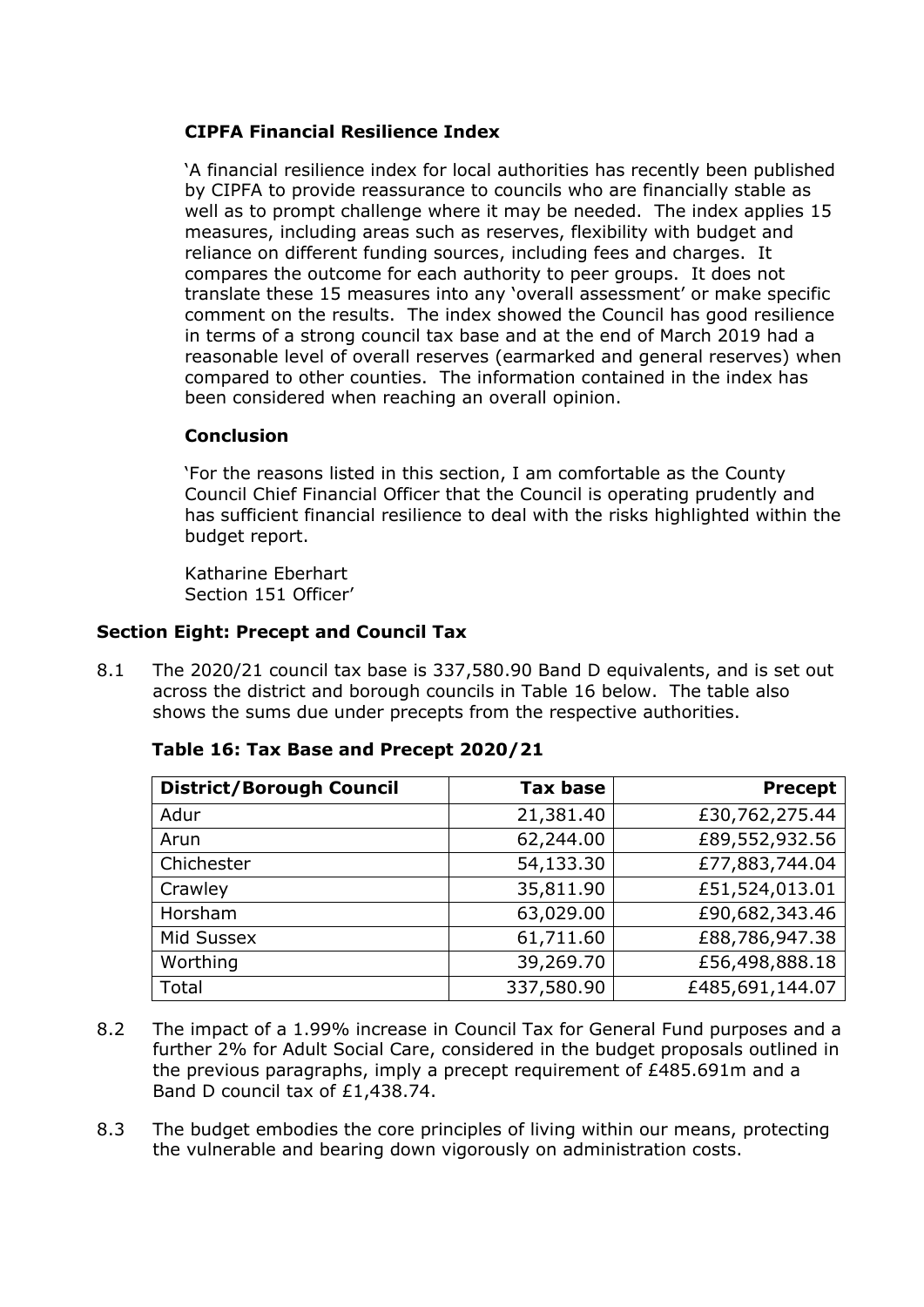## **Section Nine: Equality Act Considerations**

- 9.1 The County Council formulates its budget proposals having regard to the duties under the Equality Act 2010 and the likely impact on those with protected characteristics, as set out in the Treating People as Individuals Policy.
- 9.2 In the assessment of individual proposals and in the overall assessment of its plans for savings across portfolios the County Council must have regard to the public sector equality duty. This will ensure that all decisions that will be finally taken include an understanding of the likely impact upon persons with protected characteristics and the steps that are planned to mitigate any adverse impact or otherwise address the commitments the County Council has to its duty. Appendix 3 also mentions any requirement for an Equality Impact Assessment as part of the decision on the saving.
- 9.3 The budget approval does not constitute a final decision about what the Council's service priorities and service budget commitments will be, or about what sums must be saved within each service portfolio. Specific executive decisions will be taken by the relevant portfolio holders and directors, and shall be made based on a clear understanding of what the potential impacts of doing one thing rather than another will be for the residents of West Sussex. It will be open to directors and Cabinet Members at the time of taking those decisions to choose to spend more on one activity and less on another or, where necessary, to go back to County Council and invite it to reconsider the allocations to different service budgets within the overall Council budget that has been set.
- 9.4 An overarching Equality Impact Assessment has been carried out and is set out at Annex 3.

### **Section Ten: Other Issues**

### **Human Resources Implications**

10.1 The savings proposals already submitted and agreed by Cabinet Members and those specified within the budget indicate a potential impact for up to 11FTE, where known. This figure may change as plans develop over the coming months. This currently equates to approximately 0.2% of our active workforce as at the end of December 2019. Full consultation has and will continue to occur when needed.

### **Legal Implications**

10.2 The County Council has a legal obligation to deliver a balanced budget within a prescribed timeframe each year. This is part of the set of legal obligations within the Local Government and Finance Acts 1992 and 2003 which also describe the factors and financial considerations which must, in law, inform the calculation of the budget and any council tax precept. The Chief Financial Officer has a responsibility to give formal notice to the Council if those provisions are at risk of not being adhered to. Ultimately the Secretary of State has powers of intervention in local authorities which fail to meet their fiduciary duty. This report outlines how the budget will be balanced with £18.4m of savings. Despite the challenge of reduced government funding we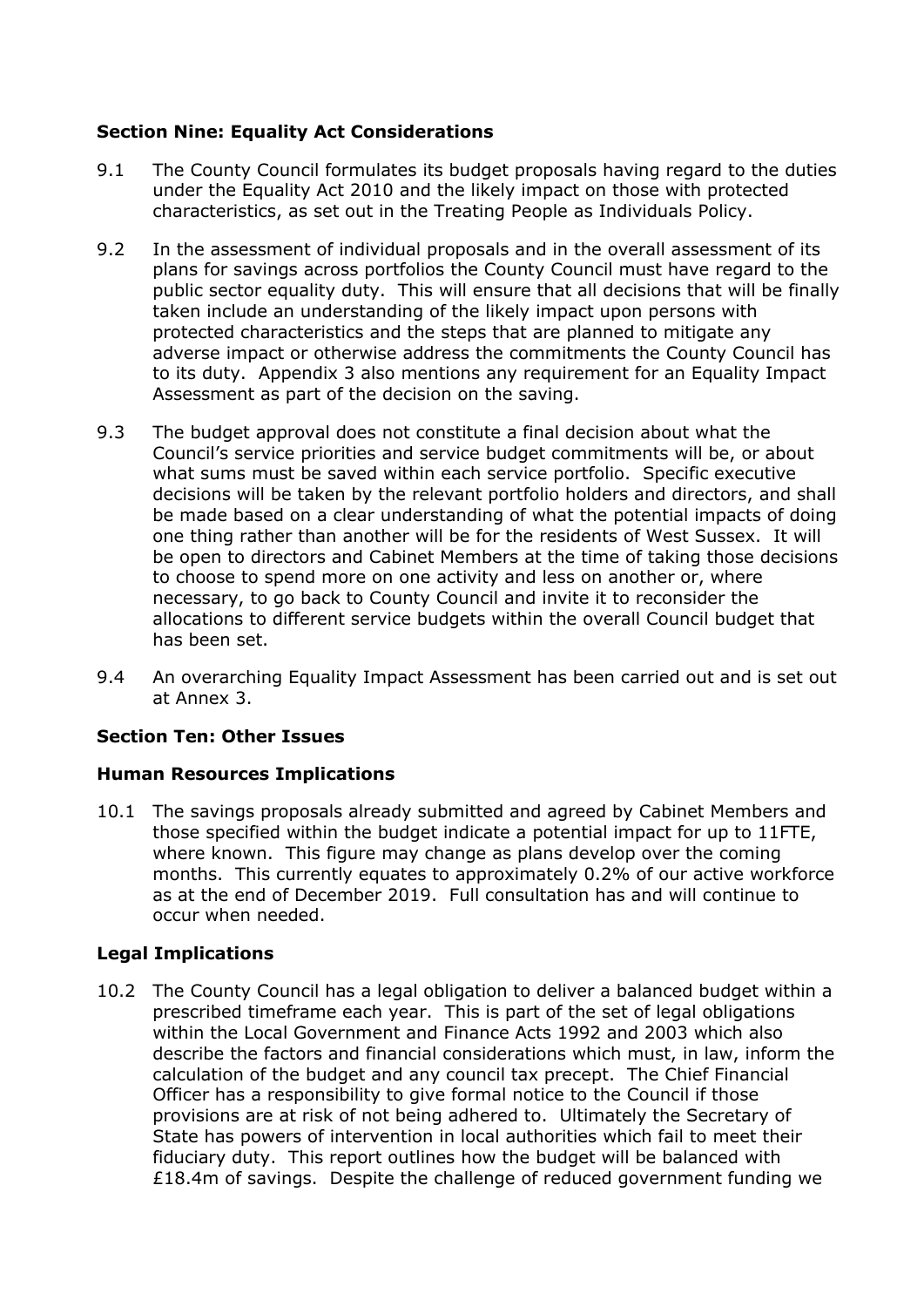continue to invest in priority areas to deliver the aims of the West Sussex Plan to benefit our residents.

#### **Recommended**

That, taking account of the priorities contained in the approved West Sussex Plan, the Medium Term Financial Strategy, the Provisional Local Government Finance Settlement and the results of internal and external consultation, the following items be approved:

- (1) An increase in council tax in 2020/21 comprising:
	- 2.00% for Adults' Social Care, plus
	- 1.99% to support other General Fund services
	- making a total increase of 3.99%
- (2) Net revenue expenditure in 2020/21 of £593.857m (as set out in paragraph 5.1 and Appendix 1).
- (3) (a) Capital Strategy, setting out capital expenditure and proposed method of financing for the core programme and the income generating initiatives (which will be subject to their own business cases) for the period 2020/21 to 2024/25, as set out in Annex 2(a).
	- (b) Flexible Use of Capital Receipts Strategy, outlining how the Council proposes to use the flexibility to apply capital receipts to fund transformation projects, as set out within the Capital Strategy, Annex 2(a), section 7.
	- (c) Treasury Management Strategy Statement 2020/21, as set out in Annex 2(b).
	- (d) Prudential Indicators, as set out in Annex 2(c).
- (4) The Director of Finance and Support Services' assessment of the robustness of estimates and adequacy of reserves (Section 7).
- (5) The following amounts be approved for the financial year 2020/21 in accordance with Section 42A of the Local Government Finance Act 1992:
	- (a) That the budget requirement to meet net expenditure of the County Council for the financial year 2020/21 is £593.857m, and the council tax requirement for 2020/21 is £485.691m.
	- (b) That the following sums be payable for the year into the County Council's revenue fund:

| <b>Business Rates Retention Scheme</b>                           | £85.110m |
|------------------------------------------------------------------|----------|
| New Homes Bonus Grant                                            | £3.713m  |
| Social Care Support Grant                                        | £17.343m |
| Net surplus from District and Borough Collection<br><b>Funds</b> | £2.000m  |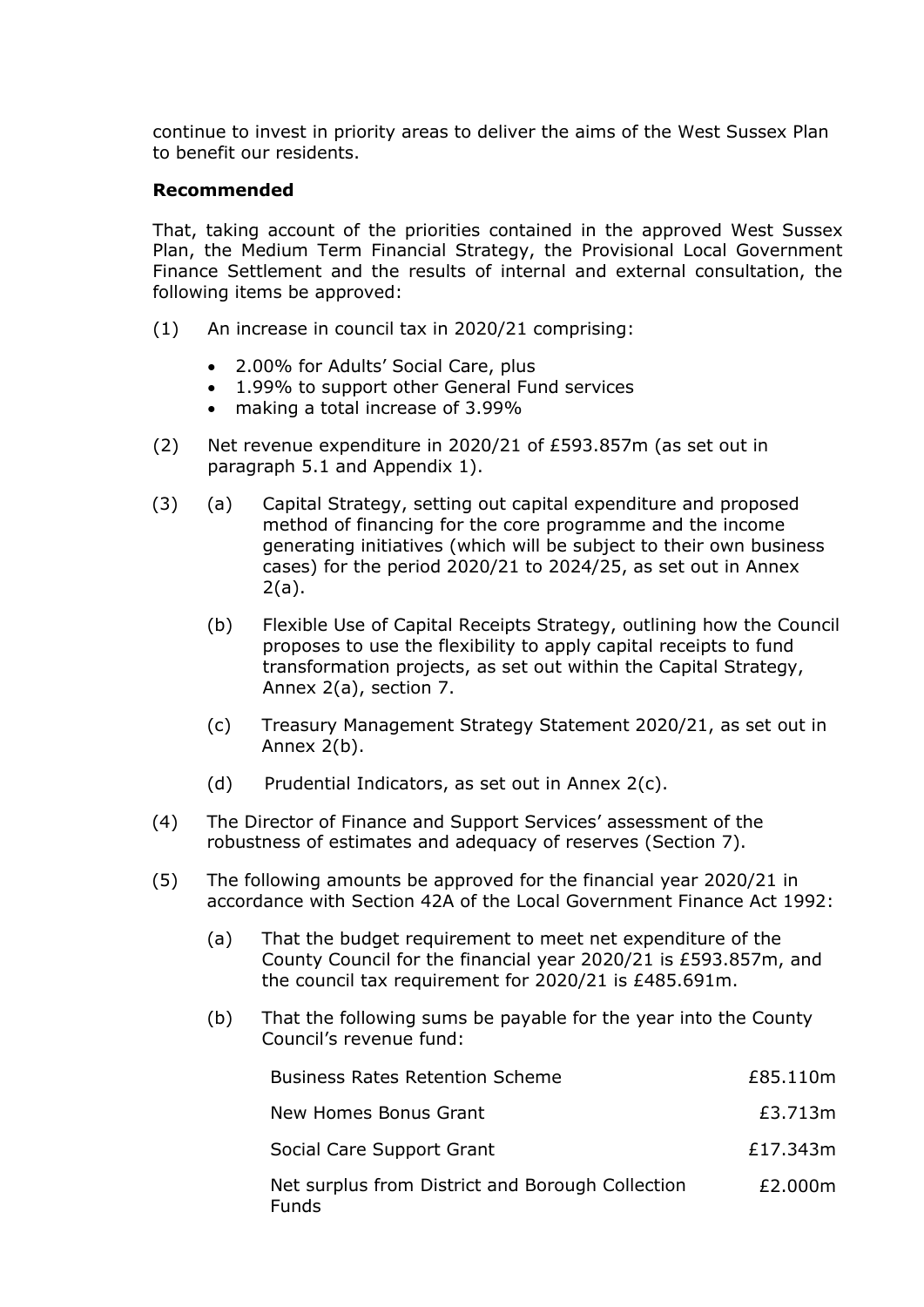- (c) The council tax base for the year 2020/21 is the aggregate amount calculated by the billing authorities to which the County Council issues precepts totalling 337,580.90 Band D equivalents.
- (d) The amount of council tax being the budget requirement at 5(a) above, less the amounts receivable in 5(b) above, all divided by the council tax base at 5(c) above, shall be **£1,438.74** to the nearest penny for Band D.
- (e) The amount of council tax payable for dwellings listed in a particular valuation band, calculated in accordance with the proportion set out in Section 5(1) of the Act, shall be as follows:

| <b>Band</b>  | Amount    | <b>Band</b> | Amount    |
|--------------|-----------|-------------|-----------|
| A            | £959.16   | Е           | £1,758.46 |
| B            | £1,119.02 | F           | £2,078.18 |
| $\mathsf{C}$ | £1,278.88 | G           | £2,397.90 |
|              | £1,438.74 | Н           | £2,877.48 |

(f) That the district and borough councils be requested to make payments totalling £485.691m to West Sussex County Council of sums due under precepts calculated in proportion to their council tax Band D equivalents as follows:

| <b>Adur District Council</b>       | £30,762,275.44 |
|------------------------------------|----------------|
| Arun District Council              | £89,552,932.56 |
| <b>Chichester District Council</b> | £77,883,744.04 |
| Crawley Borough Council            | £51,524,013.01 |
| Horsham District Council           | £90,682,343.46 |
| Mid Sussex District Council        | £88,786,947.38 |
| Worthing Borough Council           | £56,498,888.18 |

(g) That the district councils be required to make payments of precept by equal instalments of the above sums due on or before:

| 6 April 2020   | 5 May 2020      | 5 June 2020      |
|----------------|-----------------|------------------|
| 6 July 2020    | 5 August 2020   | 7 September 2020 |
| 5 October 2020 | 5 November 2020 | 7 December 2020  |
| 5 January 2021 | 5 February 2021 | 5 March 2021     |

(h) Additionally, it is noted that payments be made by the district and borough councils (or to them) in respect of the estimated surplus/(deficit) on their collection funds on 31 March 2020: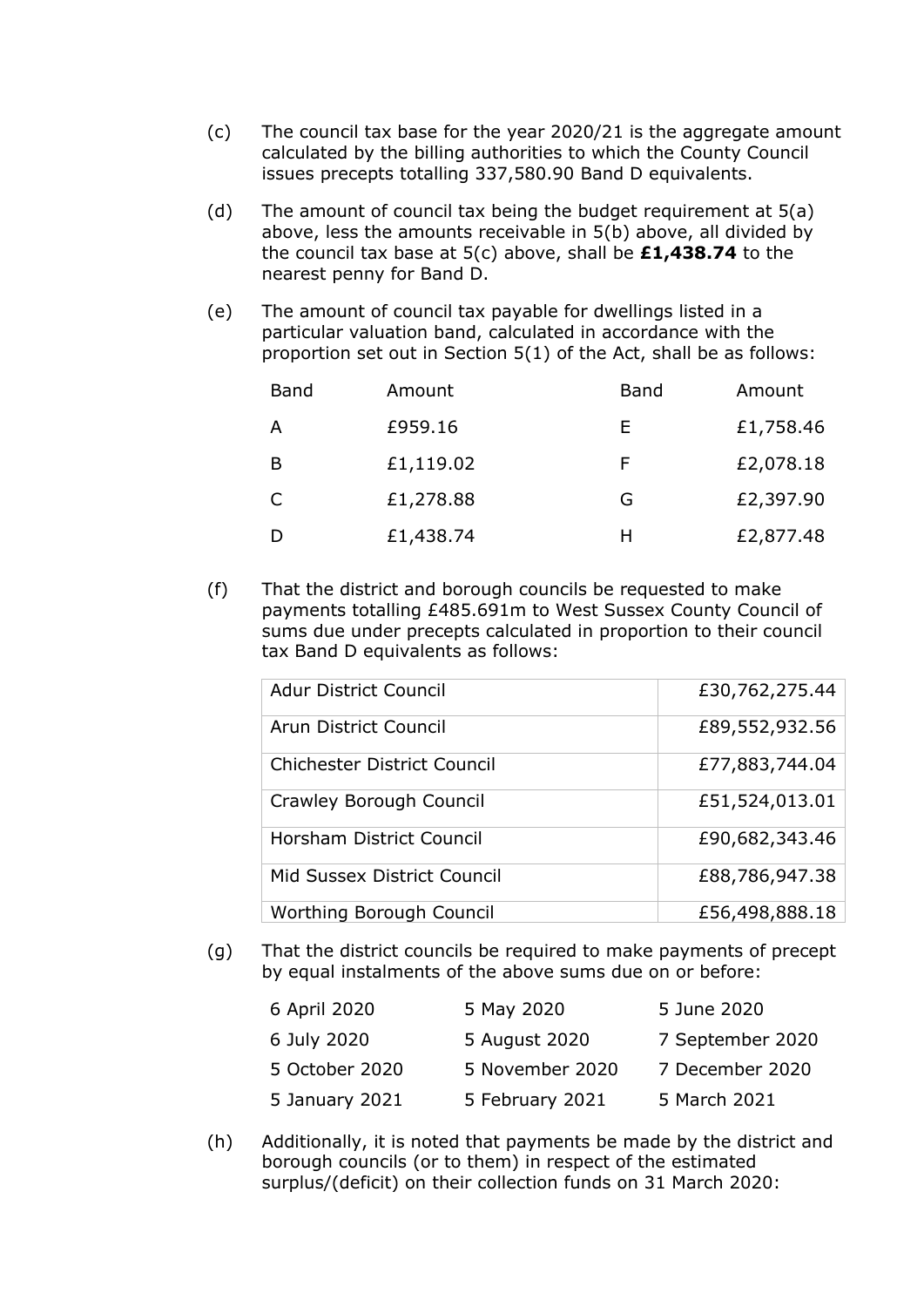Adur District Council

Arun District Council

Chichester District Council

Crawley Borough Council

Horsham District Council

Mid Sussex District Council

Worthing Borough Council

(\*Figures from districts and borough councils being verified)

- (6) The delegation to the Director of Finance and Support Services of authority to make changes to the report on net revenue expenditure or to the precepts required:
	- as a result of a change in the council tax base notified by the district and borough councils,
	- arising from updated information from the district and borough councils to the council tax collection funds and business rates forecast and collection funds, or
	- arising from any funding announcements from central government.

All such changes of funding (positive or negative) to be applied through the Budget Management Reserve.

### **Jeremy Hunt**

Cabinet Member for Finance

**Contacts:** Nick Carroll 033 022 23567 Vicky Chuter 033 022 23414

## **Appendices**

- 1 Summary of Revenue Budget and Precept 2020/21
- 2 Analysis of Changes
- 3 Balancing the Budget
- 4 Grants Towards Specific Services
- 5 Reserves
- 6 Detailed Portfolio Pages
	- Adults and Health

Children and Young People

Economy and Corporate Resources

- Education and Skills
- Environment